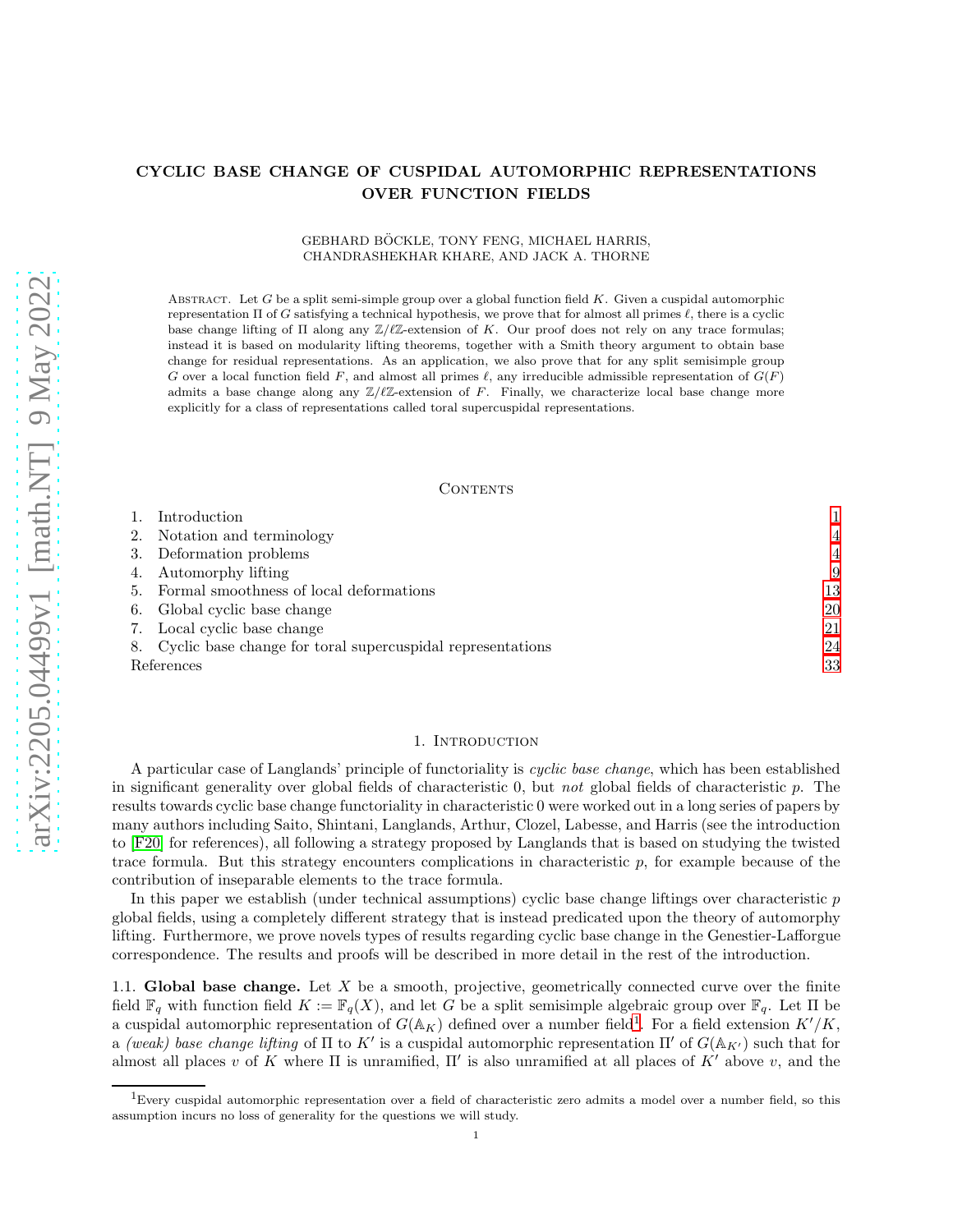Satake parameters of  $\Pi$  and of  $\Pi'$  over v are related by the base change homomorphism for spherical Hecke algebras. (Later in the paper we will define and prove stronger notions of base change lifting.)

Over number fields, the existence of such a base change lifting is proved in complete generality for cuspidal automorphic representations of  $GL_n$  [\[AC89\]](#page-32-1), and it is proved under some technical assumptions by Labesse [\[Lab\]](#page-33-1) for general groups, still over number fields, by a comparison of the stable trace formula for  $G(\mathbb{A}_K)$ with the stable trace formula for  $G(\mathbb{A}_{K'} )$  twisted with respect to a generator of  $Gal(K'/K)$ . It is expected that the stable trace formula will eventually provide weak base change over function fields as well, but the proof of such a formula faces a number of obstacles and even the first steps of the proof of the general trace formula are only now becoming available [\[LL21\]](#page-33-2).

In this paper we take a different approach to establish the existence of weak base change liftings (under technical hypotheses), based on automorphy lifting arguments instead of the trace formula. In particular, we use the results of Vincent Lafforgue on the global Langlands correspondence [\[Lafa\]](#page-33-3). Let  $\tilde{G}$  denote the dual group of G, considered as a split semisimple group scheme over  $\mathbb Z$ . For each prime  $\ell$  we fix an algebraic closure  $\overline{\mathbb{Q}}_{\ell}$  of  $\mathbb{Q}_{\ell}$ . As a consequence of V. Lafforgue's work in [\[Lafa\]](#page-33-3) is the construction, for each cuspidal automorphic representation  $\Pi$  of  $G(\mathbb{A}_K)$  valued in  $\mathbb{Q}_\ell$ , of a finite set of  $G(\mathbb{Q}_\ell)$ -conjugacy classes of continuous Galois representations  $\sigma: Gal(K^s/K) \to \widehat{G}(\overline{\mathbb{Q}}_{\ell}),$  each of which has the property that its Frobenius eigenvalues at unramified places match the Satake parameters of Π (see §[4](#page-8-0) for the precise formulation).

Suppose  $\Pi$  is a cuspidal automorphic representations defined over  $\overline{Q}$ . Then for each  $\ell \neq p$ , we may choose an embedding  $\mathbb{Q} \hookrightarrow \mathbb{Q}_{\ell}$ , and then apply Lafforgue's theory, obtaining as above a finite set of Galois representations. These will be referred to as the Galois representations "attached to Π by Lafforgue's correspondence". A consequence of our main result is the following:

<span id="page-1-0"></span>**Theorem 1.1.** Let  $\Pi$  be a cuspidal automorphic representation of  $G(\mathbb{A}_K)$  over Q. Suppose that for some (equivalently, any) prime  $\ell' \neq p$ , some (equivalently, each) of the Galois representations attached to  $\Pi$  by Lafforque's correspondence has Zariski-dense image in  $\widehat{G}$ . Then there exists a constant c(Π) such that for all primes  $\ell > c(\Pi)$ , and all cyclic  $\ell$ -extensions  $K'/K$ , there is a weak base change lifting of  $\Pi$  to a cuspidal automorphic representation  $\Pi'$  of  $G(\mathbb{A}_{K'})$ .

This follows from a more precise and refined result, Theorem [6.3,](#page-19-1) which guarantees that  $\Pi'$  may be chosen to be a base change lifting in the strongest possible sense (including a compatibility at ramified places). However, the latter requires more discussion in order to formulate, so we postpone it for now.

Remark 1.2. In [\[ST21\]](#page-34-0), the Ramanujan Conjecture is proved for cuspidal automorphic representations satisfying certain types of local conditions, conditionally upon the existence of base change liftings (with compatibility at ramified places as well) for constant extensions of large enough degree. Our Theorem [6.3](#page-19-1) provides this type of base change lifting. However, it is not hard to deduce the Ramanujan Conjecture directly when our hypothesis is satisfied.

We sketch the approach of the proof. It is based on the automorphy lifting techniques pioneered by Taylor-Wiles. The first ingredient in this program is residual automorphy, and this is provided by [\[F20\]](#page-33-0), which established the existence of base change for automorphic forms over  $\bar{\mathbb{F}}_{\ell}$  in the special case where the extension  $K'/K$  is cyclic of order  $\ell$ . (It was essential for the argument of [\[F20\]](#page-33-0) that the characteristic  $\ell$  of the automorphic forms coincides with the order  $\ell$  of the extension.) To prove Theorem [1.1,](#page-1-0) we use *compatible* systems of Galois representations (whose existence is guaranteed by the Zariski density assumption) to bootstrap from this case and lift the automorphy to characteristic zero. In particular, we prove an automorphy lifting theorem for representations with arbitrary ramification, going beyond the everywhere unramified case which was established by four of the authors in [\[BHKT\]](#page-32-2).

We briefly discuss some of the new issues that go into proving this ramified automorphy lifting result. First, we need to arrange local deformation rings that are well-behaved, which is one reason for requiring  $\ell > c(\Pi)$ . We show that such a condition guarantees that the unrestricted local deformation condition is smooth (see §[5](#page-12-0) for discussion of this). A second issue is that we need to know that the image of the associated  $\ell$ -adic Galois representation is large enough to provide a sufficient supply of Taylor-Wiles primes, for all  $\ell > c(\Pi)$ . The condition used in [\[BHKT\]](#page-32-2) is that the image is  $\hat{G}$ -abundant. For the "potential automorphy" theorem of [\[BHKT\]](#page-32-2), it was enough to know that the image mod  $\ell$  is abundant outside a set of  $\ell$  having Dirichlet density 0. Since the  $\ell$ -adic image is Zariski dense, this follows from a result of Larsen [\[Lar95\]](#page-33-4). In order to obtain base change liftings for  $\ell > c(\Pi)$ , we need the stronger result that the image mod  $\ell$  is abundant for all but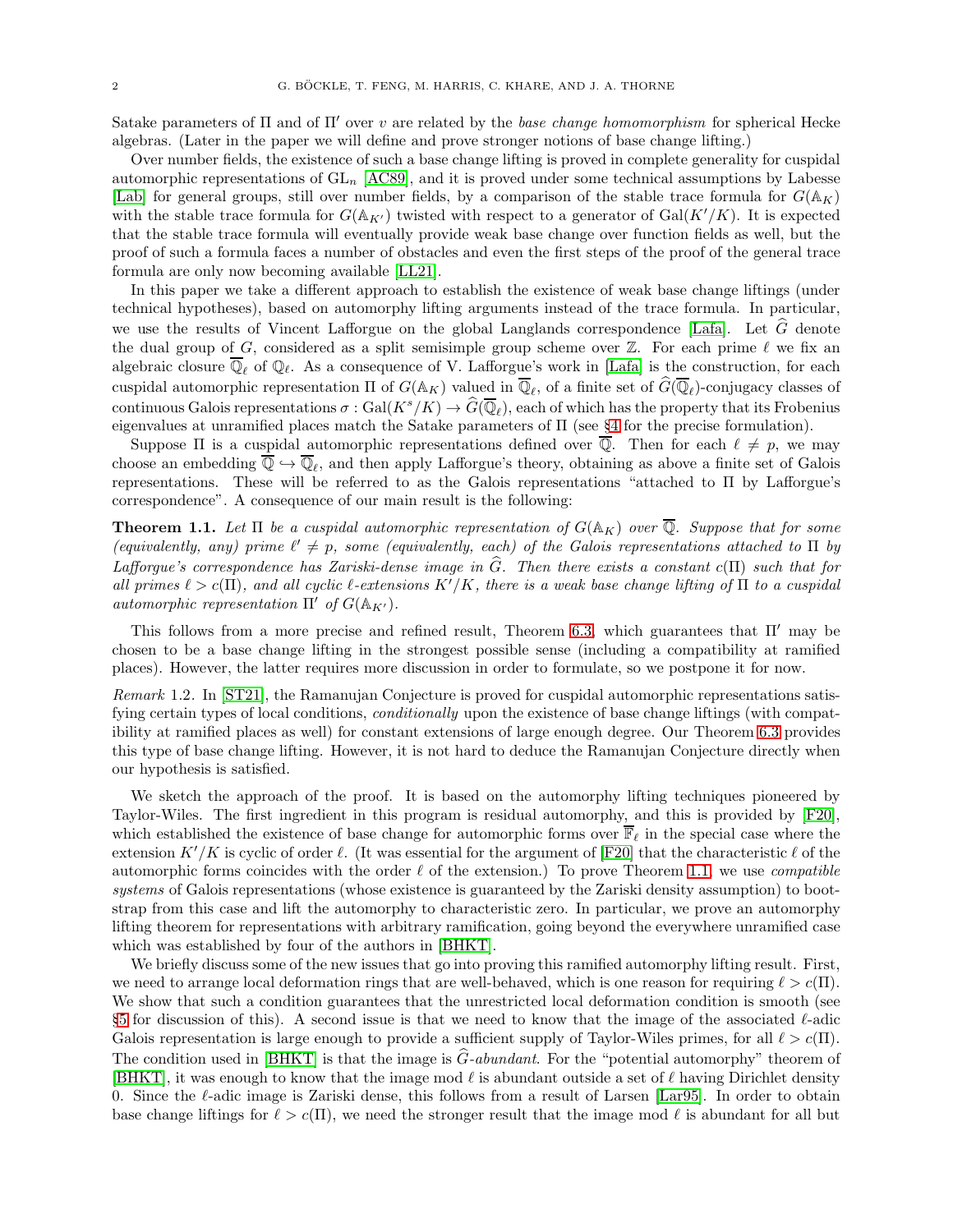finitely many  $\ell$ . For this we use a recent theorem proved by one of us with Gajda and Petersen [\[BGP\]](#page-32-3); see also [\[Dri,](#page-33-5) E.10].

1.2. Local base change. From Theorem [1.1](#page-1-0) we draw some applications to the Local Langlands Correspondence. To state them, let F be a local function field of characteristic p,  $W_F$  the Weil group of F, and G a split semisimple group over F. Genestier-Lafforgue [\[GLb\]](#page-33-6) have constructed a semi-simplified local Langlands correspondence

$$
\left\{\n\begin{array}{c}\n\text{irreducible admissible representations} \\
\tau \text{ of } G(F) \text{ over } \overline{\mathbb{Q}}_{\ell}\n\end{array}\n\right\}\n/ \sim \longrightarrow \left\{\n\begin{array}{c}\n\text{semi-simple } L\text{-parameters} \\
\sigma_{\pi} \colon W_F \to G(\overline{\mathbb{Q}}_{\ell})\n\end{array}\n\right\}\n/ \sim .
$$
\n(1.1)

If  $F'/F$  is a field extension, we say that an irreducible admissible representation  $\pi'$  of  $G(F')$  is a base change lifting of an irreducible admissible representation  $\pi$  of  $G(F)$  if  $\sigma_{\pi'} \cong \sigma_{\pi}|_{W_{F'}}$ .

Using our global results, we deduce in §[7](#page-20-0) the following Theorem.

**Theorem 1.3.** Let  $\pi$  be an irreducible admissible representation of  $G(F)$  over  $\overline{Q}$ . There exists a constant  $c(\pi)$  such that for all primes  $\ell > c(\pi)$ , for any  $\mathbb{Z}/\ell\mathbb{Z}$ -extension  $F'/F$  there exists a base change lifting of  $\pi \otimes_{\overline{\mathbb{Q}}} \overline{\mathbb{Q}}_{\ell}$  to  $G(F^{\prime}).$ 

An analogous theorem was proved for mod  $\ell$  representations, when  $F'/F$  is cyclic of degree  $\ell$ , in [\[F20\]](#page-33-0). The strategy here is completely different. The idea is to globalize  $\pi$  to a cuspidal automorphic representation II, and the extension  $F'/F$  to a global extension  $K'/K$ , to which we can apply Theorem [1.1.](#page-1-0) If we can do this, then we can extract the local component of  $\Pi'$  to obtain a local base change  $\pi'$ . However, we must take care to construct a globalization Π satisfying the hypotheses of Theorem [1.1.](#page-1-0) This is accomplished by setting up Π with specified local conditions at a finite number of auxiliary places, so that the corresponding Galois representation  $\sigma_{\Pi}$  has Zariski-dense image. For example, we put a supercuspidal local component " $V_{\phi}$ " at one auxiliary place whose Genestier-Lafforgue parameter  $\sigma_{V_{\phi}}$  is already absolutely irreducible, in order to guarantee that  $\sigma_{\Pi}$  is absolutely irreducible. For this, we require knowledge of  $\sigma_{V_{\phi}}$ . This is obtained by finding a different globalization  $\Pi^{\text{aux}}$  of  $V_{\phi}$  whose corresponding global Galois representation  $\sigma_{\Pi^{\text{aux}}}$  can be calculated explicitly, from which we extract the Genestier-Lafforgue paramater of  $V_{\phi}$  using local-global compatibility; the work of Heinloth-Ngô-Yun [\[HNY\]](#page-33-7) provides a convenient such "auxiliary globalization".

In the final section  $\S_8$ , we study local base change more explicitly for a class of supercuspidal representations singled out in [\[Kal19\]](#page-33-8) under the name "toral supercuspidal representations". This is a fairly broad class of supercuspidal representations, encompassing examples of arbitrary depth, for which Kaletha has constructed in [\[Kal19,](#page-33-8) §6] an explicit parametrization by L-parameters, satisfying good properties of the expected Local Langlands correspondence. For such representations with unramified input data, we are able to explicitly characterize unramified base change along the Genestier-Lafforgue correspondence under some technical assumptions. A motivation behind the results of §[8](#page-23-0) is consistency between Kaletha's parametrization and the Genestier-Lafforgue correspondence. Roughly speaking, we prove, under genericity conditions, that the base change of mod  $\ell$  toral supercuspidal representations along unramified  $\mathbb{Z}/\ell\mathbb{Z}$ -extensions, under the Genestier-Lafforgue correspondence, behaves as would be predicted by Kaletha's parametrization. See §[8.4](#page-30-0) for the precise formulations.

Next we comment on the proof. The mechanism for understanding base change of mod  $\ell$  representations is a Conjecture of Treumann-Venkatesh [\[TV16,](#page-34-1) Conjecture 6.6], which predicts that Tate cohomology should realize functoriality in the Local Langlands correspondence for mod  $\ell$  representations. This was proved in [\[F20,](#page-33-0) Theorem 1.3] for the Genestier-Lafforgue correspondence, thanks to which our task amounts to computing the Tate cohomology of toral supercuspidal representations. However, Tate cohomology is tricky to calculate in general; for a general supercuspidal representation presented via a Yu datum, as considered in [\[Kal19\]](#page-33-8), it would be a challenge even to determine whether the Tate cohomology is non-zero. Crucial traction for this problem is provided by recent work of Chan-Ivanov and Chan-Oi [\[CI21,](#page-33-9) [CO21\]](#page-33-10) on geometric models for toral supercuspidal representations in terms of "deep level Deligne-Lusztig induction"; we ultimately compute the Tate cohomology by applying equivariant localization tools to their deep level Deligne-Lusztig varieties.

1.3. Acknowledgments. We thank Anna Cadoret, Charlotte Chan, Hélène Esnault, Kazuhiro Ito, David Hansen, Mikko Korhonen, Marie-France Vignéras, and Weizhe Zheng for helpful conversations.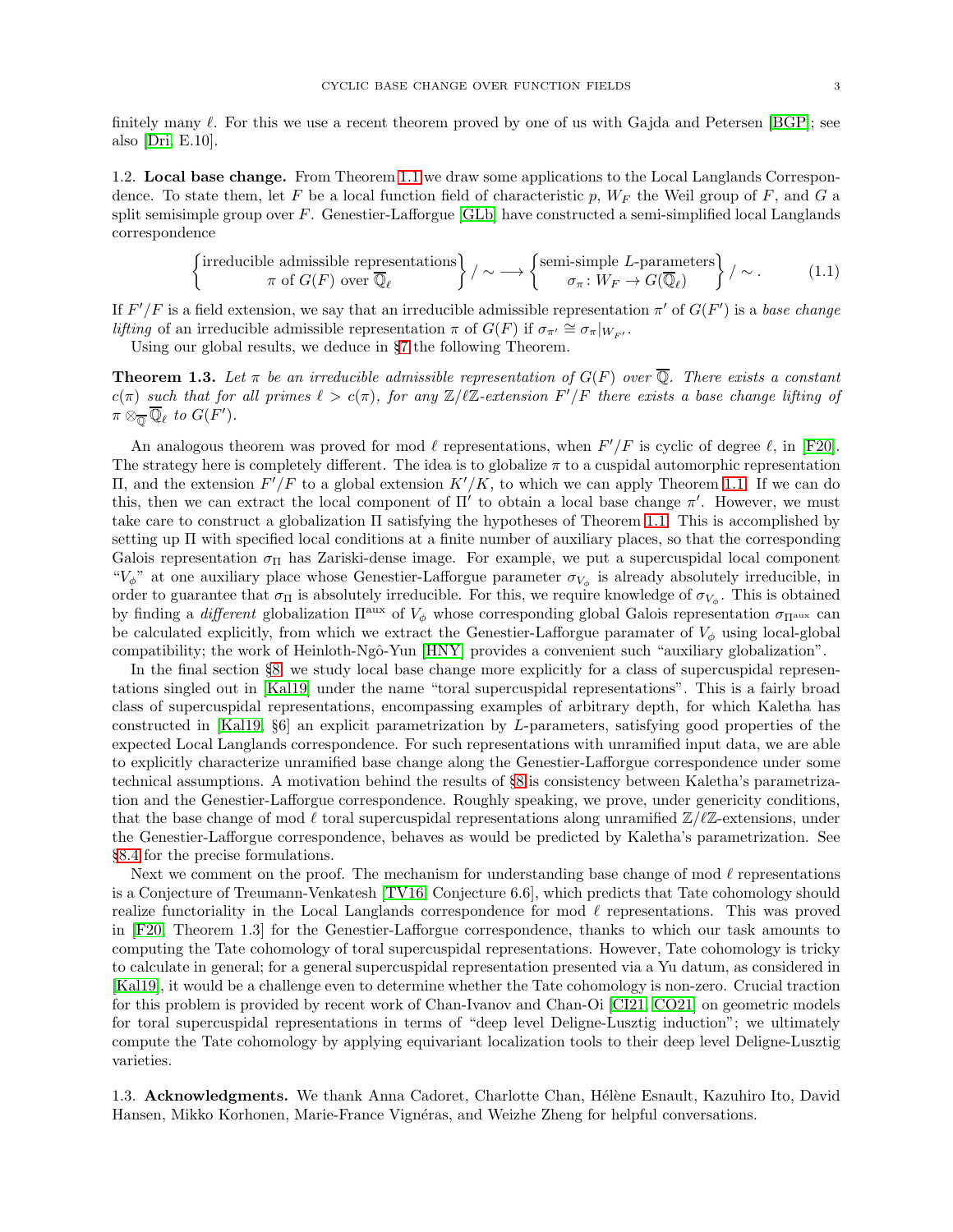G.B. was supported by the DFG grant CRC/TRR 326, project number 444845124. T.F. was partially supported by by an NSF Postdoctoral Fellowship under grant No. 1902927, as well as the Friends of the Institute for Advanced Study. M.H. was partially supported by NSF Grant DMS-2001369 and by a Simons Foundation Fellowship, Award number 663678. C.K. was partially supported by NSF Grant DMS-2200390. J.T.'s work received funding from the European Research Council (ERC) under the European Union's Horizon 2020 research and innovation programme (grant agreement No 714405).

### 2. NOTATION AND TERMINOLOGY

<span id="page-3-0"></span>We fix a finite field  $\mathbb{F}_q$  of characteristic p. Let X be a smooth, geometrically connected, and projective curve over  $\mathbb{F}_q$  and  $K = \mathbb{F}_q(X)$ , and let G be a split reductive group over K. The notation  $\ell$  always denotes a prime not equal to p.

2.1. Notation related to global and local fields. We write  $K<sup>s</sup>$  for a fixed choice of separable closure and  $\Gamma_K := \text{Gal}(K^s/K)$  for the corresponding Galois group. For S a finite set of places of K, we write  $K_S$  for the maximal subextension of  $K^s$  unramified outside S, and  $\Gamma_{K,S} := \text{Gal}(K_S/K)$ . If v is a place of K, then  $\Gamma_{K_v} = \text{Gal}(K_v^s/K_v)$  will denote the decomposition group, and  $\Gamma_{K_v} \to \Gamma_K$  the homomorphism corresponding to a fixed choice of K-embedding  $K^s \hookrightarrow K_v^s$ . If  $v \notin S$ , then  $Frob_v \in \Gamma_{K,S}$  denotes a choice of geometric Frobenius element at the place v. We will identify the set of places of K with the set of closed points of X. For a place  $v \in |X|$  we write  $q_v = \#k(v) = \#(\mathcal{O}_{K_v}/\varpi_v \mathcal{O}_{K_v})$  for the size of the residue field at v. We write  $|\cdot|_v$  for the norm on  $K_v$ , normalized so that  $|\varpi_v|_v = q_v^{-1}$ ; then the product formula holds. We write  $\widehat{\mathcal{O}}_K = \prod_{v \in X} \mathcal{O}_{K_v}$ . We will write  $W_{K_v}$  for the Weil group of the local field  $K_v$ .

2.2. Notation related to group schemes. If  $G, H, \ldots$  are group schemes over a base S, then we use Gothic letters  $\mathfrak{g}, \mathfrak{h}, \ldots$  to denote their Lie algebras, and  $G_T, \mathfrak{g}_T, \ldots$  to denote the base changes of these objects relative to a scheme  $T \to S$ . If G acts on an S-scheme X and  $x \in X(T)$ , then we write  $Z_G(x)$  or  $Z_{G_T}(x)$  for the scheme-theoretic stabilizer of x; it is a group scheme over T. We denote the centre of G by  $Z_G$ . We say that a group scheme G over S is *reductive* if G is smooth and affine with reductive (and therefore connected) geometric fibres.

2.3. Notation related to coefficient rings. When doing deformation theory, we will generally fix a prime  $\ell$  and an algebraic closure  $\overline{\mathbb{Q}}_{\ell}$  of  $\mathbb{Q}_{\ell}$ . A finite extension  $E/\mathbb{Q}_{\ell}$  inside  $\overline{\mathbb{Q}}_{\ell}$  will be called a coefficient field; when such a field E has been fixed, we will write  $\mathcal{O}$  or  $\mathcal{O}_E$  for its ring of integers, k or  $k_E$  for its residue field, and  $\varpi$  or  $\varpi_E$  for a choice of uniformizer of  $\mathcal{O}_E$ . We write  $\mathcal{C}_\mathcal{O}$  for the category of Artinian local  $\mathcal{O}$ -algebras with residue field k; if  $A \in \mathcal{C}_{\mathcal{O}}$ , then we write  $\mathfrak{m}_A$  for its maximal ideal. Then A comes with the data of an isomorphism  $k \cong A/\mathfrak{m}_A$ .

2.4. Dual groups. In this paper, we will view the dual group  $\widehat{G}$  of G as a split reductive group over Z. Our definition of  $\hat{G}$  follows [\[BHKT,](#page-32-2) §2.1]. A prime  $\ell$  is called a very good characteristic for  $\hat{G}$  if it satisfies the conditions in the table below for all the simple factors of  $\widehat{G}$  (referring to the absolute root system types):

| Condition Types  |                  |
|------------------|------------------|
| $\ell \nmid n+1$ | $A_n$            |
| $\ell \neq 2$    | B, C, D, E, F, G |
| $\ell \neq 3$    | E, F, G          |
| $\ell \neq 5$    | $F_{\rm c}$      |

#### 3. Deformation problems

<span id="page-3-1"></span>In this section we set up the results on Galois deformation theory that will be used later for automorphy lifting.

3.1. Setup for the general theory. Let  $\widehat{G}$  be a split semisimple group over Z. We fix a prime  $\ell$  which is a very good characteristic for G, as well as a coefficient field  $E \subset \mathbb{Q}_{\ell}$ . We also fix an absolutely irreducible representation  $\bar{\sigma}$  of  $\Gamma_{K,S}$ . We recall the results of [\[BHKT\]](#page-32-2) on the deformation theory of representations of  $\Gamma_{K,S}$  to  $\widehat{G}$  with  $\ell$ -adic coefficients.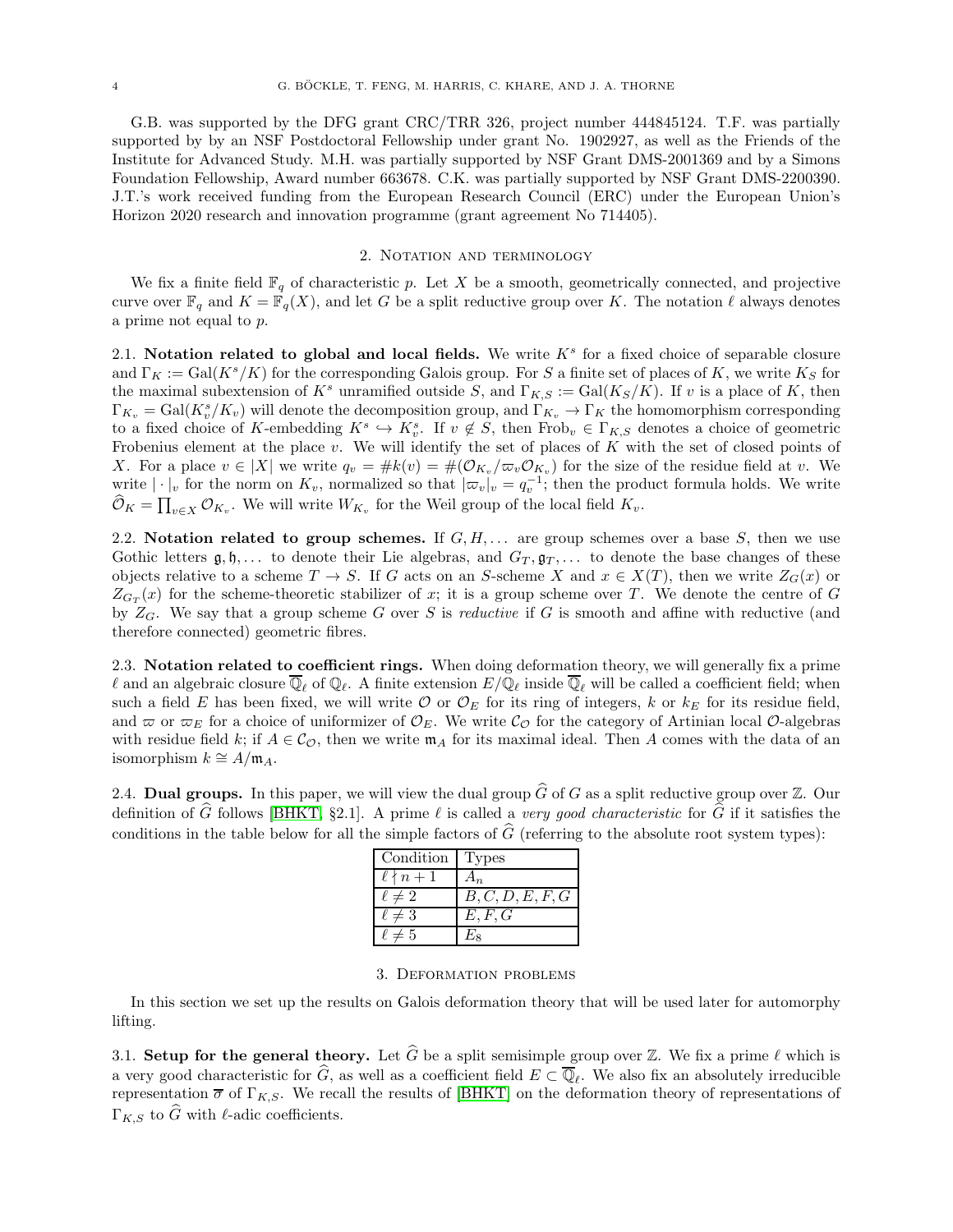**Lemma 3.1.** [\[BHKT,](#page-32-2) Lemma 5.1] Let  $\overline{\sigma}$ :  $\Gamma_{K,S} \rightarrow \widehat{G}(k)$  be an absolutely  $\widehat{G}$ -irreducible homomorphism. The scheme-theoretic centralizer of  $\overline{\sigma}(\Gamma_{K,S})$  in  $\widehat{G}_{k}^{\text{ad}}$  is étale over k, and  $H^{0}(\Gamma_{K,S}, \text{ad}\,\overline{\sigma}) = 0$ .

Let  $A \in \mathcal{C}_{\mathcal{O}}$ . We define lifings and deformations of  $\overline{\sigma}$  over A as in [\[BHKT,](#page-32-2) §5.1], and let  $\text{Def}_{\overline{\sigma}} : \mathcal{C}_{\mathcal{O}} \to \text{Sets}$ be the functor that associates to  $A \in \mathcal{C}_{\mathcal{O}}$  the set of deformations of  $\overline{\sigma}$  over A. Then

**Proposition 3.2.** [\[BHKT,](#page-32-2) Propositions 5.10] The functor Def<sub> $\overline{\sigma}$ </sub> is pro-represented by a complete Noetherian local O-algebra  $R_{\overline{\sigma}} = R_{\overline{\sigma},S}$ . (We will include the subscript S in the notation when we want to let S vary.)

3.2. Local deformation conditions. So far we have considered deformations of  $\overline{\sigma}$  with no restriction on the points in S. We now introduce local deformation conditions, following the discussion in [\[CHT08,](#page-33-11) §2.2], and for general groups in [\[Pat,](#page-34-2) §3.2], with notation as in [\[KT,](#page-33-12) §4]. For each  $v \in S$  let  $\Gamma_{K_v} \subset \Gamma_{K,S}$  be a decomposition group at v, and let  $\overline{\sigma}_v$  denote the restriction of  $\overline{\sigma}$  to  $\Gamma_{K_v}$ . Let  $\mathcal{D}_{\overline{\sigma},v}^{\square}$  denote the functor on  $\mathcal{C}_{\mathcal{O}}$ which to  $A \in \mathcal{C}_{\mathcal{O}}$  associates the set of liftings of  $\overline{\sigma}$  to A; then  $\mathcal{D}^{\square}_{\overline{\sigma},v}$  is represented by a ring  $R^{\square}_{\overline{\sigma},v}$ . As in [\[KT,](#page-33-12) Definition 4.1], we define a *local deformation problem for*  $\overline{\sigma}_v$  to be a subfunctor  $\mathcal{D}_v \subset \mathcal{D}_{\overline{\sigma},v}^{\square}$  such that

- $\mathcal{D}_v$  is represented by a quotient of  $R^{\square}_{\overline{\sigma},v}$ ; and
- For any  $A \in \mathcal{O}$ , if  $\sigma \in \mathcal{D}_v(A)$  and  $\alpha \in \text{ker}[\widehat{G}(A) \rightarrow \widehat{G}(k)]$  then  $ad(\alpha)(\sigma) \in \mathcal{D}_v(A)$ .

Definition 3.3. A global deformation problem for  $\overline{\sigma}$  is a collection  $\mathcal{D} := (S, \{ \mathcal{D}_v \}_{v \in S})$  where for each  $v \in S$ ,  $\mathcal{D}_v$  is a local deformation problem for  $\overline{\sigma}_v$ .

For  $A \in \mathcal{C}_{\mathcal{O}}$ , a deformation  $\sigma : \Gamma_{K,S} \to \widehat{G}(A)$  is of type  $\mathcal D$  if for every  $v \in S$ , the restriction of  $\sigma$  to  $\Gamma_{K,S}$ belongs to  $\mathcal{D}_v$ .

The functor of deformations of  $\overline{\sigma}$  of type D is denoted  $\text{Def}_{\overline{\sigma},\mathcal{D}} = \text{Def}_{\overline{\sigma},\mathcal{S},\mathcal{D}}$ . Again, we will emphasize the subscript  $S$  when we want to contemplate varying  $S$ .

To each local deformation problem  $\mathcal{D}_v$  we attach a k-subspace  $L_v \subset H^1(G_{K_v}, \text{ad}(\overline{\sigma}))$  as in [\[Pat,](#page-34-2) §3.2].

<span id="page-4-1"></span>Definition 3.4. The deformation problem  $\mathcal{D}_v$  is balanced dim  $L_v = \dim H^0(G_{K_v}, \text{ad}(\overline{\sigma}))$ .

Example. The minimal deformation problems considered in [\[CHT08,](#page-33-11) §2.4.4] are balanced.

<span id="page-4-2"></span>*Example* 3.5. The deformation problem  $\mathcal{D}_v$  is unrestricted if  $\mathcal{D}_v = \mathcal{D}_{\overline{\sigma},v}^{\square}$ ; equivalently if  $L_v = H^1(\Gamma_{K_v}, \text{ad}(\overline{\sigma}))$ . Recall that for all  $v \in S$ , Tate's local Euler characteristic formula for any  $k[\Gamma_{K_v}]$ -module M reduces to

$$
h^{0}(\Gamma_{K_v}, M) - h^{1}(\Gamma_{K_v}, M) + h^{2}(\Gamma_{K_v}, M) = 0
$$

because  $\ell \neq p$ . Hence, if  $H^2(\Gamma_{K_v}, \text{ad}(\overline{\sigma})) = 0$  then the unrestricted deformation problem  $\mathcal{D}_v$  is balanced. Note that local duality implies that

$$
H^{2}(\Gamma_{K_v}, \text{ad}(\overline{\sigma})) = 0 \Leftrightarrow H^{0}(\Gamma_{K_v}, \text{ad}(\overline{\sigma})^{\vee}(1)) = 0.
$$
\n(3.1)

3.3. **Selmer groups.** Given a global deformation problem  $\mathcal{D}$ , we define

$$
H^1_{\mathcal{D}}(\Gamma_{K,S}, \text{ad}(\overline{\sigma})) := \ker \left[ H^1(\Gamma_{K,S}, \text{ad}(\overline{\sigma})) \to \bigoplus_{v \in S} H^1(\Gamma_{K_v}, \text{ad}(\overline{\sigma})) / L_v \right],\tag{3.2}
$$

and let  $h^1_{\mathcal{D}}(\Gamma_{K,S}, \text{ad}(\overline{\sigma})) := \dim_k H^1_{\mathcal{D}}(\Gamma_{K,S}, \text{ad}(\overline{\sigma})).$ 

With  $L_v$  as above, let  $L_v^{\perp} \subset H^1(\Gamma_{K_v}, \text{ad}(\overline{\sigma})^{\vee}(1))$  denote its orthogonal complement under the local duality pairing. We define

$$
H^1_{\mathcal{D}^\perp}(\Gamma_{K,S},\mathrm{ad}(\overline{\sigma})^\vee(1)) := \ker \left[ H^1(\Gamma_{K,S},\mathrm{ad}(\overline{\sigma})^\vee(1)) \to \bigoplus_{v \in S} H^1(\Gamma_{K_v},\mathrm{ad}(\overline{\sigma})^\vee(1))/L_v^\perp \right],
$$

and let  $h_{\mathcal{D}^{\perp}}^1(\Gamma_{K,S},\mathrm{ad}(\overline{\sigma})^{\vee}(1)) := \dim_k H_{\mathcal{D}^{\perp}}^1(\Gamma_{K,S},\mathrm{ad}(\overline{\sigma})^{\vee}(1)).$ 

<span id="page-4-0"></span>**Proposition 3.6.** (i) The functor  $\text{Def}_{\overline{\sigma},\mathcal{D}}$  is pro-represented by a complete Noetherian local O-algebra  $R_{\overline{\sigma},\mathcal{D}} =$  $R_{\overline{\sigma},S,\mathcal{D}}$ .

(ii) There is a surjection  $\mathcal{O}[X_1, \ldots X_g] \twoheadrightarrow R_{\overline{\sigma},S,\mathcal{D}}$ , where  $g = \dim_k H^1_{\mathcal{D}}(\Gamma_{K,S}, \mathrm{ad}\,\overline{\sigma})$ .

Proof. For (i) the proof is the same as for [\[CHT08,](#page-33-11) Proposition 2.2.9], and for (ii) the proof is the same as for [\[CHT08,](#page-33-11) Corollary 2.2.12].  $\Box$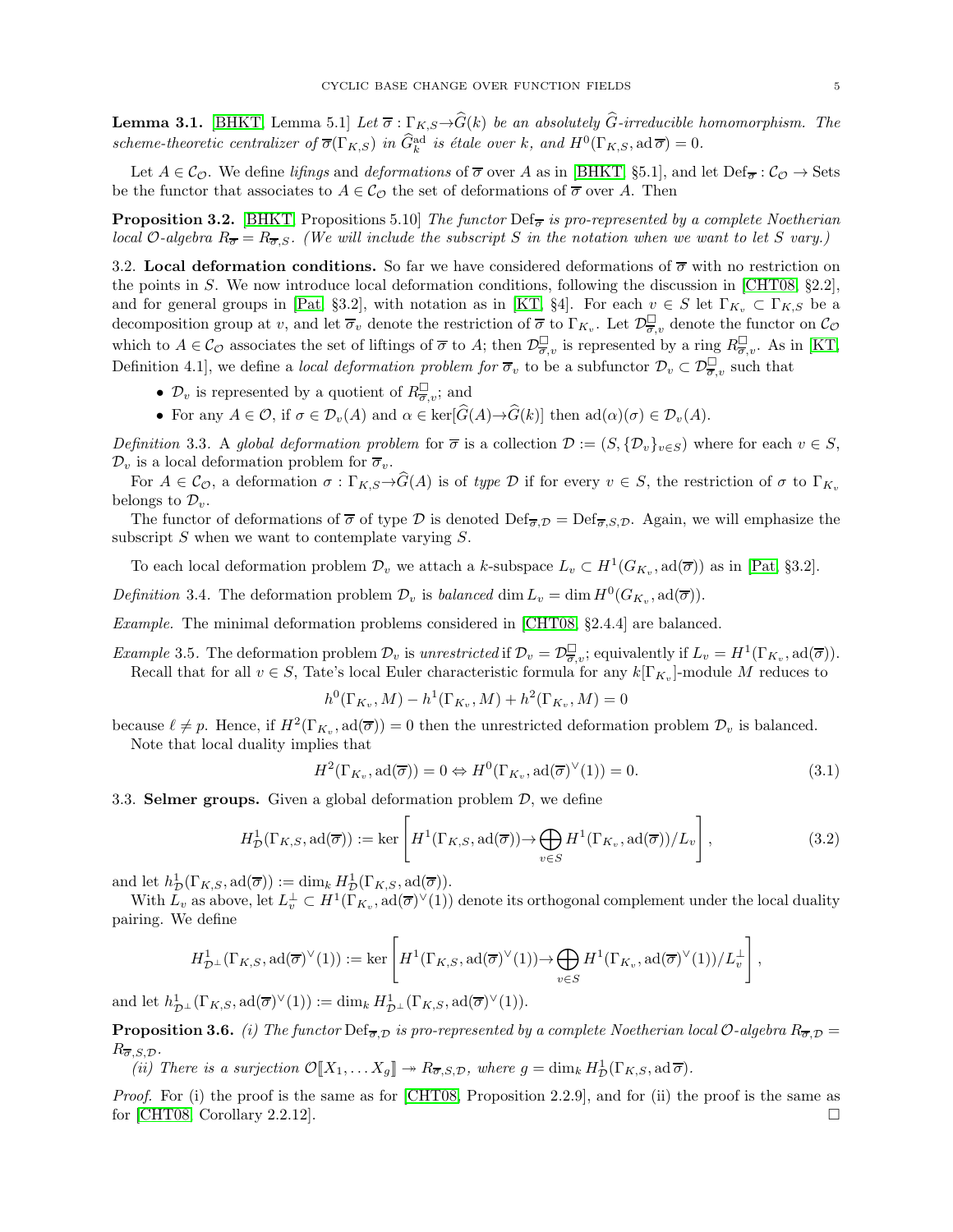### 3.4. Abundant subgroups. We recall two definitions from [\[BHKT\]](#page-32-2).

<span id="page-5-0"></span>Definition 3.7. Let  $\Gamma$  be an abstract group, and let  $\widehat{G}$  be a reductive group over k.

(i) A homomorphism  $\sigma : \Gamma \to \widehat{G}(k)$  is said to be absolutely  $\widehat{G}$ -completely reducible (resp. absolutely  $\hat{G}\text{-}irreducible$  if it is  $\hat{G}\text{-completely reducible}$  (resp.  $\hat{G}\text{-}irreducible$ ) after extension of scalars to an algebraic closure of k.

Suppose now that  $\widehat{G}$  is semisimple, and let  $\overline{k}$  be an algebraic closure of k.

- (iii) A finite subgroup  $H \subset \widehat{G}(\overline{k})$  is said to be  $\widehat{G}$ -abundant over k, if it satisfies the following conditions: (a) The group H is contained in  $\widehat{G}(k)$ .
	- (b) The groups  $H^0(H, \widehat{\mathfrak{g}}_k)$ ,  $H^0(H, \widehat{\mathfrak{g}}_k^{\vee})$ ,  $H^1(H, \widehat{\mathfrak{g}}_k^{\vee})$  and  $H^1(H, k)$  all vanish.
	- (c) For each regular semisimple element  $h \in H$ , the torus  $Z_{\widehat{G}}(h)^\circ \subset \widehat{G}$  is split over k.
	- (d) For every simple k[H]-submodule  $W \subset \hat{\mathfrak{g}}^{\vee}$ , there exists a regular semisimple element  $h \in H$ such that  $W^h \neq 0$  and  $Z_{\widehat{G}}(h)$  is connected. (We recall that  $Z_{\widehat{G}}(h)$  is always connected if  $\widehat{G}$  is simply connected.)

<span id="page-5-1"></span>**Lemma 3.8.** Suppose  $\widehat{G}$  is simple and split over k. Let  $\widehat{G}^{sc}$  denote the simply-connected cover of  $\widehat{G}$ , and let  $\widehat{G}(k)^+$  denote the image of  $\widehat{G}^{sc}(k)$  in  $\widehat{G}(k)$ . Let H be a group with  $\widehat{G}^+(k) \subset H \subset \widehat{G}(k)$  and suppose that  $(k, \text{type of } \widehat{G})$  is not in the following list:

$$
\{(\mathbb{F}_3, A_1), (\mathbb{F}_5, A_1)\} \cup \{(\mathbb{F}_q, C_n) \mid q \in \{3, 5, 9\}, n \ge 2\}
$$

Then there exists a finite field  $k_1 \supset k$  such that for all finite fields  $k' \supset k_1$  the group H is  $\widehat{G}$ -abundant over  $k'$ .

*Proof.* We will prove the following claims for  $(k, type of \hat{G})$  not in the above list:

- (i) The adjoint module  $\hat{g}_k$  is self-dual as a  $k[H]$ -representation,
- (ii) The groups  $H^0(H, \hat{g}_k)$ ,  $H^1(H, \hat{g}_k)$  and  $H^1(H, k)$  all vanish.
- (iii) The action of H on  $\widehat{\mathfrak{g}}_k$  is absolutely irreducible.

(iv) The group H contains strongly regular semisimple elements h, i.e., h such that  $Z_{\widehat{G}}(h)$  is connected. Let us first show that the claims suffices to prove the lemma. Indeed, condition (a) is obvious, condition (b) is the same as (ii) (given (i)), while condition (c) is automatic if  $k_1$  is chosen to split all of the finitely many k-rational tori  $Z_{\widehat{G}}(h)^\circ$  in  $\widehat{G}$ . Finally, given (iii), condition (d) comes down to the existence of strongly regular semisimple h, as in (iv), because  $(\widehat{\mathfrak{g}}^{\vee})^h$  always contains the Lie algebra of the centralizer of h.

It remains to establish the claim. Parts (i) to (iii) with many details can be found in  $[AdRB, § 3]$ , which however largely builds on further references, which we now briefly recall. We first observe that  $\hat{\mathfrak{g}}_k$  is an absolutely irreducible  $k[H]$ -representation, essentially by results of Hiss [\[Hiss\]](#page-33-13) and Hogeweij [\[Hog82\]](#page-33-14); see [\[AdRB,](#page-32-4) Proposition 3.22]. Now because  $\hat{g}_k$  is absolutely irreducible, to prove self-duality, it suffices to see that  $\hat{\mathfrak{g}}_k$  and  $\hat{\mathfrak{g}}_k^{\vee}$  have the same weights. But this is clear since with any root  $\alpha$  of the Lie algebra  $\hat{\mathfrak{g}}_k$  also  $-\alpha$ is a root, and both have multiplicity one. This settles (i) and (iii), and the first assertion of (ii).

Next, a largely classical result, completed by Tits, asserts that  $\widehat{G}(k)^+$  is perfect, unless  $(k, \text{type of } \widehat{G})$  is  $(\mathbb{F}_3, A_1)$ , see [\[MT11,](#page-34-3) Thm. 24.17]; because  $\widehat{G}$  is split and l is of very good characteristic for  $\widehat{G}$ , there is only a single exception. The latter also implies that  $\hat{G}(k)/\hat{G}(k)^+$  is of order prime to the characteristic l of k. Hence  $H^1(H, k) = \text{Hom}(H, k)$  vanishes, and this shows the third part of (ii); see [\[AdRB,](#page-32-4) Corollary 3.12].

We now turn to the remaining condition  $H^1(\widehat{G}(k), \widehat{g}_k) = 0$  from (ii). The most complete vanishing results for  $H^1(H, \hat{g}_k)$  are due to Völklein with earlier work by Cline, Parshall, Scott in the A-D-E cases and by Hertzig (unpublished). We observe that Lie  $\widehat{G}$  has trivial center because l is very good for  $\widehat{G}$ . The latter also excludes the case  $(k, \text{type of }\widehat{G}) = (\mathbb{F}_2, A_1)$ . The cases  $(\mathbb{F}_5, A_1)$  and  $(\mathbb{F}_q, C_n)$ ,  $q \in \{3, 5, 9\}$ ,  $n \geq 2$ , for (k, type of  $\widehat{G}$ ) are ruled out by our list of exceptions. It follows from [Völ89, Theorem and Remarks] that  $H^1(\widehat{G}(k),\widehat{\mathfrak{g}}_k) = 0.$ 

We finally prove (iv). If  $\hat{G}$  is simply connected, then by [\[SS70,](#page-34-5) II.3.9] the group  $Z_{\hat{G}}(h)$  is connected for all regular semisimple  $h \in H$ , and we are done. We now focus on the case where  $\widehat{G}$  of adjoint type, where we find a suitable h using [\[FS88\]](#page-33-15). The last paragraph explains how this gives (iv) for  $\hat{G}$  of any other type.

Suppose that  $\widehat{G}$  is of adjoint type. Then by [\[FS88,](#page-33-15) Theorem 3.1] there exists a maximal torus  $T \subset \widehat{G}$ defined over  $k$  such that the following holds: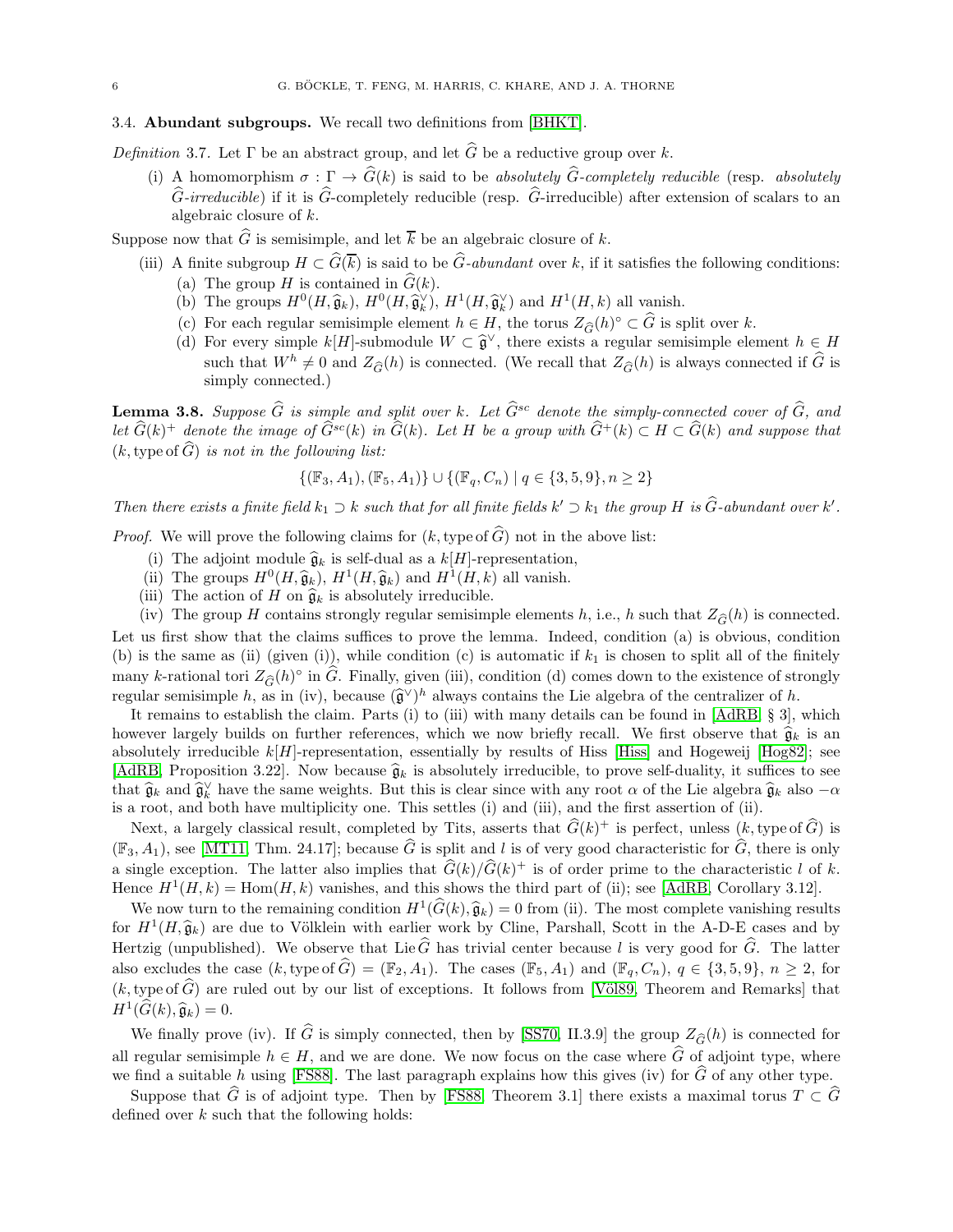- (1) The group  $T^+(k) := \hat{G}^+(k) \cap T(k)$  is cyclic. Let h be a generator.
- (2) One has  $Z_{\widehat{G}(k)}(h) = T(k)$ , and the order of h is given in [\[FS88,](#page-33-15) Table III].
- (3) If  $\widehat{G}$  is of type  $A_n$ , then T is quotient of a totally anisotropic maximal torus of  $GL_{n+1}$  (over k) modulo its center, i.e.  $T \cong \operatorname{Res}_{k(n+1)}^k \mathbb{G}_m / \mathbb{G}_m$ , the quotient of the Weil restriction of  $\mathbb{G}_m$  from the unique degree  $n+1$ -extension  $k^{(n+1)}$  of k to k modulo  $\mathbb{G}_m$ .

Let  $C := Z_{\widehat{G}}(h)$ , and let  $\pi_0(C) = C/C^0$  be its component group scheme. It follows from [\[Sei83,](#page-34-6) 2.9 and its proof] that the identity component  $C^0$  is a (commuting) product of Chevalley groups over k and of the center of  $C^0$ , and so from (1) above the natural map  $T \to C^0$  must be an isomorphism because any Chevalley group has  $k$ -points of order  $l$ . In particular,  $h$  is regular semisimple.

Next we gather results on  $\pi_0(C)$  that will allow us to identify it with the trivial group. By [\[SS70,](#page-34-5) Corollary II.4.4] there is an injective morphism of group schemes  $\pi_0(C) \to Z(\widehat{G}^{sc})$  to the center  $Z(\widehat{G}^{sc})$  of  $\hat{G}^{sc}$ . Because l is good for  $\hat{G}$ , the finite commutative group scheme  $Z(\hat{G}^{sc})$  is étale over k. The centers are completely known, and a list can be found for instance in [\[AdRB,](#page-32-4) Table 1]. Using the Bruhat-decomposition of  $\widehat{G}$  over  $\overline{k}$ , and that h is regular semisimple, it is not difficult to show that C is a subgroup of the normalizer of T in  $\widehat{G}$  (over  $\overline{k}$ ), and hence  $\pi_0(C)$  is a subgroup of the Weyl group of G. Moreover by [\[SS70,](#page-34-5) I.2.11] one has a short exact sequence

$$
0 \to T(k) \to C(k) \to \pi_0(C)(k) \to 0.
$$

From (2) above we deduce that  $T(k) \to C(k)$  is an isomorphism, and hence  $\pi_0(C)(k)$  is trivial.

Now suppose the type is  $B_n$ ,  $C_n$ ,  $D_n$  or  $E_7$ . Then l cannot be 2, and so 2 divides the order of  $k^{\times}$ . It follows from the classification of the centers  $Z(\widehat{G}^{sc})$ , that any non-trivial subgroup scheme will contain an element of exact order 2. But then  $\pi_0(C)$  must be trivial, because we know already that  $\pi_0(C)(k)$  is trivial.

The types  $E_8$ ,  $F_4$  and  $G_2$  need not be considered, since here  $Z(\widehat{G}^{sc})$  is trivial and hence  $\widehat{G}$  itself is simply connected. Next we consider type  $E_6$ , so that  $Z(\widehat{G}^{sc}) \cong \mu_3$ . Let  $q = \#k$ . If  $q \equiv 1 \pmod{3}$ , we can argue as in the previous paragraph to deduce that  $\pi_0(C)$  is trivial. If on the other hand  $q \equiv -1 \pmod{3}$ , then from [\[FS88,](#page-33-15) Table III] we find that

#T (k) = (q <sup>2</sup> + q + 1)(q <sup>4</sup> − q <sup>2</sup> + 1) ≡ −1 (mod 3),

so that the order of h is not divisible by 3. It follows from [\[SS70,](#page-34-5) Corollary 4.6] that  $\pi_0(C)$  is connected.

It remains to discuss the type  $A_n$ . For  $n = 1$ , by (3) the element h is given as a diagonal matrix diag $(x, x^q)$ in  $GL_2/\mathbb{G}_m$  for some  $x \in (k^{(2)})^\times$  of order  $q^2-1$ , so that h has order  $q+1$ . Because C is spanned by T and at most some Weyl group elements, we need to understand whether the unique non-trivial Weyl group element w of  $\hat{G} = \text{PGL}_2$  lies in C. The element w exchanges the entries of h. If it would fix h, then  $diag(x, x^q) \equiv diag(x^q, x) \pmod{\overline{k}^{\times}}$ , so that there exists  $a \in \overline{k}^{\times}$  with  $ax = x^q$  and  $ax^q = x$ . This firstly implies  $a \in \{\pm 1\}$ , and then that the order of x divides  $2(q-1)$ . Because  $q+1$  divides the order of x, this could only happen for  $q = 2$ , which is forbidden, since l is assumed to be very good for  $\hat{G} = \text{PGL}_2$ .

Now suppose  $n \geq 2$ . Then h is given by  $diag(x, x^q, \ldots, x^{q^n}) \in GL_{n+1}/\mathbb{G}_m(\overline{k})$  for some  $x \in (k^{(n+1)})^{\times}$  of order  $q^{n+1}-1$ . Let w be in the Weyl group of  $PGL_n$ , which we identify with  $S_{n+1}$ . Suppose that  $h=w\circ h$ , i.e., that w is the image of an element of C. Because  $\pi_0(C) \subset Z(PGL_{n+1}) \cong \mu_{n+1}$  we may assume that w is cyclic of order dividing  $n + 1$ . Let  $r_1 \geq \ldots r_s \geq 2$  be the lengths in the cycle decomposition of w, and let  $r = \gcd(r_1, \ldots r_s)$ , which is now a divisor of  $n + 1$ . As in the case  $n = 1$ , we find  $a \in \overline{k}^{\times}$  of order dividing r and such that  $x^{q^{w(i)}} = ax^{q^i}$ , or equivalently  $x^{q^{w(i)}-q^i} = a$ , for  $i = 0, ..., n$ .

To get further, let t be a large Zsygmondy prime for  $(q, n + 1)$  in the sense of [\[FS88,](#page-33-15) Theorem 2.1], i.e., t is a prime that divides  $q^{n+1} - 1$ , that does not divide  $q^m - 1$  for  $1 \le m \le n$  and with either  $t > n + 1$  or  $t^2|(q^{n+1}-1)$ . We deduce that t divides the order of  $x^{q^{w(i)}-q^i}$  for any i with  $w(i) \neq i$ , and it follows that t divides r and in turn  $n + 1$ , unless w is trivial. But then modulo the prime t and using Fermat's Little Theorem we have

$$
q^{n+1} - 1 = (q^t)^{(n+1)/t} - 1 \equiv q^{(n+1)/t} - 1 \pmod{t}
$$

This contradicts that t is a Zsygmondy prime for  $(q, n + 1)$ . Hence w must be trivial and  $T = C$ .

Finally, for a general  $\hat{G}$  consider the central isogeny  $\hat{G} \to \hat{G}^{ad}$  to the adjoint quotient  $\hat{G}^{ad}$  of  $\hat{G}$ . Let  $H^{ad} \subset \hat{G}^{ad}(k)$  be the image of H. Now the element h in  $H^{ad,+}(k)$  from (1) above clearly lifts to some  $h' \in \hat{G}^{ad}(k)$  $\hat{G}^+(k)$  with h' regular semisimple. Moreover we have a left exact sequence  $0 \to Z(\hat{G}) \to Z_{\hat{G}}(h') \to Z_{\hat{G}^{ad}}(h)$ .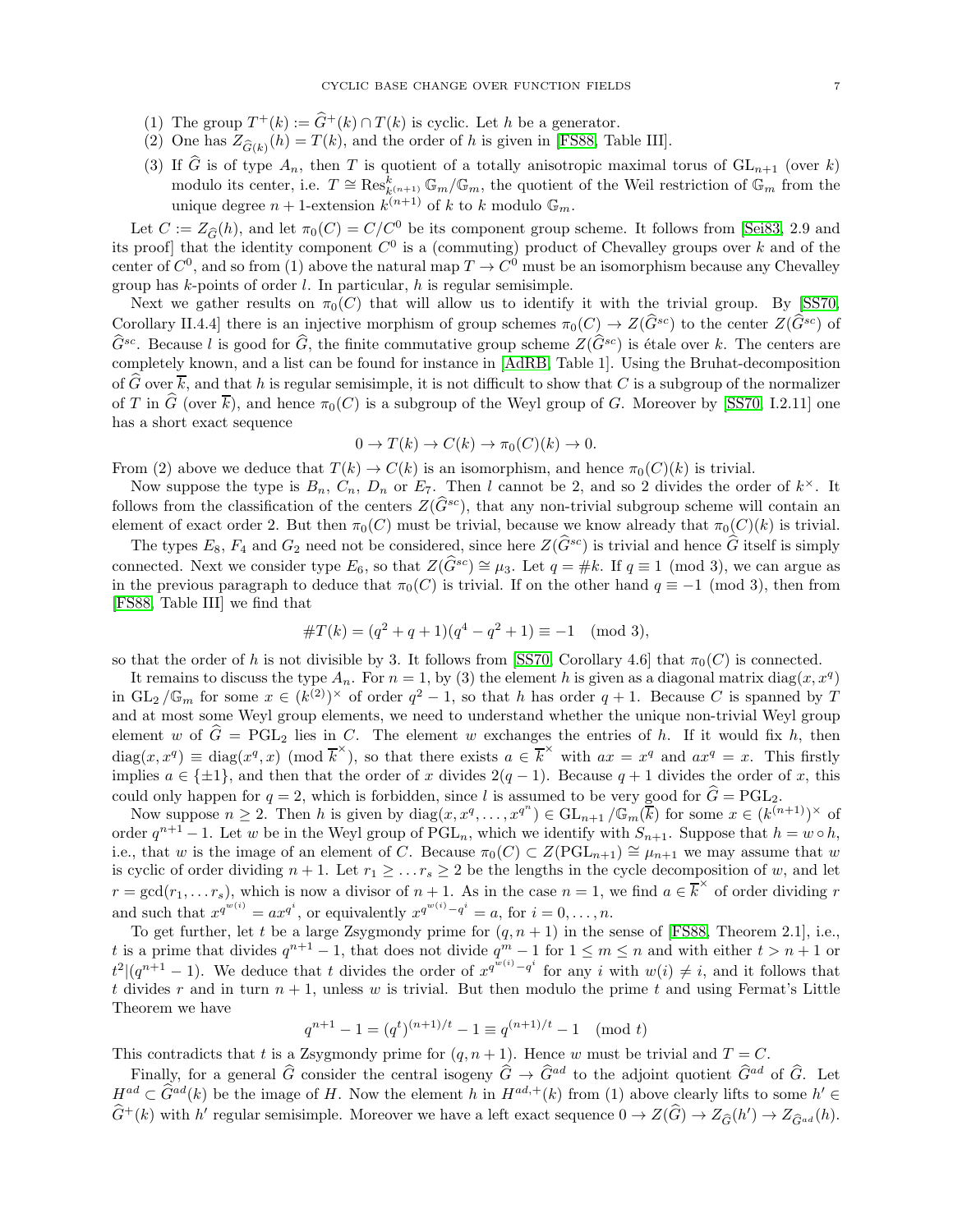In it,  $Z_{\hat{G}^{ad}}(h)$  is a maximal torus,  $Z_{\hat{G}}(h')$  contains a maximal torus, and the center  $Z(\hat{G})$  lies in any maximal torus of  $\widehat{G}$ . Hence  $Z_{\widehat{G}}(h')$  is a (maximal) torus, and thus connected.

<span id="page-7-2"></span>3.5. Taylor-Wiles primes. Folllowing [\[BHKT,](#page-32-2) Definition 5.16], we define a Taylor-Wiles datum for  $\overline{\sigma}$  to be a pair  $(Q, {\varphi_v}_{v \in Q})$ , where:

- Q is a finite set of places v of K such that  $\overline{\sigma}$ (Frob<sub>v</sub>) is regular semisimple and  $q_v \equiv 1 \mod l$ .
- For each  $v \in Q$ ,  $\varphi_v : \widehat{T}_k \cong Z_{\widehat{G}}(\overline{\sigma}(\text{Frob}_v))$  is a choice of inner isomorphism. In particular, this forces  $Z_{\widehat{\sigma}}(\overline{\sigma}(\text{Frob}_v))$  to be connected.

For a global deformation problem  $\mathcal{D} = (S, \{D_v\}_{v \in S})$  and a Taylor-Wiles datum  $(Q, \{\varphi_v\}_{v \in Q})$  with  $Q \cap S =$  $\emptyset$ , we define a new global deformation problem  $\mathcal{D}_Q = (S \cup Q, (\mathcal{D}_Q)_v)$  with

$$
(\mathcal{D}_Q)_v = \begin{cases} \mathcal{D}_v & v \in S, \\ \mathcal{D}_{\overline{\sigma},v}^\square & v \in Q. \end{cases}
$$

The Proposition below guarantees the existence of sets of Taylor-Wiles primes suitable for patching, generalizing [\[BHKT,](#page-32-2) Proposition 5.19]. Actually there are some typos in the statement and proof of loc. cit.; the argument below can be used to rectify them.

<span id="page-7-1"></span>**Proposition 3.9.** Suppose that the group  $\overline{\rho}(\Gamma_{K(\zeta_{\ell})}) \subset G(k)$  is G-abundant. Let  $\mathcal{D} := (S, {\{\mathcal{D}_v\}}_{v \in S})$  be a global deformation problem such that for each  $v \in S$  the local deformation problem  $\mathcal{D}_v$  is balanced, with corresponding subspace  $L_v \subset H^1(\Gamma_{K_v}, \text{ad}(\overline{\sigma}))$ . Then for each  $j \geq 1$ , there is a Taylor–Wiles datum  $(Q, {\{\varphi_v\}}_{v \in Q})$ , satisfying the following conditions:

(i)  $Q \cap S = \emptyset$ , and for each  $v \in Q$ , we have  $q_v \equiv 1 \mod l^j$ , and

$$
#Q = h^1_{\mathcal{D}}(\Gamma_{K,S}, \mathrm{ad}(\overline{\sigma})) = h^1_{\mathcal{D}^\perp}(\Gamma_{K,S}, \mathrm{ad}(\overline{\sigma})^\vee(1)).
$$

- (*ii*) We have  $h_{\mathcal{D}_Q}^1(\Gamma_{K,S\cup Q}, \text{ad}(\overline{\sigma})^{\vee}(1)) = 0.$
- (iii) There exists a surjection  $\mathcal{O}[X_1,\ldots,X_g] \to R_{\overline{\sigma},S\cup Q,\mathcal{D}}$  with  $g = h^1_{\mathcal{D}}(\Gamma_{K,S},\mathrm{ad}(\overline{\sigma})) + (r-1)\#Q$ , where  $r = \text{rank} \,\widehat{G}.$

*Proof.* If  $S \cup Q = \emptyset$  then (i) and (ii) are vacuous and (iii) is an immediate consequence of Proposition [3.6](#page-4-0) (ii). For the rest of the proof, we assume that  $S \cup Q$  is non-empty.

We apply [\[Ces,](#page-33-16) Theorem 6.2], using that  $H^0(\Gamma_{K,S\cup Q}, \text{ad}(\overline{\sigma})(1)) = H^0(\Gamma_{K,S\cup Q}, \text{ad}(\overline{\sigma})) = 0$  by the abundance assumption, and the local and global Euler characteristic formulas (note our assumption that  $S \cup Q$ is non-empty) to deduce that

<span id="page-7-0"></span>
$$
h_{\mathcal{D}_{Q}}^{1}(\Gamma_{K,S\cup Q},\mathrm{ad}(\overline{\sigma})) - h_{\mathcal{D}_{Q}^{\perp}}^{1}(\Gamma_{K,S\cup Q},\mathrm{ad}(\overline{\sigma})^{\vee}(1)) = \sum_{v\in S} \left(\dim \mathcal{L}_{v} - h^{0}(\Gamma_{v},\mathrm{ad}(\overline{\sigma}))\right) + \sum_{v\in Q} r.
$$
 (3.3)

The assumption that  $\mathcal{D}_v$  is balanced for all  $v \in S$  implies that  $\dim \mathcal{L}_v - h^0(G_{F_v}, \text{ad}(\overline{\sigma})) = 0$  for all  $v \in S$ . We claim that once we can arrange (i) and (ii), then (iii) follows automatically. Indeed, if  $h^1_{\mathcal{D}^{\perp}_{Q}}(\Gamma_{K,S\cup Q}, \mathrm{ad}(\overline{\sigma})^{\vee}(1))$  vanishes then  $(3.3)$  implies that

$$
h_{\mathcal{D}_{Q}}^{1}(\Gamma_{K,S\cup Q},\mathrm{ad}(\overline{\sigma}))=r\#Q=h_{\mathcal{D}}^{1}(\Gamma_{K,S},\mathrm{ad}(\overline{\sigma}))+ (r-1)\#Q,
$$

from which (iii) follows by invoking Proposition [3.6.](#page-4-0)

It therefore remains to show that  $Q$  can be chosen so that

$$
H^1_{\mathcal{D}^{\perp}_{Q}}(\Gamma_{K,S\cup Q},\mathrm{ad}(\overline{\sigma})^{\vee}(1)):=\ker\left(H^1(\Gamma_{K,S\cup Q},\mathrm{ad}(\overline{\sigma})^{\vee}(1))\rightarrow \left(\bigoplus_{v\in S}\frac{H^1(K_v,\mathrm{ad}(\overline{\sigma})^{\vee}(1))}{L_v}\oplus\bigoplus_{v\in Q}H^1(K_v,\mathrm{ad}(\overline{\sigma})^{\vee}(1))\right)\right)
$$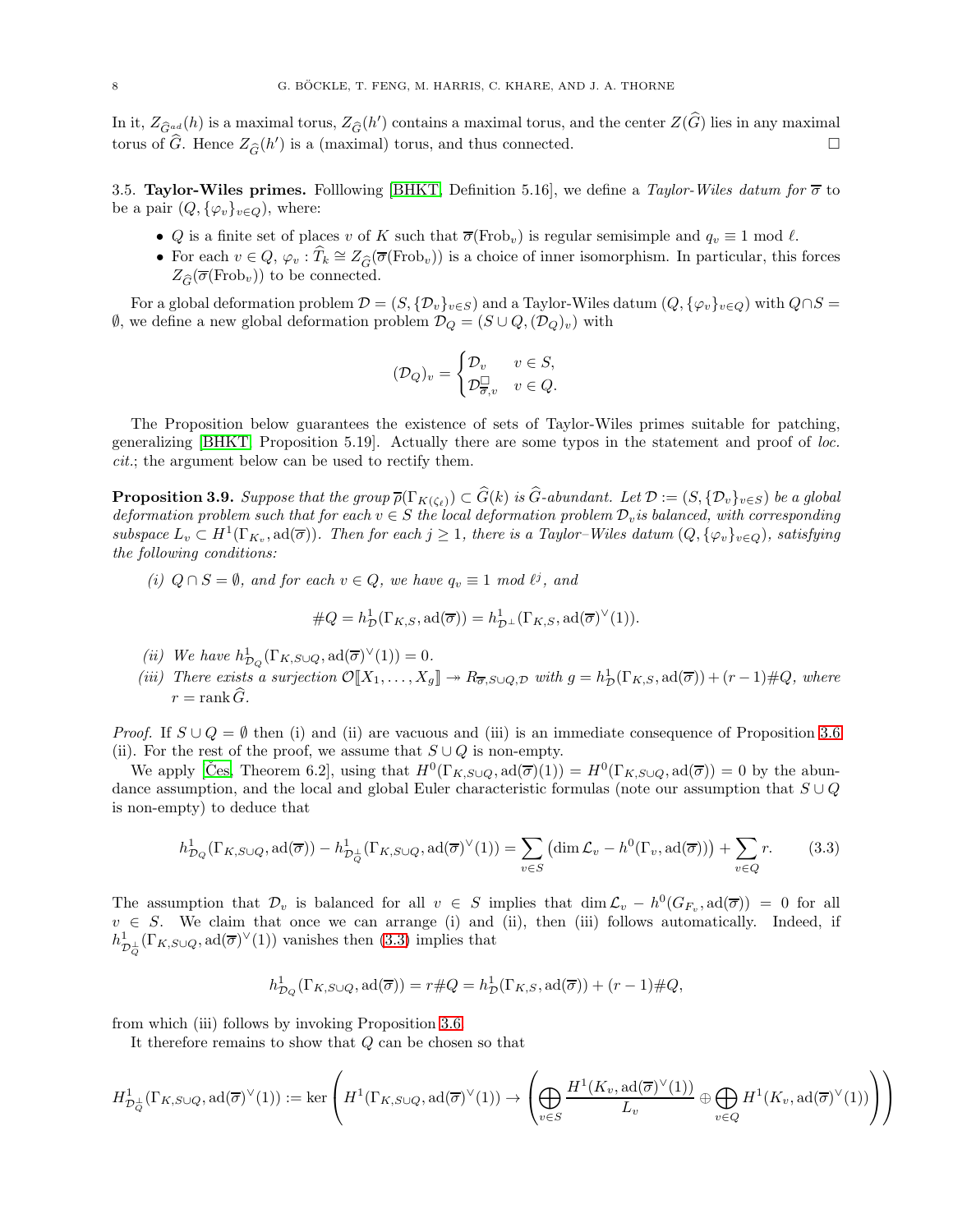vanishes. By a comparison of inflation-restriction exact sequences, the inflation map  $H^1(\Gamma_{K,S}, \text{ad}(\overline{\sigma})^{\vee}(1)) \to$  $H^1(\Gamma_{K,S\cup Q}, \mathrm{ad}(\overline{\sigma})^{\vee}(1))$  takes

$$
\ker\left(H^1(\Gamma_{K,S},\mathrm{ad}(\overline{\sigma})^{\vee}(1))\to\bigoplus_{v\in Q}H^1(k(v),\mathrm{ad}(\overline{\sigma})^{\vee}(1))\right)
$$

$$
\xrightarrow{\sim}\ker\left(H^1(\Gamma_{K,S\cup Q},\mathrm{ad}(\overline{\sigma})^{\vee}(1))\to\bigoplus_{v\in Q}H^1(K_v,\mathrm{ad}(\overline{\sigma})^{\vee}(1))\right).
$$

Therefore it suffices by induction to show that for any j and any non-zero  $[\psi] \in H^1(\Gamma_{K,S}, \widehat{\mathfrak{g}}_k^{\vee}(1))$ , we can find infinitely many places  $v \notin S$  of K such that  $q_v \equiv 1 \mod l^j$ ,  $\overline{\rho}(\text{Frob}_v)$  is regular semisimple with connected centralizer in  $G_k$ , and  $res_{K_v}[\psi] \neq 0$ . The rest of the argument concludes exactly as in [\[BHKT,](#page-32-2) Proof of Proposition 5.19].

 $\Box$ 

#### 4. Automorphy lifting

<span id="page-8-0"></span>In this section we prove the automorphy lifting theorem that will be used to deduce cyclic base change. Such automorphy lifting theorems have been the subject of much study over number fields, and our proof employs similar techniques, but we are able to obtain results for more general groups thanks to the different numerical behavior of the Euler characteristics of function fields.

To put our results in context, we compare them to [\[BHKT,](#page-32-2) Theorem 8.20], which handled everywhere unramified Galois representations. The main novelty of the present situation is that we need to implement automorphy lifting for arbitrarily ramified residual representations. In this section we use the Taylor-Wiles method to prove an automorphy lifting theorem (Theorem [4.6\)](#page-10-0) whenever one knows that all the local deformation problems are well-behaved, e.g., formally smooth. In the unramified case it was easy to see that the unramified local deformation problem is formally smooth; in the next section we give a suitable extension to unrestricted deformations for ramified representations, when  $\ell$  is large enough.

4.1. Spaces of automorphic forms. We define integral spaces of automorphic forms as in [\[BHKT,](#page-32-2) §8.1]. For any open subgroup  $U \subset G(\widehat{\mathcal{O}})$  and any  $\mathbb{Z}[1/p]$ -algebra R, we define:

- $C(U, R)$  to be the R-module of functions  $f : G(K) \backslash G(\mathbb{A}_{K})/U \to R$ ;
- $C_c(U, R) \subset C(U, R)$  to be the R-submodule of functions f which have finite support;
- and  $C_{\text{cusp}}(U, R)$  to be the R-submodule of functions f which are cuspidal, in the sense that for all proper parabolic subgroups  $P \subset G$  and for all  $g \in G(\mathbb{A}_K)$ , the integral

$$
\int_{n\in N(K)\backslash N(\mathbb{A}_K)} f(ng) \, dn
$$

vanishes, where  $N$  is the unipotent radical of  $P$ .

This last integral is normalized by endowing  $N(K)\backslash N(\mathbb{A}_K)$  with its probability Haar measure (which makes sense because we are assuming that p is a unit in R). We have  $C_{\text{cusp}}(U, R) \subset C_c(U, R)$  by [\[BHKT,](#page-32-2) Proposition 8.2].

We define  $C_{\text{cusp}}(G, R) := \varinjlim_U C_{\text{cusp}}(U, R).$ 

Let  $N = \sum_{v} n_v \cdot v \subset X$  be an effective divisor and let  $U(N) := \ker(\prod_{v} G(\mathcal{O}_{K_v}) \to G(\mathcal{O}_N))$ . The underlying set of places  $|N| = \bigcup_{n_v>0} \{v\}$  will play the role of the set S from §[3.](#page-3-1)

<span id="page-8-1"></span>4.2. The excursion algebra and Lafforgue's parametrization. For the remainder of this section we choose a prime  $\ell$  and a place  $\lambda$  of  $\mathcal{O}_E$  dividing  $\ell$ , and let  $\mathcal{O}$  (resp.  $E_\lambda$ ) denote the completion of  $\mathcal{O}_E$  (resp. E) at  $\lambda$ . For  $R \in \{k, \mathcal{O}, E\}$  we denote by  $\mathcal{B}(U(N), R)$  the R-subalgebra of  $\text{End}_R(C_{\text{cusp}}(U(N), R))$  generated by V. Lafforgue's *excursion operators*, as in [\[BHKT,](#page-32-2)  $\S 8.4$ ]. For any fixed N, this is a finite R-algebra. The Hecke operators  $T_{V,v}$  as lying in  $\mathcal{B}(U(N), R)$ , for  $v \notin |N|$  and V a representation of  $\widehat{G}$ , are defined as in [\[BHKT\]](#page-32-2).

The points of  $Spec \mathcal{B}(U(N), R)$  are naturally identified with semi-simple L-parameters, in a manner that we will presently review. Combining [\[BHKT,](#page-32-2) Corollary 8.6, Corollary 8.11], we have the following (with notation as in loc. cit.):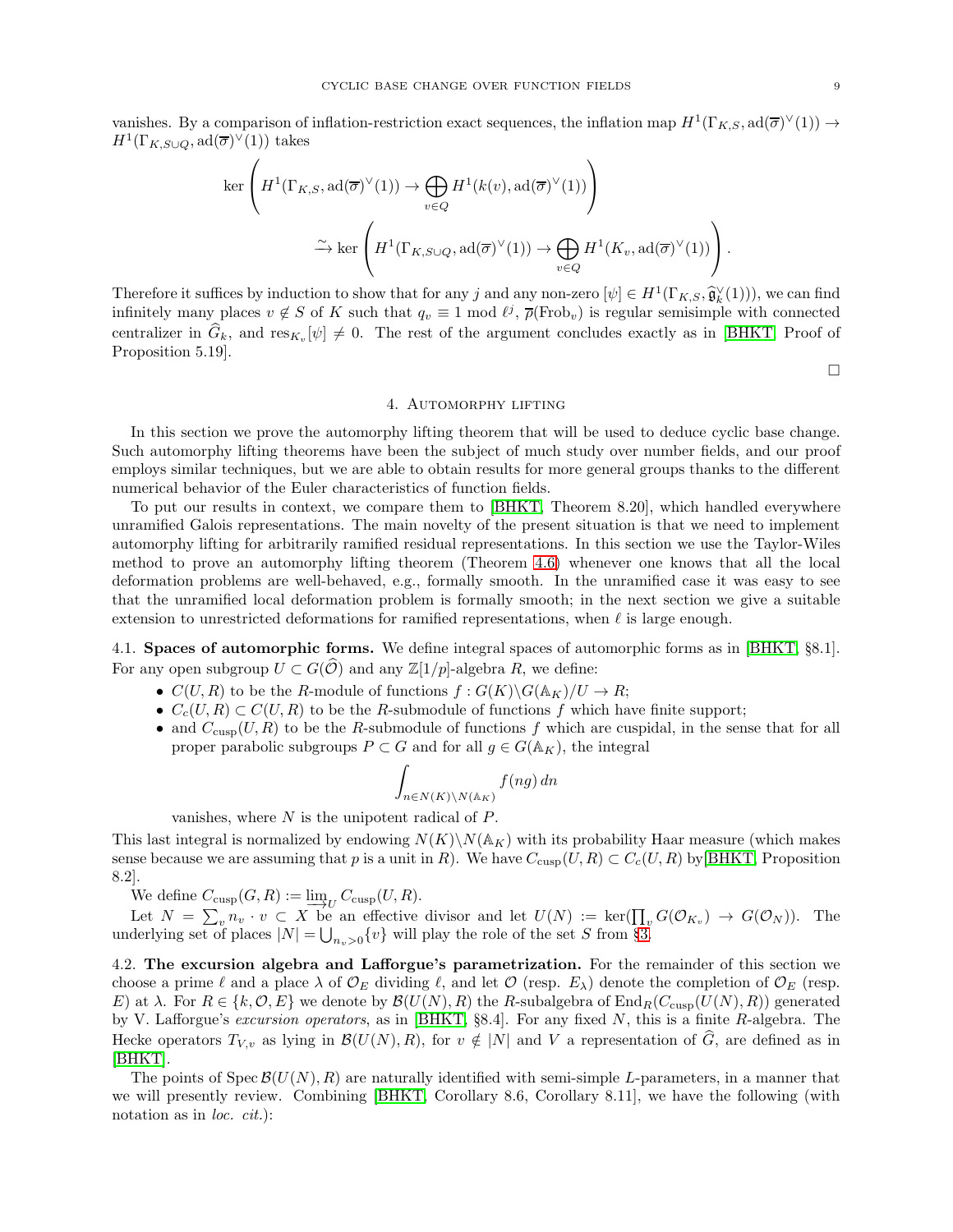<span id="page-9-2"></span>**Theorem 4.1.** Let  $R = E$  or k and  $\mathfrak{m} \subset \mathcal{B}(U(N), R)$  be a maximal ideal. Fix an embedding  $\mathcal{B}(U(N), R)/\mathfrak{m} \rightarrow$ R. Then:

(i) There exists a continuous, absolutely  $\widehat{G}$ -completely reducible representation  $\sigma_{\mathfrak{m}} : \Gamma_K \to \widehat{G}(\mathcal{B}(U(N), R)/\mathfrak{m})$ satisfying the following condition: for all excursion operators  $S_{I,(\gamma_i)_{i\in I},f}$ , we have

<span id="page-9-0"></span>
$$
f((\sigma_{\mathfrak{m}}(\gamma_i))_{i \in I}) = S_{I, (\gamma_i)_{i \in I}, f} \mod \mathfrak{m}.
$$
\n
$$
(4.1)
$$

- (ii) The representation  $\sigma_{\mathfrak{m}}$  is uniquely determined up to  $\widehat{G}(\overline{R})$ -conjugacy by [\(4.1\)](#page-9-0).
- (iii) The representation  $\sigma_{\mathfrak{m}}$  is unramified outside |N|. If  $v \notin |N|$ , then it satisfies the expected local-global compatibility relation at v: for all irreducible representations V of  $G_{\overline{\mathbb{Q}}_\ell}$ , we have  $T_{V,v} \in \mathcal{B}(U(N),R)$ and

$$
\chi_V(\sigma_{\mathfrak{m}}(\mathrm{Frob}_v)) = T_{V,v} \in \mathcal{B}(U(N),R)/\mathfrak{m}.
$$

For  $R \in \{k, E\}$  and any N, V. Lafforgue constructs a decomposition of  $C_{\text{cusp}}(U(N), \overline{R})$  into summands indexed by L-parameters  $\sigma \in H^1(\Gamma_{K,N}, \widehat{G}(\overline{R}))$ . More specifically, this decomposition comes from the generalized eigenspace decomposition for the action of  $\mathcal{B}(U(N), R)$  on  $C_{\text{cusp}}(U(N), R)$ . If  $\Pi \subset C_{\text{cusp}}(G, \overline{R})$  is a subspace such that  $\Pi^{U(N)}$  is stable under the  $\mathcal{B}(U(N), \overline{R})$ -action and supported over a unique maximal ideal, we will denote this maximal ideal by  $\mathfrak{m} = \mathfrak{m}_{\Pi} \subset \mathcal{B}(U(N), \overline{R})$ . The corresponding L-parameter is then denoted  $\sigma_{\Pi} := \sigma_{\mathfrak{m}}$ , and we say that  $\sigma_{\Pi}$  is the L-parameter *attached* to  $\Pi$ . This assignment  $\Pi \mapsto \sigma_{\Pi}$  is independent of the choice of N such that  $\Pi^{U(N)} \neq 0$ . This correspondence has the property that  $\Pi$  and  $\sigma_{\Pi}$ match under the Local Langlands correspondence at all places where Π is unramified, although we caution that this property does not characterize it for general groups.

<span id="page-9-1"></span>Remark 4.2 (A one-to-finite correspondence). We continue to assume  $R \in \{k, E\}$ . Not every irreducible  $G(A)$ -subspace  $\Pi$  of  $C_{\text{cusp}}(G, R)$  is attached to an L-parameter  $\sigma_{\Pi}$  in the sense of the previous paragraph. The notation  $\sigma_{\Pi}$  will only be used if  $\Pi$  is attached to  $\sigma_{\Pi}$  in the manner of the above paragraph. However, we do have the following construction which produces a finite set of L-parameters, each of which matches  $\Pi$ locally at all unramified places.

Let  $C_{\text{cusp}}(G, R)[\Pi]$  be the  $\Pi$ -isotypic subspace of  $C_{\text{cusp}}(G, R)$  for the  $G(\mathbb{A}_K)$ -action. Then  $C_{\text{cusp}}(G, R)[\Pi]^{U(N)}$ is stable under the action of  $\mathcal{B}(U(N),R),$  and finite-dimensional for every N. We define  $\underline{\rho}_{\Pi}$  to be the *finite set* of L-parameters corresponding to the maximal ideals of  $\mathcal{B}(U(N), R)$  in the support of  $C_{\text{cusp}}(G, R)[\Pi]^{U(N)}$ . Since each  $\sigma \in \rho_{\Pi}$  is associated to an automorphic representation isomorphic to  $\Pi$  at all local places, in particular the unramified ones, we have that each  $\rho$  matches  $\Pi$  at every unramified place under the (unramified) Local Langlands correspondence.

We note that by [\[BHKT,](#page-32-2) Proposition 6.4], if some  $\sigma \in \rho_{\Pi}$  has Zariski-dense image in G, then in fact  $\rho_{\Pi}$ is a singleton, so  $\rho_{\Pi} = {\sigma_{\Pi}}.$ 

<span id="page-9-3"></span>Definition 4.3. Let  $\Pi$  be a cuspidal automorphic representation of  $G(\mathbb{A}_K)$  defined over a number field E. We say the *Mumford-Tate group of*  $\Pi$  is  $\widehat{G}$  if for some place (equivalently, all places)  $\lambda$  of E and some  $\sigma_{\lambda} \in \underline{\rho}_{\Pi \otimes_E E_{\lambda}}$ , the image of  $\sigma_{\lambda}$  is Zariski dense in G. As explained in Remark [4.2,](#page-9-1) this notion does not depend on the choice of  $\sigma_{\lambda} \in \underline{\rho}_{\Pi \otimes_E E_{\lambda}}$ .

In §[5](#page-12-0) we will need to work with collections of representations with  $\overline{\mathbb{Q}}_{\ell}$  or  $\overline{\mathbb{F}}_{\ell}$  coefficients, as  $\ell$  varies. We may therefore write  $\sigma_{\Pi,\ell}$  for  $\sigma_{\Pi}$  and  $\overline{\sigma}_{\Pi,\ell}$  for  $\overline{\sigma}_{\Pi}$  when it is necessary to specify the coefficients.

4.3. **Automorphy lifting theorems.** Let  $\chi: \mathcal{B}(U(N), \mathcal{O}) \to \overline{\mathbb{Z}}_{\ell}$  be a homomorphism. Then  $\chi$  takes values in the ring of integers O of a finite extension  $E/\mathbb{Q}_\ell$ , with residue field k. Let  $\mathfrak{m} \subset \mathcal{B}(U(N), \mathcal{O})$  be the maximal ideal which is the kernel of the composition of  $\chi$  with some fixed  $\mathcal{O} \to \overline{\mathbb{F}}_{\ell}$ , and  $\overline{\sigma}_{\mathfrak{m}}$  the Galois representation corresponding to m under Theorem [4.1.](#page-9-2)

With Definition [3.7](#page-5-0) in mind, we make the following assumptions on  $\overline{\sigma}_{\mathfrak{m}}$ :

- (i)  $\ell \nmid \#W$ . This implies in particular that  $\ell$  is a very good characteristic for  $\widehat{G}$ .
- (ii) The subgroup  $Z_{\hat{G}^{ad}}(\overline{\sigma}_{\mathfrak{m}}(\Gamma_{K,|N|}))$  of  $G_k$  is scheme-theoretically trivial.
- (iii) The representation  $\overline{\sigma}_{\mathfrak{m}}$  is absolutely  $\widehat{G}$ -irreducible.
- (iv) The subgroup  $\overline{\sigma}_{\mathfrak{m}}(\Gamma_{K(\zeta_0),|N|})$  of  $\widehat{G}(k)$  is  $\widehat{G}$ -abundant.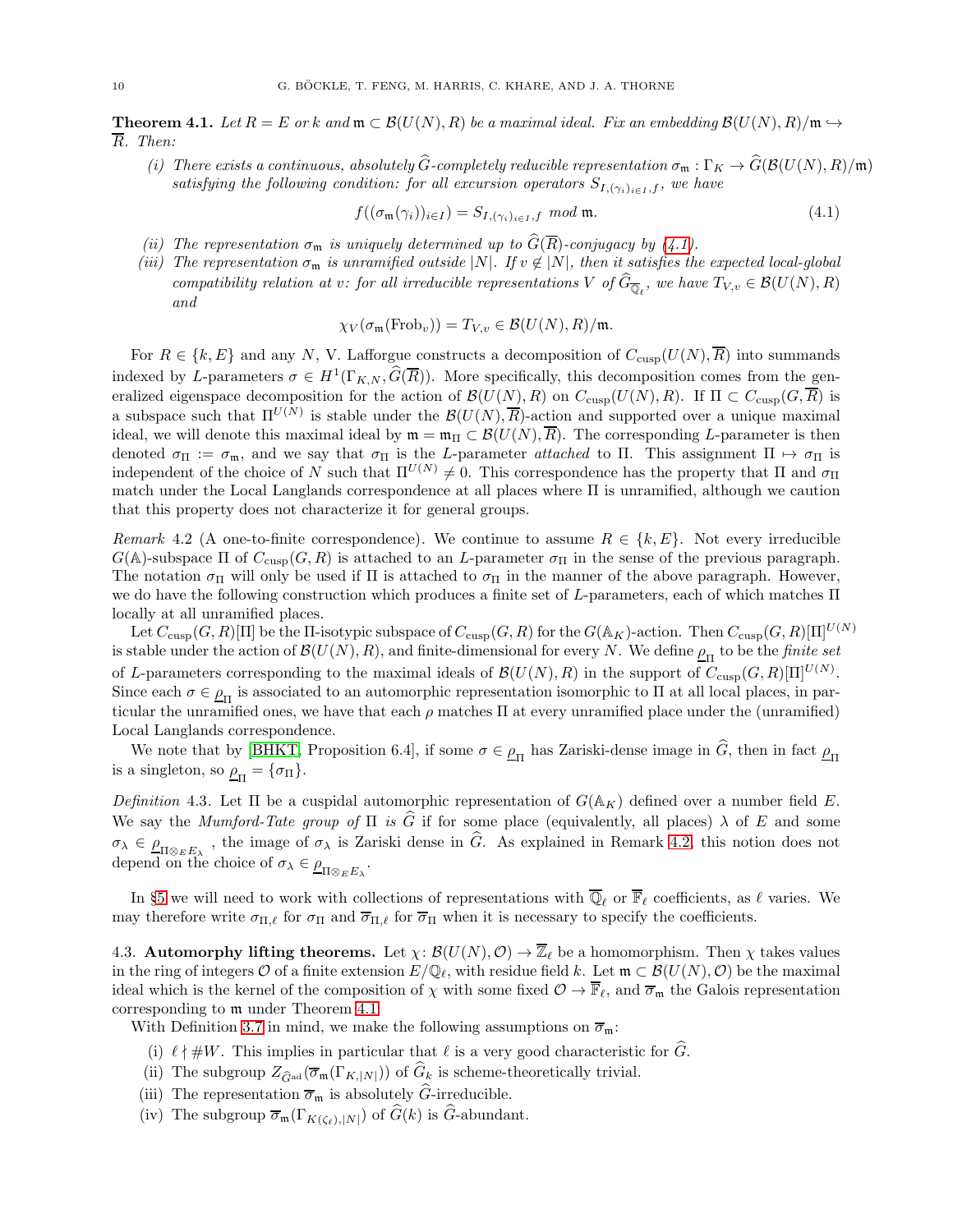In addition, we choose a global deformation problem  $\mathcal{D} := (|N|, {\{\mathcal{D}_v\}}_{v \in |N|})$  for  $\overline{\sigma}_{\mathfrak{m}}$  such that all places of ramification for  $\overline{\sigma}_{\mathfrak{m}}$  are contained in |N|, and:

(v) For each  $v \in |N|$ , the local deformation problem  $\mathcal{D}_v$  is balanced in the sense of Definition [3.4.](#page-4-1) (An important example, which will be studied extensively later, is the situation in Example [3.5.](#page-4-2))

Remark 4.4. Points (i)-(iv) are copied from [\[BHKT,](#page-32-2) §8.4], where their roles are explained. Point (v) allows us to invoke Proposition [3.9](#page-7-1) to produce Taylor-Wiles primes for patching.

Let  $R_{\overline{\sigma}_m,|N|,\mathcal{D}}$  be the corresponding global deformation ring (Proposition [3.6\)](#page-4-0). From [\[BHKT,](#page-32-2) Theorem 8.5] we have a pseudocharacter  $\Theta_{U(N)} = (\Theta_{U(N),n})_{n\geq 1}$  valued in  $\mathcal{B}(U(N),\mathcal{O})$ . Write  $\Theta_{U(N),m}$  for the projection of the pseudocharacter  $\Theta_{U(N)}$  to  $\mathcal{B}(U(N),\mathcal{O})_{\mathfrak{m}}$ , and  $\sigma^{\text{univ}}\colon \Gamma_K \to \widehat{G}(R_{\overline{\sigma}_\mathfrak{m},[N],\mathcal{D}})$  for a representative of the universal deformation.

<span id="page-10-1"></span>**Lemma 4.5.** [\[BHKT,](#page-32-2) Lemma 8.19] There is a unique morphism  $f_m: R_{\overline{\sigma}_m, |N|, \mathcal{D}} \to \mathcal{B}(U(N), \mathcal{O})_m$  of  $\mathcal{O}$ algebras such that  $f_{\mathfrak{m},*}$  tr $\sigma^{\text{univ}} = \Theta_{U(N),\mathfrak{m}}$ . It is surjective.

*Proof.* The Lemma is stated in [\[BHKT\]](#page-32-2) under the hypothesis that  $N$  is trivial, but this hypothesis is not used in the proof. The existence of a map follows formally from Theorem [4.1,](#page-9-2) and surjectivity follows from the definition of the ring  $\mathcal{B}(U(N), \mathcal{O})_{\mathfrak{m}}$  as being generated by the excursion operators  $S_{I,(\gamma_i)_{i\in I},f}$ , each of which is explicitly realized as the image of the element  $f(\sigma^{\text{univ}}(\gamma_i)_{i\in I}) \in R_{\overline{\sigma}_m, |N|, \mathcal{D}}$ .

We can now prove the following generalization of [\[BHKT,](#page-32-2) Theorem 8.20]:

<span id="page-10-0"></span>**Theorem 4.6.** Suppose m satisfies assumptions (i)-(v) as above. Then  $C_{cusp}(U(N), \mathcal{O})_m$  is a free  $R_{\overline{\sigma}_m, |N|, \mathcal{D}}$ module,  $f_m$  is an isomorphism, and  $R_{\overline{\sigma}_m, |N|, \mathcal{D}}$  is a complete intersection  $\mathcal{O}$ -algebra.

*Proof of Theorem [4.6.](#page-10-0)* The proof is an implementation of the Taylor–Wiles method. The argument runs similarly to [\[BHKT,](#page-32-2) Theorem 8.20], but we give a summarized version with the necessary changes for our situation, and only sketching the parts which are the same.

In fact, since the unramified case is established in loc. cit., it will be convenient for us to focus our attention on the case of non-trivial level structure – this will allow to simplify certain aspects of the argument. Therefore, we may and do assume for the rest of the proof that  $N$  is non-empty. For example, [\[BHKT,](#page-32-2) Theorem 8.17] simplifies in this situation to the following statement.

<span id="page-10-2"></span>**Lemma 4.7.** Let  $U = \prod_v U_v$  be an open compact subgroup of  $G(\widehat{\mathcal{O}}_K)$  contained in  $U(N)$  for some non-empty N. Let  $V \subset U$  be an open normal subgroup such that  $U/V$  is abelian of  $\ell$ -power order. Let  $\mathfrak{m} \subset \mathcal{B}(W, \mathcal{O})$  be a maximal ideal such that  $\overline{\sigma}_{\mathfrak{m}}$  is  $\widehat{G}$ -irreducible. Then  $C_{cusp}(W, \mathcal{O})_{\mathfrak{m}}$  is a finite free  $\mathcal{O}[U/W]$ -module.

Proof. The finiteness is proved exactly as in [\[BHKT,](#page-32-2) Theorem 8.17]. For the freeness, it suffices to show that  $U/W$  acts freely on  $G(K)\backslash G(\mathbb{A}_K)/W$ . An equivalent formulation is that if we regard  $[G(K)\backslash G(\mathbb{A}_K)/U]$  as a groupoid, then all of its stabilizer groups map trivially to  $U/W$ . By Weil's uniformization theorem (explained for example in [\[GL19,](#page-33-17) §1.2.4]), we may interpret the groupoid  $[G(K)\backslash G(\mathbb{A}_K)/U]$  as a subgroupoid of the  $\mathbb{F}_q$ -points of Bun $_G^U$ , the moduli stack of G-bundles on X with level structure corresponding to U. For any  $v \in X$  and any G-bundle E over X, the restriction map  $\text{Aut}(\mathcal{E}) \to \text{Aut}(\mathcal{E}|_{X_v^{\wedge}})$  is injective, so the kernel of  $Aut(\mathcal{E}) \to Aut(\mathcal{E}_v)$  is pro-unipotent, hence its  $\mathbb{F}_q$ -points form a pro-p group. Therefore, the automorphism groups of the points of the groupoid  $[G(K)\backslash G(\mathbb{A}_K)/U]$  are pro-p, so they can only map trivially to  $U/W$ .

Remark 4.8. In the applications we will be allowing unrestricted ramification at primes in  $N$ , and our main results concern characteristics ℓ for which the corresponding deformation condition is automatically balanced. We do not treat the subtler ramification conditions at  $N$  that would be needed to study deformations for arbitrary  $\ell$ .

We begin by preparing the usual setup for patching. Recall that we have fixed a choice  $T \subset B \subset G$ of split maximal torus and Borel subgroup of G. For a Taylor-Wiles datum  $(Q, {\{\varphi_v\}}_{v\in Q})$ , as in §[3.5,](#page-7-2) with  $Q$  disjoint from  $|N|$ , we introduce the following notation. Extend the global deformation problem  $\mathcal{D} = (N | \mathcal{N}, {\{\mathcal{D}_v\}}_{v \in N})$  to  $\mathcal{D}_Q := (N | \cup Q, {\{\mathcal{D}_{Q,v}\}}_{v \in N | \cup Q})$  by setting  $\mathcal{D}_{Q,v} = \mathcal{D}_v$  if  $v \in N |$  and  $\mathcal{D}_{Q,v} = \mathcal{D}_{\overline{\sigma},v}^{\square}$ (the unrestricted deformation problem) if  $v \in Q$ . Define  $\Delta_Q$  to be the maximal  $\ell$ -power order quotient of the group  $\prod_{v\in Q} T(k(v))$ . Using local class field theory, the action of the universal deformation ring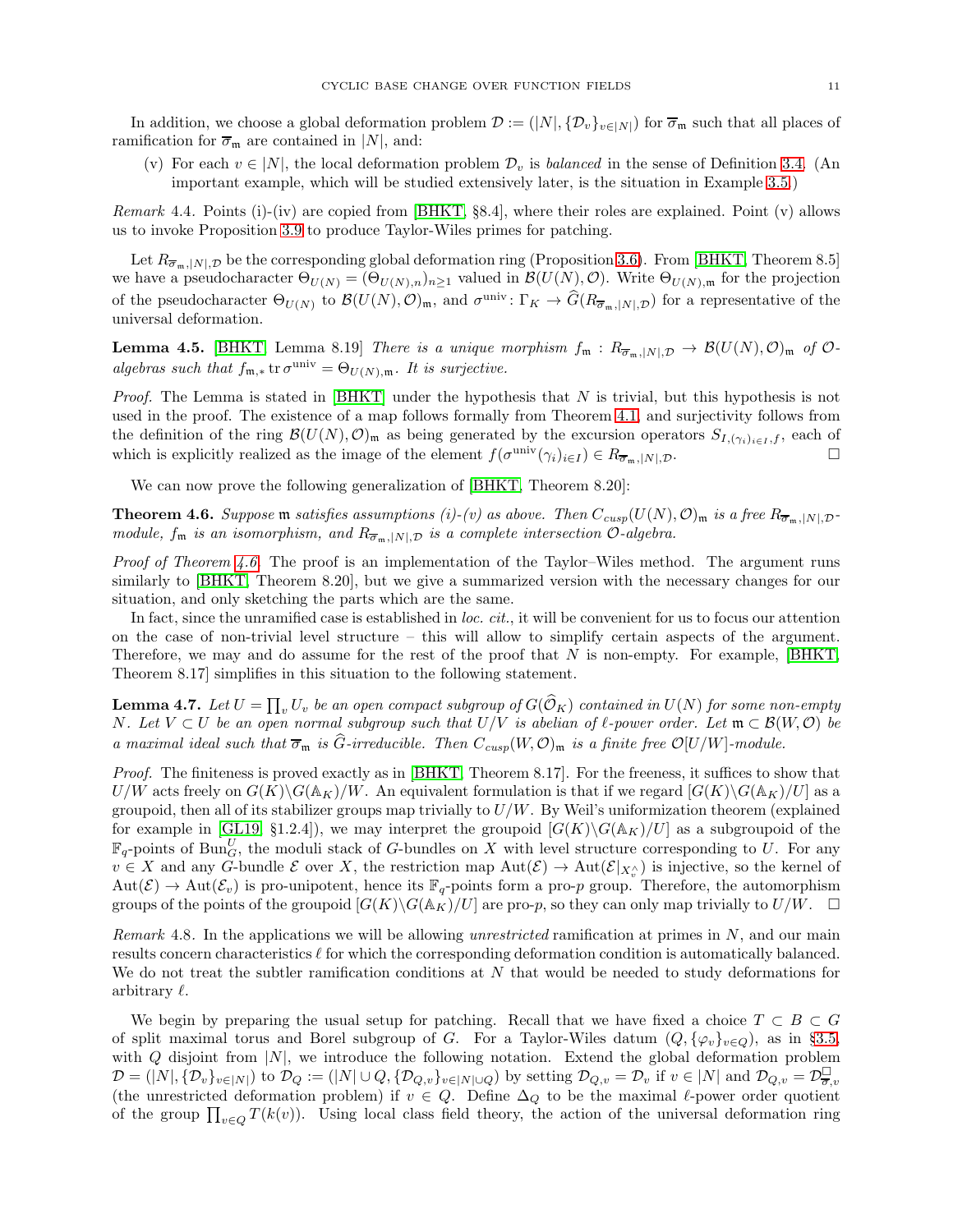for the restriction of  $\overline{\sigma}_{\mathfrak{m}}$  to the tame inertia groups at places in Q equips  $R_{\overline{\sigma}_{\mathfrak{m}},|N|\cup Q,\mathcal{D}_Q}$  with a  $\mathcal{O}[\Delta_Q]$ algebra structure. Writing  $\mathfrak{a}_Q \subset \mathcal{O}[\Delta_Q]$  for the augmentation ideal, we have a canonical isomorphism  $R^{\text{L}}_{\overline{\sigma}_{\mathfrak{m}},|N|\cup Q, \mathcal{D}_{Q}}/\mathfrak{a}_{Q} \cong R_{\overline{\sigma}_{\mathfrak{m}},|N|, \mathcal{D}}.$ 

We now define the relevant level structures for patching. We define open compact subgroups  $U_1(Q) \subset$  $U_0(Q) \subset U(N)$  as follows:

- $U_0(Q) = \prod_v U_0(Q)_v$ , where  $U_0(Q)_v = U(N)_v = \ker(G(\mathcal{O}_{K_v}) \to G(\mathcal{O}_{n_v \cdot v}))$  if  $v \notin Q$ , and  $U_0(Q)_v$  is an Iwahori group if  $v \in Q$ .
- $U_1(Q) = \prod_v U_1(Q)_v$ , where  $U_1(Q)_v = U(N)_v$  if  $v \notin Q$ , and  $U_1(Q)_v$  is the maximal pro-prime-to- $\ell$ subgroup of  $U_0(Q)_v$  if  $v \in Q$ .

Thus  $U_1(Q) \triangleleft U_0(Q)$  is a normal subgroup, and there is a canonical isomorphism  $U_0/U_1 \cong \Delta_Q$ .

We now need to define auxiliary spaces of modular forms. We define  $H'_0 = C_{\text{cusp}}(U(N), \mathcal{O})_{\mathfrak{m}}$ . There are surjective maps  $\mathcal{B}(U_1(Q), \mathcal{O}) \to \mathcal{B}(U_0(Q), \mathcal{O}) \to \mathcal{B}(U(N), \mathcal{O})$ , and we write m as well for the pullback of  $\mathfrak{m} \subset \mathcal{B}(U(N), \mathcal{O})$  to these two algebras. As in Lemma [4.5,](#page-10-1) we have surjective morphisms

$$
R_{\overline{\sigma}_{\mathfrak{m}},|N|\cup Q,\mathcal{D}_{Q}} \twoheadrightarrow \mathcal{B}(U_1(Q),\mathcal{O})_{\mathfrak{m}} \twoheadrightarrow \mathcal{B}(U_0(Q),\mathcal{O})_{\mathfrak{m}}.
$$

We define  $H'_{Q,1} := C_{\text{cusp}}(U_1(Q), \mathcal{O})_{\mathfrak{m}}$  and  $H'_{Q,0} := C_{\text{cusp}}(U_0(Q), \mathcal{O})_{\mathfrak{m}}$ .

We discuss how to cut  $H'_0$  out of  $H'_{Q,0}$  as a direct summand, and an analogous construction for  $H'_{Q,1}$ . This will make use of the Hecke algebras  $\mathcal{H}_{U_0(Q),v}$  at a place  $v \in Q$  (where it is the Iwahori-Hecke algebra by our choice of level structure) and  $\mathcal{H}_{U_1(Q),v}$ . The "translation part" of Bernstein's presentation of the Iwahori-Hecke algebra is an embedding  $\mathcal{O}[X_*(T)] \to \mathcal{H}_{U_0(Q)_v}$ , whose action on  $H'_{Q,0}$  for  $v \in Q$  induces an  $R_{\overline{\sigma}_{\mathfrak{m}},N|\cup Q,\mathcal{D}_Q}[\prod_{v\in Q}X_*(T)]$ -module structure on  $H'_{Q,0}$ . We write  $\mathfrak{n}_{Q,0}\subset \mathcal{O}[\prod_{v\in Q}X_*(T)]$  for the maximal ideal which is associated to the tuple of characters  $(v \in Q)$ :

<span id="page-11-1"></span>
$$
\varphi_v^{-1} \circ \overline{\sigma}_{\mathfrak{m}}|_{W_{K_v}} : W_{K_v} \to \widehat{T}(k), \tag{4.2}
$$

Then  $H'_{Q,0,n_{Q,0}}$  is a direct factor  $R_{\overline{\sigma}_{m},|N|\cup Q,\mathcal{D}_{Q}}$ -module of  $H'_{Q,0}$ , and there is a canonical isomorphism  $H'_{Q,0,\mathfrak{n}_{Q,0}} \cong H'_0$  of  $R_{\overline{\sigma}_{\mathfrak{m}},|N|\cup Q,\mathcal{D}_Q}$ -modules.<sup>[2](#page-11-0)</sup>

Similarly, for  $v \in Q$  we write  $T(K_v)_{\ell}$  for the quotient of  $T(K_v)$  by its maximal pro-prime-to- $\ell$  subgroup. Then there is a structure of  $R_{\overline{\sigma}_m,|N|\cup Q,\mathcal{D}_Q}[\prod_{v\in Q}T(K_v)_\ell]$ -module on  $H'_{Q,1}$ , where the copy of  $T(K_v)_\ell$  corresponding to  $v \in Q$  acts via the analogous embedding  $\mathcal{O}[T(K_v)_\ell] \to \mathcal{H}_{U_1(Q)_v}$ . We write  $\mathfrak{n}_{Q,1} \subset \mathcal{O}[\prod_{v\in Q} T(K_v)_{\ell}]$  for the maximal ideal which is associated to the tuple of characters [\(4.2\)](#page-11-1). Then  $H'_{Q,1,n_{Q,1}}$  is a direct factor  $R_{\overline{\sigma}_m,|N|\cup Q,\mathcal{D}_Q}$ -module of  $H'_{Q,1}$ , and the two structures of  $\mathcal{O}[\Delta_Q]$ -module on  $H'_{Q,1,n_{Q,1}}$ , one arising from the homomorphism  $\mathcal{O}[\Delta_Q] \to R_{\overline{\sigma}_m,|N| \cup Q,\mathcal{D}_Q}$  and the other from the homomorphism  $\mathcal{O}[\Delta_Q] \to \mathcal{O}[\prod_{v \in Q} T(K_v)_\ell],$  are the same.

We need two key properties of the modules  $H'_{Q,1}$  (with fixed j as in Proposition [3.9\)](#page-7-1):

• The natural inclusion

$$
C_{\text{cusp}}(U_0(Q), \mathcal{O}) \subset C_{\text{cusp}}(U_1(Q), \mathcal{O})
$$

induces an identification  $H'_{Q,0,n_{Q,0}} = (H'_{Q,1,n_{Q,1}})^{\Delta_Q}$ .

• By Lemma [4.7,](#page-10-2) we then have that  $(H'_{Q,1})^{\ell^j \Delta_Q}$  is a free  $\mathcal{O}[\Delta_Q/\ell^j \Delta_Q]$ -module. This property implies in turn that  $(H'_{Q,1,n_{Q,1}})^{\ell^j \Delta_Q}$  is a free  $\mathcal{O}[\Delta_Q/\ell^j \Delta_Q]$ -module. Observe that  $\Delta_Q/\ell^j \Delta_Q \approx$  $(\mathbb{Z}/\ell^{j}\mathbb{Z})^{\oplus r \neq Q}$ , where  $r = \text{rank}\,\widehat{G}$ .

For patching it is a bit more convenient to work with  $H_Q := \text{Hom}_{\mathcal{O}}((H'_{Q,1,n_{Q,1}})^{\ell^j \Delta_Q}, \mathcal{O})$  and  $H_0 :=$  $\text{Hom}_{\mathcal{O}}(H_0',\mathcal{O})$ . These are finite free  $\mathcal{O}\text{-modules}$ , which we endow with their natural structures of  $R_{\overline{\sigma}_m,|N|\cup Q,D_Q}\otimes_{\mathcal{O}[\Delta_Q]}$  $\mathcal{O}[\Delta_Q/\ell^j\Delta_Q]$ -module and  $R_{\overline{\sigma}_m,|N|, \mathcal{D}_Q}$ -module, respectively, by dualization. We can summarize the preceding discussion as follows:

• The module  $H_Q$  is a finite free  $\mathcal{O}[\Delta_Q/\ell^j\Delta_Q]$ -module, where  $\mathcal{O}[\Delta_Q/\ell^j\Delta_Q]$  acts via the algebra homomorphism

$$
\mathcal{O}[\Delta_Q/\ell^j \Delta_Q] \to R_{\overline{\sigma}_m,|N| \cup Q,\mathcal{D}_Q} \otimes_{\mathcal{O}[\Delta_Q]} \mathcal{O}[\Delta_Q/\ell^j \Delta_Q].
$$

<span id="page-11-0"></span><sup>&</sup>lt;sup>2</sup>This uses that for  $v \in Q$ , the stabilizer in the Weyl group of the regular semisimple element  $\overline{\rho}_m(\text{Frob}_v) \in \widehat{G}(k)$  is trivial, which is equivalent to the condition that the centralizer in  $\hat{G}_k$  of  $\overline{\rho}_{\mathfrak{m}}(\text{Frob}_v)$  is connected, which is part of the definition of a Taylor–Wiles datum.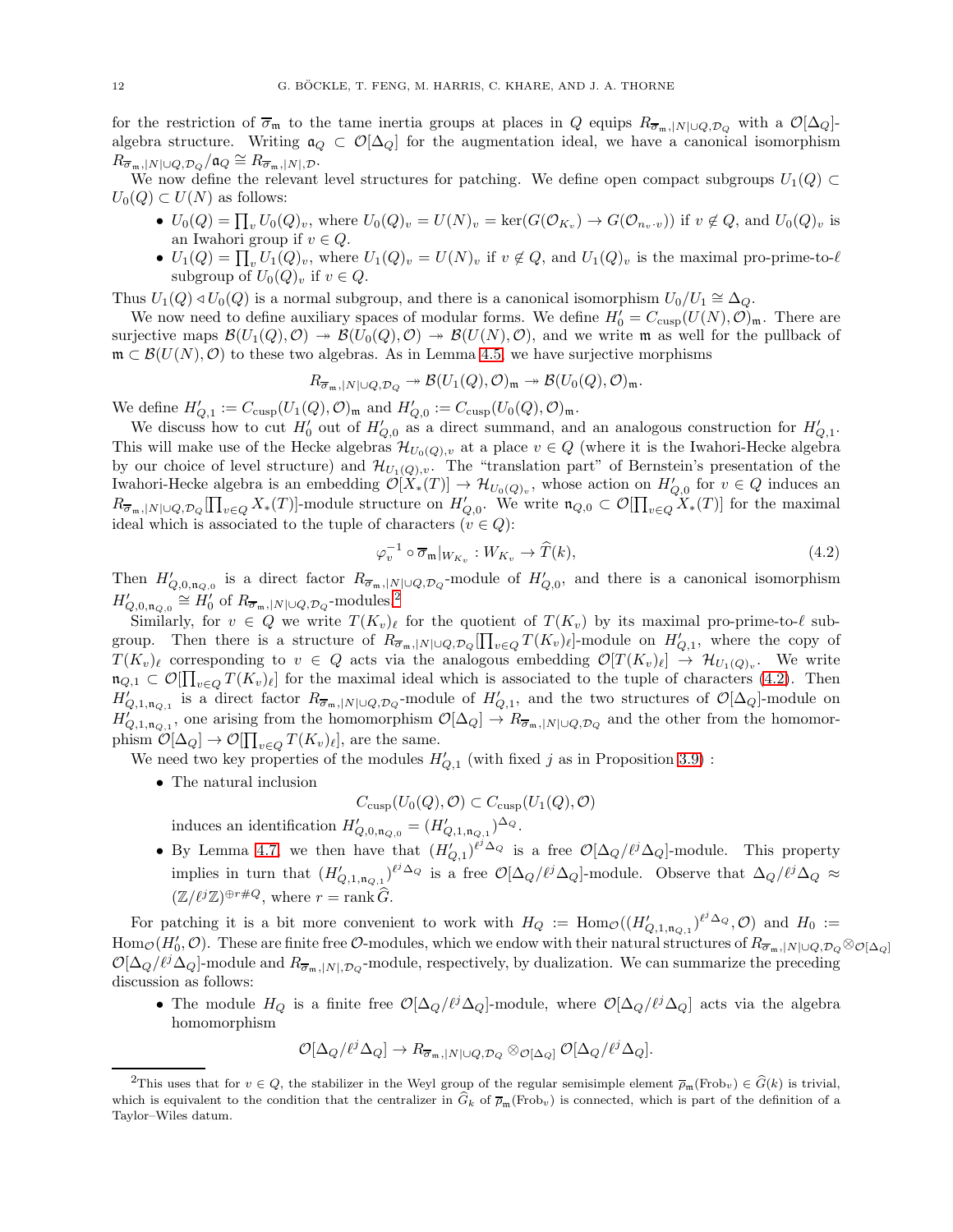• There is a natural surjective map  $H_Q \twoheadrightarrow H_0$ , which factors through an isomorphism  $(H_Q)_{\Delta_Q} \xrightarrow{\sim} H_0$ , and is compatible with the isomorphism  $R_{\overline{\sigma}_{m}}$ ,  $|N| \cup Q$ ,  $\mathcal{D}_{Q}/\mathfrak{a}_{Q} \cong R_{\overline{\sigma}_{m}}$ ,  $|N|$ ,  $\mathcal{D}$ .

Let  $h := h^1_{\mathcal{D}}(\Gamma_{K,|N|}, \mathrm{ad}\,\overline{\sigma})$ . By Proposition [3.9,](#page-7-1) we can find for each  $j \geq 1$  a Taylor–Wiles datum  $(Q_j, {\{\varphi_v\}}_{v \in Q_j})$  which satisfies the following conditions:

- $Q_j$  is disjoint from |N|.
- For each  $v \in Q_N$ , we have  $q_v \equiv 1 \mod l^j$  and  $\#Q_j = h$ .
- There exists a surjection  $\mathcal{O}[[x_1,\ldots,x_g]] \to R_{\overline{\sigma}_m,|N| \cup Q_j,\mathcal{D}}$ , where  $g = hr$ .

Define  $R_{\infty} = \mathcal{O}[X_1, \ldots, X_q]$ . The situation is summarized in the diagram below

$$
R_{\infty} \longrightarrow R_{\overline{\sigma}_{\mathfrak{m}},|N|\cup Q_j,\mathcal{D}} \sim H_{Q_j}
$$
  
\n
$$
\downarrow \qquad \qquad \downarrow
$$
  
\n
$$
\mathcal{O}[\Delta_Q/\ell^j \Delta_Q] \qquad R_{\overline{\sigma}_{\mathfrak{m}},|N|,\mathcal{D}} \qquad \sim \qquad H_0
$$

We now patch these objects together. This involves quotienting the objects in the diagram by open ideals to get diagrams of Artinian objects. Then because there are only finitely many isomorphisms classes of such diagrams, one can pass to the inverse limit. The details of this process are the same as in [\[BHKT,](#page-32-2) p.48-49], so we skip to the conclusion. Define  $\Delta_{\infty} := \mathbb{Z}_{\ell}^g$ ,  $\Delta_j := \Delta_{\infty}/\ell^j \Delta_{\infty}$ ,  $S_{\infty} := \mathcal{O}[\![\Delta_{\infty}]\!]$ ,  $\mathfrak{b}_j := \ker(S_{\infty} \to \mathcal{O}[[\Delta_j]])$ ,  $\mathfrak{b}_0 := \ker(S_\infty \to \mathcal{O})$ . By patching, we have the following objects.

- $R^{\infty}$ , a complete Noetherian local  $\mathcal{O}$ -algebra with residue field k, which is equipped with structures of  $S_{\infty}$ -algebra and a surjective map  $R_{\infty} \to R^{\infty}$ .
- $H_{\infty}$ , a finite  $R^{\infty}$ -module.
- $\alpha_{\infty}$ , an isomorphism  $R^{\infty}/\mathfrak{b}_0 \cong R_{\overline{\sigma}_{\mathfrak{m}},|N|,\mathcal{D}}$ .
- $\beta_{\infty}$ , an isomorphism  $H_{\infty}/\mathfrak{b}_0 \cong H_0$ .

These objects have the following additional properties:

- $H_{\infty}$  is free as an  $S_{\infty}$ -module.
- The isomorphisms  $\alpha_{\infty}, \beta_{\infty}$  are compatible with the structure of  $R_{\overline{\sigma}_{m},|N|,D}$ -module on  $H_0$ .

The situation is summarized in the diagram below

$$
R_{\infty} \longrightarrow R^{\infty} \qquad \sim \qquad H_{\infty}
$$
  
\n
$$
S_{\infty} \qquad \qquad R_{\overline{\sigma}_{\mathfrak{m}}, |N|, \mathcal{D}} \qquad \sim \qquad H_0
$$

Since  $S_{\infty}$  is topologically free, we may choose the dashed arrow so that the leftmost triangle commutes. We find that

$$
\dim R^\infty \geq \operatorname{depth}_{R^\infty} H_\infty \geq \operatorname{depth}_{S_\infty} H_\infty = \dim S_\infty = \dim R_\infty \geq \dim R^\infty,
$$

and hence that these inequalities are equalities,  $R_{\infty} \to R^{\infty}$  is an isomorphism, and (by the Auslander– Buchsbaum formula)  $H_{\infty}$  is also a free  $R^{\infty}$ -module. It follows that  $H_{\infty}/\mathfrak{b}_0 \cong H_0$  is a free  $R^{\infty}/\mathfrak{b}_0 \cong R_{\overline{\sigma}_{\mathfrak{m}}, |N|, \mathcal{D}}$ module, and that  $R_{\overline{\sigma}_{m},|N|,\mathcal{D}}$  is an  $\mathcal{O}\text{-flat}$  complete intersection. This in turn implies that  $C_{\text{cusp}}(U,\mathcal{O})_{m} \cong$  $\text{Hom}_{\mathcal{O}}(H_0,\mathcal{O})$  is a free  $R_{\overline{\sigma}_{\mathfrak{m}},|N|,\mathcal{D}}$ -module (since complete intersections are Gorenstein). This completes the proof of the theorem.

# 5. Formal smoothness of local deformations

<span id="page-12-0"></span>This section is devoted to the proof of the following theorem, which guarantees that for all large enough  $\ell$ , the unrestricted local condition will be balanced at a place of ramification for any given cuspidal automorphic representation.

<span id="page-12-1"></span>**Theorem 5.1.** Let  $\Pi \subset C_{\text{cusp}}(G,\overline{\mathbb{Q}})$  be a cuspidal automorphic representation of  $G(\mathbb{A}_K)$  with coefficients in Q. For any prime number  $\ell\neq p$  let  $\Pi_\ell=\Pi\otimes_{\overline{\mathbb Q}}\mathbb Q_\ell$  denote its base change to  $\mathbb Q_\ell$ . Suppose  $\Pi$  is unramified outside the finite set S, and  $\sigma_\ell \in \rho_{\Pi,\ell}$  (notation as in Remark [4.2\)](#page-9-1) has Zariski-dense image. (As explained in Remark [4.2,](#page-9-1) this implies a posteriori that  $\sigma_{\Pi,\ell}$  exists, and then  $\sigma_\ell = \sigma_{\Pi,\ell}$ .) Then, letting

$$
\overline{\sigma}_{\ell} : \Gamma_{K,S} \to G(\overline{\mathbb{F}}_{\ell})
$$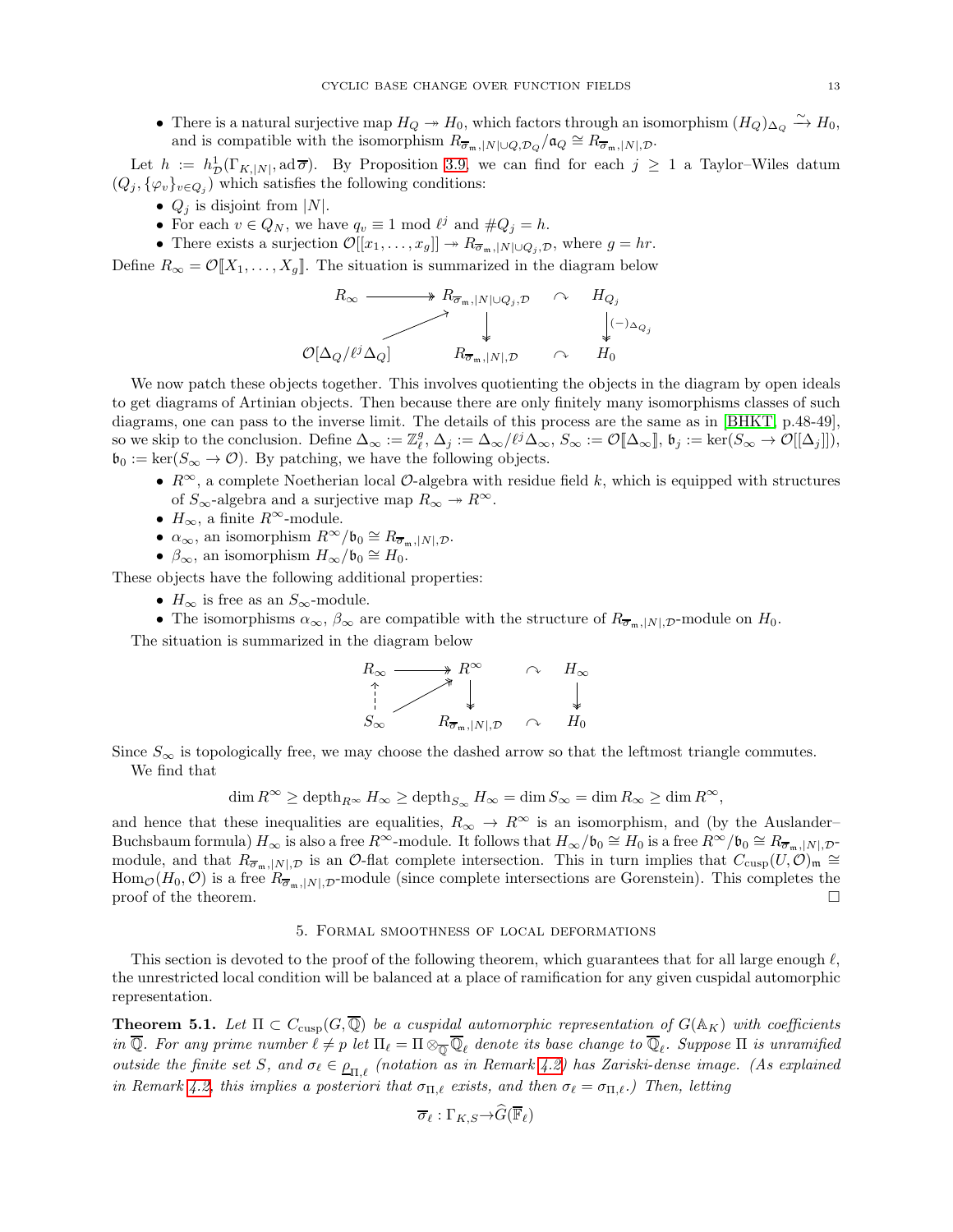be a reduction of  $\sigma_\ell$  mod  $\ell$ , there is an integer c(Π), depending only on  $\Pi$ , such that, for all  $v \in S$  and all  $\ell > c(\Pi)$ , we have

$$
H^2(\Gamma_{K_v}, \mathrm{ad}(\overline{\sigma}_{\ell})) = 0.
$$

We concurrently found two very different proofs of Theorem [5.1,](#page-12-1) and include them both below, as they both establish general results along the way that may be of independent interest. The proof in §[5.1](#page-13-0) is based on a lifting theorem (Theorem [5.6\)](#page-15-0) for global Galois representations, which is analogous to [\[BLGGT14,](#page-33-18) Theorem 4.3.1]; cf. also [\[KW09,](#page-33-19) Corollary 4.7]. The lifting theorem implies that if  $H^2(\Gamma_{K_v}, \text{ad}(\overline{\sigma}_{\ell})) \neq 0$ , then there is another lift of  $\overline{\sigma}_{\ell}$  to characteristic zero which is "less ramified" at v than  $\sigma_{\ell}$ . By the Global Langlands correspondence for  $GL_n$  established by Lafforgue [\[Laf02\]](#page-33-20), such a lift must come from another cuspidal automorphic representation – of which only finitely many contribute at any given level structure – congruent to  $\Pi$  modulo  $\ell$ . The idea is then that there can only be finitely many such congruences, because otherwise strong Multiplicity One for  $GL_n$  would be violated. We remark that a similar strategy, for an analogous situation over number fields, was used in the proof of [\[Gui20,](#page-33-21) Corollary 7.11].

The proof in §[5.2](#page-16-0) is of a more geometric nature. We reduce Theorem [5.1](#page-12-1) to a torsion version of the Weight-Monodromy Conjecture, formulated by Ito [\[Ito20\]](#page-33-22), for the compactifications constructed by Laurent Lafforgue to prove the global Langlands correspondence for  $GL_n$ . Then we prove this torsion Weight-Monodromy Conjecture for the intersection cohomology of any proper variety over an equal characteristic local field (generalizing work of Ito in the smooth proper case [\[Ito20\]](#page-33-22)). A crucial tool is an integral version of the Decomposition Theorem recently proved by Cadoret-Zheng, which we use to reduce to the smooth and proper case established by Ito. This second argument actually yields a more general statement, Theorem [5.9.](#page-16-1)

Although neither argument gives an effective estimate on the constant  $c(\Pi)$ , they give different starting points for obtaining such an estimate. (That is one reason why it seems valuable to include both arguments.) In the first approach, what must be controlled is the set of primes at which cusp form can have congruences to other cusp forms. In the second approach, what must be controlled has to do with the torsion in the integral intersection cohomology of L. Lafforgue's compactifications of moduli spaces of shtukas for  $GL_n$ .

<span id="page-13-0"></span>5.1. Approach based on lifting theorems for Galois representations. First we show that Theorem [5.1](#page-12-1) follows from the same statement when  $G = GL_n$ . Pick a faithful irreducible representation of G on a finite projective Z-module, say of rank  $n > 1$ . This induces an injection  $\mathfrak{g} \hookrightarrow \mathfrak{gl}_n$ , which is split over  $\mathbb{Z}_{\ell}$  for all sufficently large  $\ell$  and therefore induces an injection  $H^2(\Gamma_{K_v}, \text{ad}(\overline{\sigma}_{\ell})) \hookrightarrow H^2(\Gamma_{K_v}, \mathfrak{gl}_n \circ \overline{\sigma}_{\ell})$ . This reduces the claim to the case  $\hat{G} = GL_n$ , so for the rest of this subsection we focus on the case  $G = GL_n$ .

<span id="page-13-2"></span>5.1.1. Some linear algebra. We recall the following result of Deligne [\[Del80,](#page-33-23) Proposition 1.6.1].

<span id="page-13-1"></span>**Proposition 5.2.** Let k be a field and let V be a finite-dimensional k-vector space, equipped with a nilpotent endomorphism  $N: V \to V$ . Then there exists a unique increasing filtration  $M_{\bullet}$  of V such that  $NM_i \subset M_{i-2}$ and, for each  $k \geq 0$ ,  $N^k$  induces isomorphisms  $\operatorname{gr}_k M_{\bullet} \to \operatorname{gr}_{-k} M_{\bullet}$ .

If N is a nilpotent endomorphism of an n-dimensional vector space, we will write  $Jord(N)$  for the partition of n given by the sizes of the Jordan blocks of N. We recall that there is a partial order on partitions n which can be viewed as corresponding to the closure ordering of nilpotent orbits in the adjoint representation of  $GL_n$ .

Let v be a place of K, and suppose given a prime  $\ell > n$  not dividing q. Let  $E/\mathbb{Q}_{\ell}$  be a finite extension with residue field  $k_E = \mathcal{O}_E/(\varpi_E)$ , and suppose given a continuous representation  $\rho : G_{K_v} \to GL_n(\mathcal{O}_E)$ . Fix a choice of (geometric) Frobenius lift  $\phi_v \in G_{K_v}$ , and  $t_\ell \in G_{K_v}$  a generator for the  $\ell$ -part of tame inertia. Let us say that  $\rho$  is good if the following conditions are satisfied:

- $\rho$  is unipotently ramified. Let  $N = \log(\rho(t_\ell)) \in M_n(\mathcal{O}_E)$ ; then  $\phi_v N \phi_v^{-1} = q^{-1} N$ .
- The eigenvalues of  $\rho(\phi_v)$  all lie in E.
- $\rho$  is pure of weight 0. This means that the eigenvalues of  $\rho(\phi_v)$  on  $V = E^n$  are  $q_v$ -Weil numbers and that, writing  $V_i \subset V$  for the subspace where the eigenvalues are of weight i, for each  $k \geq 0$  N<sup>k</sup> induces an isomorphism  $V_k \to V_{-k}$ . (Note that the filtration associated to N by Proposition [5.2](#page-13-1) is then  $M_k = \bigoplus_{i \leq k} V_i$ .
- Let  $f_i(X) = \det(X \rho(\phi_v)|_{V_i}) \in \mathcal{O}_E[X]$ . Then for each  $i \neq j$ , the reduced polynomials  $f_i(X), f_j(X) \in$  $k_E[X]$  are coprime.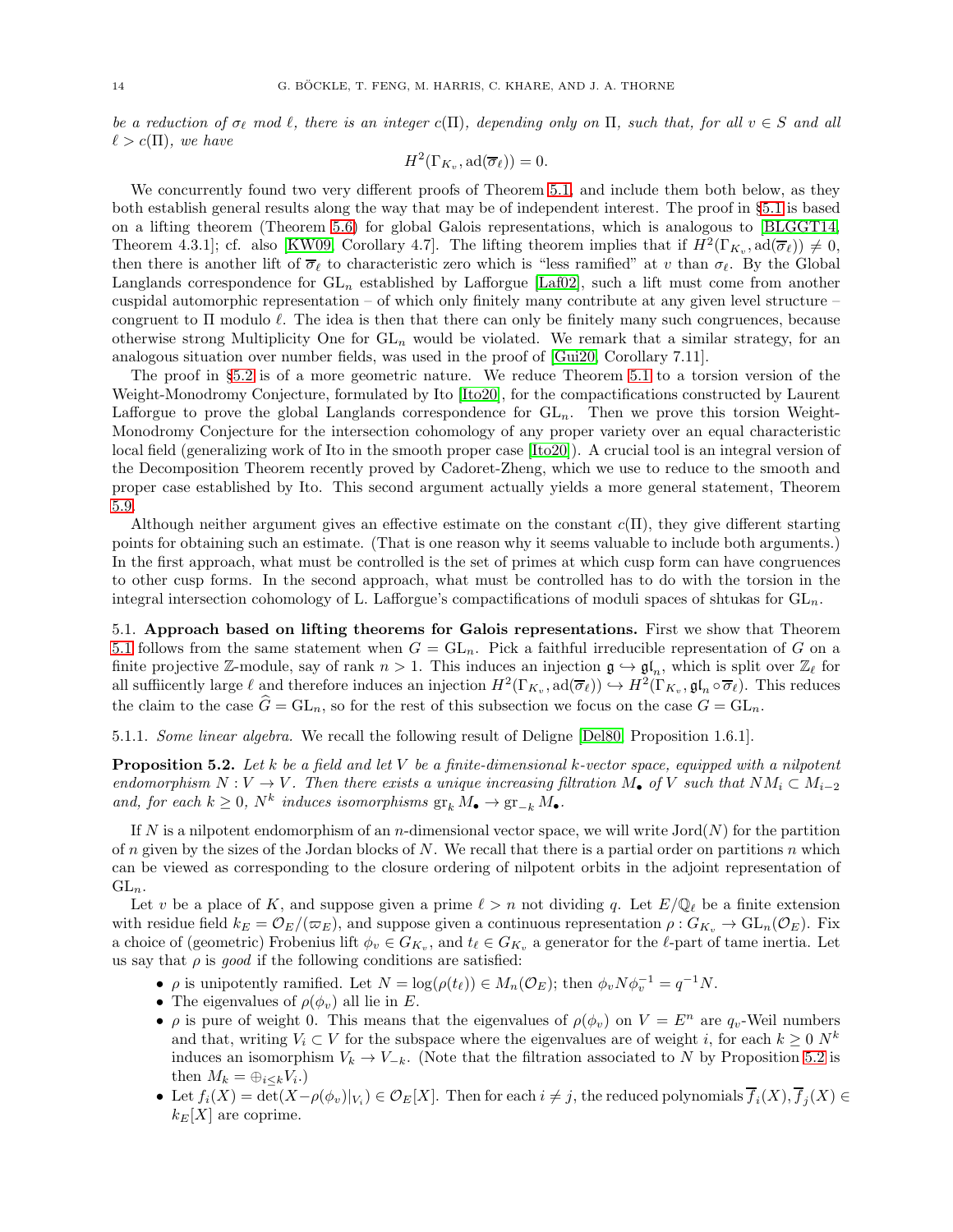• For each i, j, the polynomials  $\overline{f}_i(X)$ ,  $\overline{f}_j(q_i^{-1}X) \in k_E[X]$  fail to be coprime only if  $j = i + 2$ .

Let  $L = \mathcal{O}_E^n$ , so that  $V = L \otimes_{\mathcal{O}_E} E$ , and define  $L_i = V_i \cap L$ . Hensel's lemma implies that if  $\rho$  is good then  $L = \bigoplus_{i \in \mathbb{Z}} L_i$ .

<span id="page-14-2"></span>**Lemma 5.3.** Suppose that  $\rho$  is good, and let  $\overline{N} \in M_n(k_E)$  denote the reduction of N modulo  $\overline{\omega}_E$ . If  $Jord(\overline{N}) = Jord(N)$ , then  $H^2(K_v, \operatorname{ad} \overline{\rho}) = 0$ .

*Proof.* The equality  $Jord(\overline{N}) = Jord(N)$  is equivalent to the equalities  $\dim_E \ker N^k = \dim_{k_E} \ker \overline{N}^k$  for each  $k \geq 0$ . Let  $\overline{L} = L \otimes_{\mathcal{O}_E} k_E$  and  $\overline{L}_i = L_i \otimes_{\mathcal{O}_E} k_E$ . We first claim that for each  $k \geq 0$ ,  $\overline{N}^k$  induces an isomorphism  $\overline{L}_k \to \overline{L}_{-k}$ . Equivalently, the intersection  $(\ker \overline{N}^k) \cap \overline{L}_k$  is 0.

The equality  $\dim_E \ker N^k = \dim_{k_E} \ker \overline{N}^k$  implies that in fact  $\ker \overline{N}^k = (\ker N^k \cap L) \otimes_{\mathcal{O}_E} k_E$ . Since ker  $N^k$  is invariant under Ad  $\rho(\phi_v)$ , we find that in fact

$$
(\ker \overline{N}^k) \cap \overline{L}_k = (\ker N^k \cap L_k) \otimes_{\mathcal{O}_E} k_E = 0.
$$

This establishes the claim. By linear algebra, we then have a decomposition

$$
\overline{L} = \bigoplus_{i \in \mathbb{Z}} \bigoplus_{j=0}^{i} \overline{N}^{j} \overline{L}(i),
$$

where  $\overline{L}(i) = \overline{L}_i \cap (\ker \overline{N}^{i+1}).$ 

By Tate duality, we need to show that  $H^0(K_v, \operatorname{ad}\overline{\rho}(1)) = \operatorname{Hom}_{G_{K_v}}(\overline{L}, \overline{L}(1)) = 0$ . An element of this Hom space determines a linear map  $F : \overline{L} \to \overline{L}$  which commutes with  $\overline{N}$  and satisfies  $F(\overline{L}_i) \subset \overline{L}_{i+2}$  for each  $i \in \mathbb{Z}$ . To show the Hom space vanishes, it is enough to show that F annihilates each  $\overline{L}(i)$ . However, if  $x \in \overline{L}(i)$ then we find  $F(x) \in L_{i+2}$  and

$$
\overline{N}^{i+1}F(x) = F(\overline{N}^{i+1}x) = 0.
$$

The restriction of  $\overline{N}^{i+1}$  to  $\overline{L}_{i+2}$  is injective, so this forces  $F(x) = 0$ , hence  $F = 0$ , as required.

5.1.2. Local lifting rings. Let  $\ell > n$  be a prime not dividing q and let  $E/\mathbb{Q}_{\ell}$  be a finite extension with residue field  $k_E = \mathcal{O}_E/(\varpi_E)$ . Let v be a place of K and fix a continuous homomorphism  $\overline{\rho}_v : G_{K_v} \to GL_n(k_E)$ and a continuous character  $\chi: G_K \to \mathcal{O}_E^{\times}$  such that  $\det \overline{\rho}_v = \chi|_{G_{K_v}}$ . Let  $\text{CNL}_{\mathcal{O}_E}$  denote the category of complete Noetherian local  $\mathcal{O}_E$ -algebras with residue field  $k_E$ . Then the functor  $L_v^{\chi}$  which associates to each  $A \in \text{CNL}_{\mathcal{O}_E}$  the set of lifts  $\rho_{v,A}: G_{K_v} \to \text{GL}_n(A)$  of  $\overline{\rho}_v$  of determinant  $\chi|_{G_{K_v}}$  is represented by an object  $R_v^{\square, \chi} \in \text{CNL}_{\mathcal{O}_E}$ . This ring has a pleasant geometry:

<span id="page-14-0"></span>Proposition 5.4. Let assumptions be as above. Then:

- (i) The ring  $R_v^{\Box,\chi}$  is a reduced local complete intersection.
- (*i*) The ring  $\Lambda_v^m$  is a readed todat complete intersection.<br>(ii) For each minimal prime  $\mathfrak{q} \subset R_v^{\square, \chi}$ , the quotient  $R_v^{\square, \chi}/\mathfrak{q}$  is a domain of Krull dimension  $n^2$ .
- (iii) Let  $\mathfrak{q} \subset R_v^{\square, \chi}$  be a minimal prime, and let  $L_v^{\chi, \mathfrak{q}} \subset L_v^{\chi}$  be the corresponding subfunctor. Then  $L_v^{\chi, \mathfrak{q}}$ is a local deformation problem, in the sense that for each  $A \in \text{CNL}_{\mathcal{O}_E}$ , the subset  $L_v^{\chi,\mathfrak{q}}(A) \subset L_v^{\chi}(A)$ is invariant under the conjugation action of the group  $\ker(\operatorname{GL}_n(A) \to \operatorname{GL}_n(k_E)).$

Proof. The first two points follow from [\[Yao21,](#page-34-7) Proposition 2.13]. The third is established in [\[BLGGT14,](#page-33-18) §1.3] in the case where the determinant is not fixed and  $K_v$  is replaced by a finite extension of  $\mathbb{Q}_p$   $(p \neq \ell);$ <br>the same proof applies here. the same proof applies here.

We will use the following lemma.

<span id="page-14-1"></span>**Lemma 5.5.** With assumptions as above, suppose further that  $\ell > n$  and that  $\rho_n$  is unipotently ramified. Then there exists a minimal prime  $q \text{ } \text{ } \text{ } \in R_v^{\square,\chi}$  such that  $R_v^{\square,\chi}/q$  is formally smooth over  $\mathcal{O}_E$  and such that for every homomorphism  $R_v^{\Box,\chi}/\mathfrak{q} \to \overline{\mathbb{Q}}_\ell$ , corresponding to a lifting  $\rho_v : G_{K_v} \to \mathrm{GL}_n(\overline{\mathbb{Z}}_\ell)$  of  $\overline{\rho}_v$  of determinant  $\chi|_{G_{K_v}},$  the following conditions are satisfied:

- (i)  $\rho_v$  is unipotently ramified.
- (ii) If  $t_\ell \in I_{K_v}(\ell)$  denotes a generator of the  $\ell$ -part of tame inertia, then  $\text{Jord}(\log(\rho_v(t_\ell))) = \text{Jord}(\log(\overline{\rho}_v(t_\ell)))$ .

*Proof.* We can take  $R_v^{\square, \chi}/\mathfrak{q}$  to be the functor parametrizing liftings which are minimally ramified, in the sense of [\[CHT08,](#page-33-11) Definition 2.4.14], and of determinant  $\chi|_{G_{K_v}}$ . The claimed properties follow from [CHT08, Lemma 2.4.19].  $\square$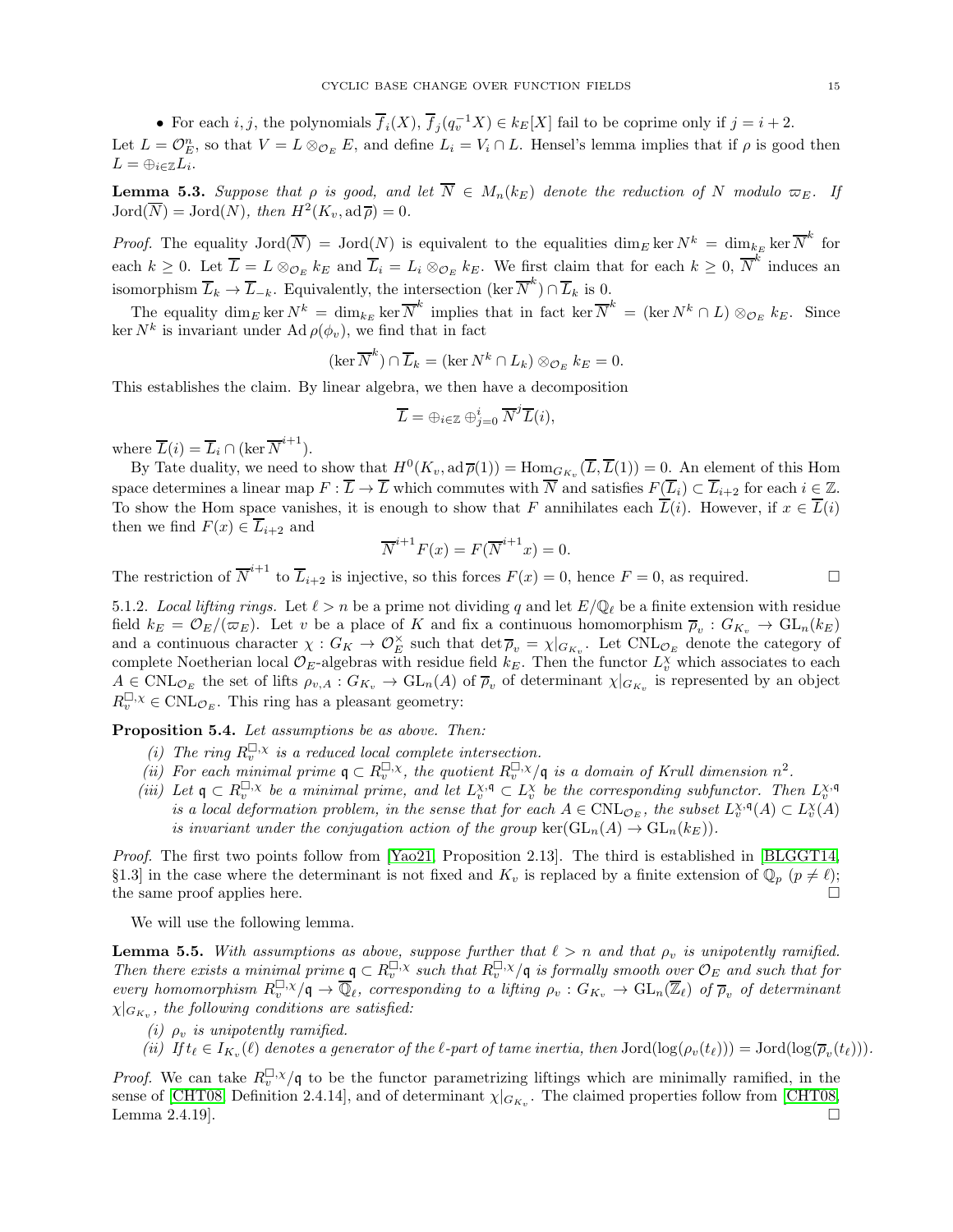5.1.3. Existence of lifts.

<span id="page-15-0"></span>**Theorem 5.6.** Let  $\ell > n$  be a prime such that  $(\ell, 2q) = 1$ , and let  $\overline{\rho}: G_K \to \text{GL}_n(\overline{\mathbb{F}}_{\ell})$  be a continuous representation such that  $\overline{\rho}|_{G_{K:\overline{\mathbb{F}}_q}}$  is irreducible. Let S be a finite set of places of K, containing the places at which  $\bar{\rho}$  is ramified, and fix the following data:

- (i) A finite extension  $E/\mathbb{Q}_\ell$  inside  $\mathbb{Q}_\ell$ .
- (ii) A character  $\chi: G_K \to \mathcal{O}_E^{\times}$  of finite order lifting det  $\overline{\rho}$ , unramified outside S.
- (iii) For each  $v \in S$ , a minimal prime q of the universal lifting ring  $R_v^{\square, \chi}$ .

Then we can find a continuous lifting  $\rho: G_K \to GL_n(\mathbb{Q}_\ell)$  of  $\overline{\rho}$  satisfying the following conditions:

- (*i*) det  $\rho = \chi$ .
- (*ii*) For each place  $v \notin S$  of K,  $\rho|_{G_{K_v}}$  is unramified.
- (iii) For each place  $v \in S$  of K,  $\rho|_{G_{K_v}}$  defines a homomorphism  $R_v^{\Box, \chi}/\mathfrak{q} \to \overline{\mathbb{Q}}_{\ell}$ .

Proof. Let  $D: \text{CNL}_{\mathcal{O}_E} \to \text{Sets}$  denote the functor of deformations  $\rho_A: G_K \to \text{GL}_n(A)$  of  $\overline{\rho}$  satisfying the following conditions:

- (i) det  $\rho_A = \chi$ .
- (ii) If  $v \in S$ , then  $\rho_A|_{G_{K_v}}$  defines a map  $R_v^{\square, \chi}/\mathfrak{q} \to A$ .
- (iii) If  $v \notin S$ , then  $\rho_A|_{G_{K_v}}$  is unramified.

Then D is represented by an object  $R \in \text{CNL}_{\mathcal{O}_E}$ , and a standard computation in Galois cohomology and using Proposition [5.4](#page-14-0) (see [\[Yao21,](#page-34-7) Corollary 5.4]) shows that R has Krull dimension dim  $R \geq 1$ . On the other hand, R is a finite  $\mathcal{O}_E$ -algebra (see [\[Yao21,](#page-34-7) Theorem 5.5], where this is deduced from work of de Jong and Gaitsgory). It follows that R is an  $\mathcal{O}_E$ -flat complete intersection and in particular that there exists a homomorphism  $R \to \mathbb{Q}_\ell$ , which implies the existence of a lift  $\rho: G_K \to \text{GL}_n(\mathbb{Z}_\ell)$  with the desired properties.  $\Box$ 

5.1.4. Minimality.

**Theorem 5.7.** Let  $\pi$  be a cuspidal automorphic representation of  $GL_n(\mathbb{A}_K)$  over  $\overline{\mathbb{Q}}$  of finite central character and such that the associated compatible system  $(r_{\lambda}(\pi))_{\lambda}$  is connected, in the sense of [\[BGP\]](#page-32-3). Let S be a finite set of places of K, including the set of places at which  $\pi$  is ramified. Then there exists an integer  $N > \max(2, q, n)$  such that for each prime number  $\ell > N$  and for each place  $\lambda$  of  $\mathbb Q$  of residue characteristic  $\ell$ , the following conditions are satisfied:

- (i)  $\overline{\rho}_{\lambda}|_{G_{K\cdot\overline{\mathbb{F}}_q}}$  is irreducible.
- (*ii*) For each  $v \in S$ ,  $H^2(K_v, \operatorname{ad} \overline{\rho}_{\lambda}) = 0$ .

Proof. Let  $\chi$  denote the central character of  $\pi$ , which we identify with a character  $\chi: G_K \to \overline{\mathbb{Q}}^{\times}$ . After replacing K by a finite Galois extension, we may assume that for each place  $v \in S$ ,  $\pi_v$  is unipotently ramified. We can associate to each  $v \in S$  a partition Jord( $\pi_v$ ) of n, namely the one given by the Jordan decomposition of the nilpotent part of the Weil–Deligne representation  $\operatorname{rec}_{K_v}(\pi_v)$ .

By [\[BGP,](#page-32-3) Corollary 6.12], we can find an integer  $N_0 > \max(2, q, n)$  such that for each prime number  $\ell > N$  and for each place  $\lambda$  of Q of residue characteristic  $\ell, \overline{\rho}_{\lambda}|_{G_{K\overline{\mathbb{F}}_q}}$  is irreducible. Since S is finite, it suffices to fix a single  $w \in S$  and show that the number of primes  $\ell > N_0$  such that there is a place  $\lambda | \ell$  of  $\overline{Q}$  such that  $H^2(K_w, \operatorname{ad} \overline{\rho}_\lambda) \neq 0$  is finite.

Let  $L \subset \overline{Q}$  be a number field such that the compatible system  $(r_{\lambda}(\pi))_{\lambda}$  is L-rational and such that the roots of  $f(X) = \det(X - \text{rec}_{K_w}(\pi_w)(\phi_w))$  lie in L. By the Ramanujan conjecture (established in [\[Laf02,](#page-33-20) Theorem VI.10]),  $\operatorname{rec}_{K_w}(\pi_w)$  is pure of weight 0, and we may factor  $f(X) = \prod_i f_i(X)$ , where the roots of  $f_i(X)$  are  $q_w$ -Weil numbers of weight i. The polynomials  $f(X)$ ,  $f_i(X)$  lie in  $\mathcal{O}_L(1/q, X)$ . If  $i \neq j$  then the polynomials  $f_i(X)$ ,  $f_j(X)$  are coprime. If  $i \neq j + 2$  then the polynomials  $f_i(X)$ ,  $f_{j+2}(q_wX)$  are coprime. After increasing  $N_0$ , we can therefore assume that for each prime  $\ell > N_0$  and for each place  $\lambda | \ell$  of  $\overline{Q}$ , the representation  $\rho_\lambda|_{G_{K_w}}$  (conjugated to take values in  $GL_n(\mathcal{O}_E)$  for some  $E/\mathbb{Q}_\ell$ ) is good, in the sense of §[5.1.1.](#page-13-2)

**Lemma 5.8.** For each prime number  $\ell > N_0$  and place  $\lambda | \ell \text{ of } \overline{\mathbb{Q}}$  such that  $H^2(K_w, \text{ad } \overline{\rho}_{\lambda}) \neq 0$ , there exists a cuspidal automorphic representation  $\pi'$  of  $GL_n(\mathbb{A}_K)$  over  $\overline{\mathbb{Q}}$  satisfying the following conditions:

- (i)  $\pi'$  has central character  $\chi$  and is unramified outside S.
- (ii) For each place  $v \in S$ ,  $\pi'_v$  is unipotently ramified.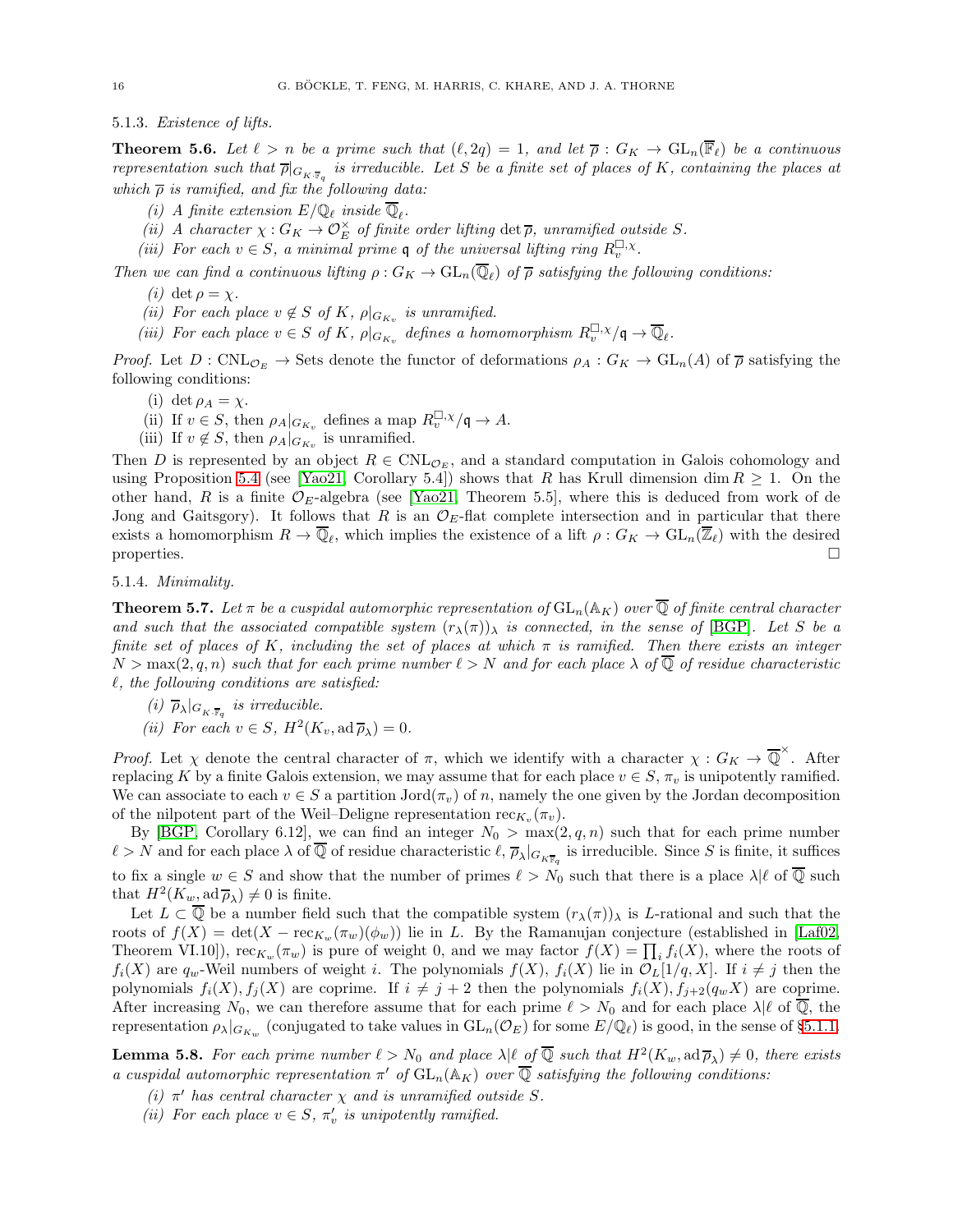- (*iii*)  $Jord(\pi_w') < Jord(\pi_w)$ .
- (iv) There is an isomorphism  $\overline{r_{\lambda}(\pi)} \cong \overline{r_{\lambda}(\pi')}$ .

*Proof.* We would like to apply Theorem [5.6.](#page-15-0) We need to specify a minimal prime of each lifting ring  $R_v^{\Box, \chi}$  $(v \in S)$ . If  $v \neq w$  then we take any component containing the point corresponding to  $r_{\lambda}(\pi)$ . If  $v = w$ then we take the minimal lifting ring described in Lemma [5.5.](#page-14-1) We then apply Theorem [5.6](#page-15-0) with these choices to obtain a lift  $\rho$  of  $r_{\lambda}(\pi)$ , which by the global Langlands correspondence for  $GL_n(\mathbb{A}_K)$  corresponds to a cuspidal automorphic representation  $\pi'$  of  $GL_n(\mathbb{A}_K)$ . The only property that remains to be justified is that  $Jord(\pi'_w) < Jord(\pi_w)$ . By local-global compatibility, we have  $Jord(\pi'_w) = Jord(\rho|_{G_{K_w}})$  (where we define the Jordan partition of a unipotently ramified representation to be that of the image of a generator of tame inertia). The definition of the minimally ramified deformation problem shows that  $Jord(\rho|_{G_{K_w}})$  =  $Jord(\overline{r_{\lambda}(\pi)}|_{G_{K_w}})$ . Finally, Lemma [5.3](#page-14-2) and our hypothesis that  $H^2(K_w, \text{ad}\,\overline{\rho}_{\lambda}) \neq 0$  show together that  $\operatorname{Jord}(\overline{r_{\lambda}(\pi)}|_{G_{K_w}}) < \operatorname{Jord}(\pi_w).$ 

We now use the preceding Lemma to finish the proof of the Theorem. The set of cuspidal automorphic representations of  $GL_n(\mathbb{A}_K)$  over  $\overline{\mathbb{Q}}$  of central character  $\chi$ , unramified outside S, and unipotently ramified inside  $S$ , is finite [\[Har74,](#page-33-24) Corollary 1.2.3]. Enlarge the number field  $L$  so that each such automorphic representation is in fact defined over L. If the number of places  $\lambda$  of L for which  $H^2(K_w, \mathrm{ad}\overline{\rho}_\lambda) \neq 0$  is infinite, then by the pigeonhole principle we can find an automorphic representation  $\pi'$  in this set such that for infinitely many places  $\lambda$  of L there is an isomorphism  $\overline{r_{\lambda}(\pi)} \cong \overline{r_{\lambda}(\pi')}$ , and yet  $\text{Jord}(\pi_w) < \text{Jord}(\pi_w)$ . In particular,  $\pi \neq \pi'$ .

If  $v \notin S$  is a place of K then in particular we find  $\det(X - r_{\lambda}(\pi)(\text{Frob}_v)) \equiv \det(X - r_{\lambda}(\pi')(\text{Frob}_v)) \mod \lambda$ for infinitely many places  $\lambda$ , and therefore  $\pi_v \cong \pi'_v$ . The strong Multiplicity One theorem then implies that  $\pi = \pi'$ , contradicting the inequality  $Jord(\pi_w') < Jord(\pi_w)$ . This concludes the proof.

<span id="page-16-0"></span>5.2. Geometric approach based on the Torsion Weight-Monodromy Conjecture. We will actually establish the following more general statement, which handles arbitrary compatible systems of irreducible representations (as opposed to specifically the adjoint representation).

<span id="page-16-1"></span>**Theorem 5.9.** Let  $\{\sigma_\ell : \Gamma_{K,S} \to GL_n(\mathbb{Q}_\ell)\}\$ be any compatible system of irreducible n-dimensional representations. For each  $v \in |X|$ , Grothendieck's quasi-unipotence theorem implies that there is an open subgroup  $J_v \subset I_{K_v}$  such that  $\sigma_{\ell}(J_v)$  is unipotent for all  $\ell \neq p$ . Choose for each  $v \in |X|$  a  $t_v \in J_v$  projecting to a generator of the pro-ℓ part of tame inertia for all but finitely many  $\ell \neq p$ . Then all but finitely many primes  $\ell$  have the properties that:

- $\overline{\sigma}_{\ell}$  is irreducible and
- for all v,  $\sigma_{\ell}(t_v) 1$  has torsion-free cokernel on some (equivalently any) lattice.

5.2.1. Some reductions. By assumption G is semi-simple; we may reduce to the case where G is simple since the statement of the Theorem is compatible with taking finite direct sums.

The representation  $\sigma_{\ell}$  is defined over a finite extension  $E/\mathbb{Q}_{\ell}$ . Let  $\mathcal{O}_E$  be the ring of integers of E, and  $\widetilde{\sigma}_{\ell}$  be a lattice in  $\sigma_{\ell}$ , with mod- $\ell$  reduction  $\overline{\sigma}_{\ell}$ .

**Lemma 5.10.** If the cokernel of  $(\tilde{\sigma}_{\ell}(t_v) - 1)^i$  is torsion-free for every i, then  $H^2(K_v, \overline{\sigma}_{\ell}) = 0$ .

*Proof.* By [\[Ito20,](#page-33-22) Lemma 3.7], the torsion-freeness implies that  $Jord(\tilde{\sigma}_{\ell}(t_v) - 1) = Jord(\overline{\sigma}_{\ell}(t_v) - 1)$  in the notation of Lemma 5.3 and then applying the same proof as for Lemma 5.3 gives the conclusion notation of Lemma [5.3,](#page-14-2) and then applying the same proof as for Lemma [5.3](#page-14-2) gives the conclusion.

**Lemma 5.11.** Let M be a finite flat  $\mathbb{Z}_{\ell}$ -module and  $\gamma$  a  $\mathbb{Z}_{\ell}$ -linear endomorphism of M. If  $(M \otimes_{\mathbb{Z}_{\ell}} M)_{\Delta \gamma}$  is torsion-free, then  $M_{\gamma}$  is torsion-free. (Here  $\Delta \gamma$  refers to the diagonal action of  $\gamma$  on the tensor product.)

*Proof.* Suppose  $m \in M$  represents a non-zero  $\ell^k$ -torsion element of  $M_\gamma$ . Then  $m \otimes m \in M \otimes_{\mathbb{Z}_{\ell}} M$  represents an  $\ell^{2k}$ -torsion element of  $(M \otimes_{\mathbb{Z}_{\ell}} M)_{\Delta \gamma}$ . Furthermore, its image under  $(M \otimes_{\mathbb{Z}_{\ell}} M)_{\Delta \gamma} \to M_{\gamma} \otimes_{\mathbb{Z}_{\ell}} M_{\Delta \gamma}$  is non-zero, so this shows that  $(M \otimes_{\mathbb{Z}_{\ell}} M)_{\Delta \gamma}$  has a non-zero torsion element.

Hence it suffices to show that for all sufficiently large  $\ell$ , the cokernel of  $(\tilde{\sigma}_{\ell}(t_v) - 1)^i \otimes (\tilde{\sigma}_{\ell}(t_v) - 1)^i$ is torsion-free for all  $i$ . The point of casting the problem this way is that this tensor product of Galois representations appears in the cohomology of shtukas, and through this we will be able to transform the question into a purely geometric one.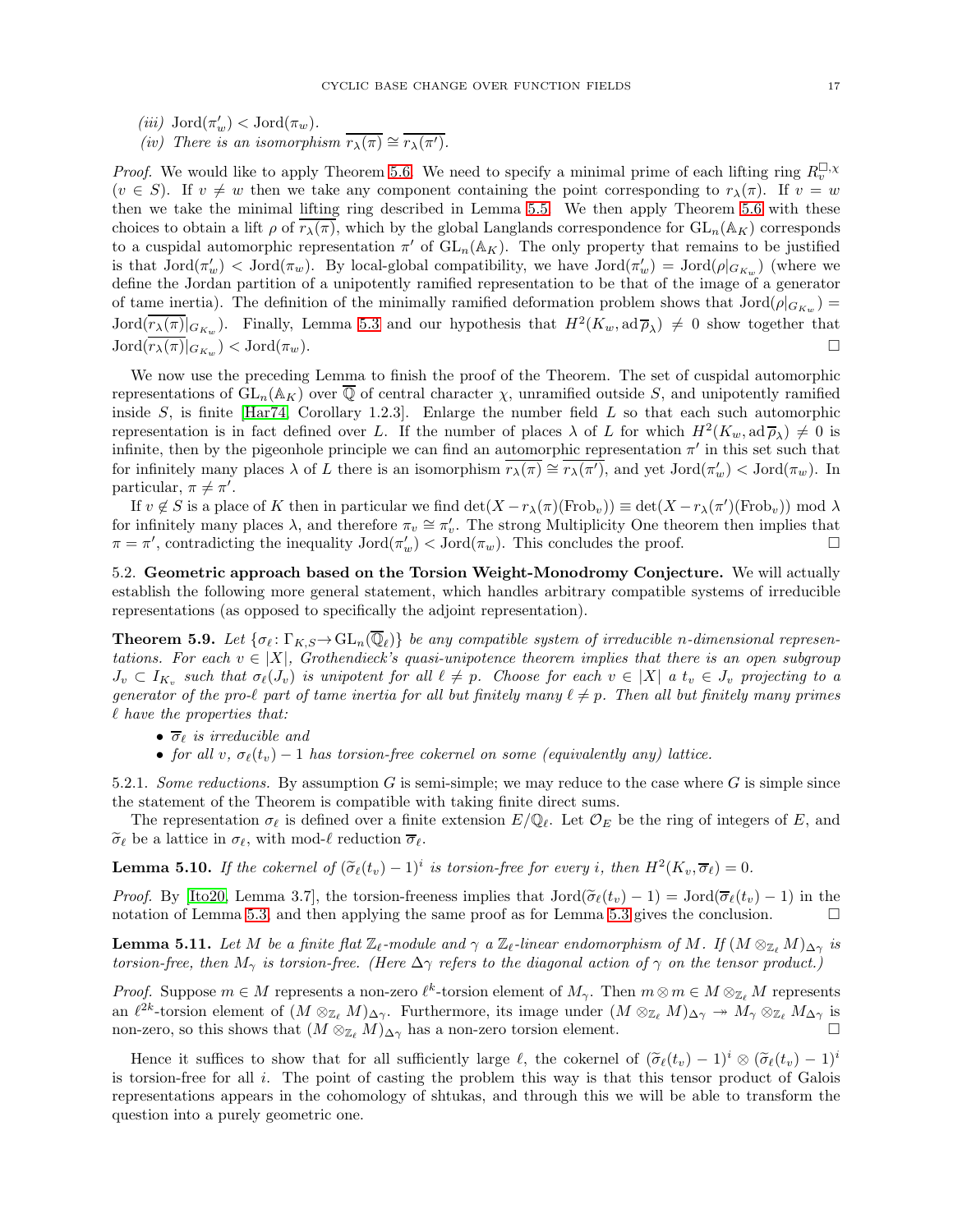Let  $n = \dim \mathfrak{g}$ . Laurent Lafforgue constructed a proper Deligne-Mumford stack  $\overline{\text{Sht}}_N \to (X - N) \times (X - N)$ (our  $\overline{\text{Sht}}_N$  refers to what is called in [\[Laf02\]](#page-33-20)  $\text{Cht}_N^{n,P \leq P}$  $\sqrt{a^{\mathbb{Z}}}$  for sufficiently large Harder-Narasimhan polygon P, and appropriate a corresponding to the central character of  $\Pi$ ) such that (because  $\sigma_{\ell}$  is irreducible)  $\Xi \boxtimes (\sigma_\ell \otimes \sigma_\ell)$  occurs, for some<sup>[3](#page-17-0)</sup> Hecke-module  $\Xi$ , as a Hecke-Galois stable summand of  ${}^{\mathfrak{p}}H^0(\overline{\text{Sht}}_N,\text{IC}(E))$ [\[Laf02,](#page-33-20) Theorem VI.27], where the latter refers to the 0th perverse cohomology of the geometric generic fiber of  $\overline{Sht}_N \to (X - N) \times (X - N)$ .

<span id="page-17-2"></span>**Corollary 5.12.** For any  $v \in |X|$ , for all but finitely many  $\ell$ , there exists N disjoint from v such that  $\widetilde{\sigma}_{\ell} \otimes_{\mathcal{O}_E} \widetilde{\sigma}_{\ell}$  occurs as a Hecke-stable<sup>[4](#page-17-1)</sup> summand of  ${}^{\mathfrak{p}}H^0(\overline{\text{Sht}}_N, \text{IC}(\mathcal{O}_E))$  where  $\overline{\text{Sht}}_N \to (X - N) \times (X - N)$  is a proper morphism of schemes.

*Proof.* Fixing the Harder-Narasimhan polygon p, for all sufficiently large  $N$  [\[Var04,](#page-34-8) Proposition 2.16] implies that the Deligne-Mumford stack  $\overline{Sht}_N$  is represented by a scheme.

Since  $\sigma_{\ell}$  is irreducible, the  $\sigma_{\ell}$ -isotypic part of  ${}^{\mathfrak{p}}H^0(\overline{\text{Sht}}_N,\text{IC}(\overline{\mathbb{Q}}_{\ell}))$  occurs as a summand of the finitedimensional subspace  $H^*_{\text{ess}}(\overline{\mathbb{Q}}_{\ell}) \subset {}^{\mathfrak{p}}H^0(\overline{\text{Sht}}_N, \text{IC}(\overline{\mathbb{Q}}_{\ell}))$ , where the "essential part" is defined by the condition that its Hecke eigenvalues are cuspidal.

The Hecke operators act on  $H^*_{\text{ess}}(\overline{\mathbb{Q}}_{\ell})$ , and the subalgebra of  $\text{End}(H^*_{\text{ess}}(\overline{\mathbb{Q}}_{\ell}))$  generated by them forms a finite  $\mathbb{Q}_\ell$ -algebra, so we may choose a finite number of Hecke operators  $T_1, \ldots, T_k$  that forms a generating set. Each of these finitely many operators on  $H_{N,\mathrm{ess}}^*$  satisfies a characteristic polynomial which is defined over a number field, hence for all sufficiently large  $\ell$  all their eigenvalues lie in  $\overline{\mathbb{Z}}_{\ell}$ . Since the projection to eigenspaces is given by universal polynomials in the eigenvalues, these projection operators are then defined over  $\overline{\mathbb{Z}}_{\ell}$  for all sufficiently large  $\ell$ , giving a decomposition which then further descends to  $\mathcal{O}_E$ .

For  $\overline{\text{Sht}}_N$  as in Corollary [5.12,](#page-17-2) by Grothendieck's quasi-unipotence theorem we may choose  $t_v$  to act unipotently on all of  $H^0((\overline{\text{Sht}}_N)_{K_v^s}, \text{IC}(\mathbb{Z}_\ell))$ . It then suffices to show that for almost all  $\ell$ , the cokernel of  $(t_v-1)^i$  is torsion-free on  $H^0(\overline{Sht}_N, IC(\mathbb{Z}_\ell))$  for all i. We will prove a much more general statement, for any smooth proper variety over  $K_v$ .

5.2.2. Monodromy weight filtrations for torsion intersection cohomology. Let Z be a proper variety over a characteristic p local field F. Then we have an action of  $Gal(F^s/F)$  on its (geometric) intersection cohomology  $H^*(Z_{F^s},\mathrm{IC}_Z(\mathbb{Z}_\ell)).$ 

There is an open subgroup  $J \subset I_F$  such that its action is unipotent. Take  $t \in J$  such that its projection to the  $\ell$ -part of tame inertia is non-trivial for all but finitely many  $\ell \neq p$ .

<span id="page-17-3"></span>**Proposition 5.13.** For almost all  $\ell \neq p$ , the cokernel of  $(t-1)^i : H^*(Z_{F^s},\mathrm{IC}_Z(\mathbb{Z}_\ell)) \to H^*(Z_{F^s},\mathrm{IC}_Z(\mathbb{Z}_\ell))$ is torsion-free for all i.

In the special case where  $Z$  is smooth and proper, this is a result of Ito  $[Ito20]$ , which ultimately relies on the Weight-Monodromy Conjecture. Our proof will reduce to the smooth and proper case using the following Proposition.

<span id="page-17-4"></span>**Proposition 5.14.** Let  $f: Y \to Z$  be an alteration of varieties over a field L, with Y smooth over L. Then for all sufficiently large  $\ell$ ,  $Rf_*\mathbb{Z}_{\ell}$  has  $\mathrm{IC}_{Z}(\mathbb{Z}_{\ell})$  as a direct summand.

Proof of Proposition [5.13](#page-17-3) assuming Proposition [5.14.](#page-17-4) According to de Jong [\[dJ96\]](#page-33-25), we may find an alteration  $f: Y \to Z$  with Y being smooth and proper. The cokernels in question are then direct summands of the analogous cokernels for Y, which by  $[Ito20, combination of Lemma 3.7, Proposition 3.9, and Theorem 3.6]$ are torsion-free for all sufficiently large  $\ell$ .

Remark 5.15. Our Proposition [5.14](#page-17-4) also implies a torsion version of the Weight-Monodromy Conjecture for the intersection cohomology of a proper variety Z with  $\mathbb{F}_{\ell}$ -coefficients, generalizing the case of smooth and proper Z treated in [\[Ito20\]](#page-33-22).

<span id="page-17-0"></span><sup>&</sup>lt;sup>3</sup>Explicitly,  $\Xi$  is the  $U(N)$  invariants on the cuspidal automorphic representation corresponding to  $\sigma_{\ell}$  via L. Lafforgue's Global Langlands Correspondence for  $GL_n$ .

<span id="page-17-1"></span><sup>&</sup>lt;sup>4</sup>The Hecke algebra does not act on all of  $P H^0(\overline{Sht}_N, IC(E))$  or  $P H^0(\overline{Sht}_N, IC(\mathcal{O}_E))$ . There are Hecke correspondences on  $\overline{Sht}_N$  defined by normalization, which act on these cohomology groups, but not in a way satisfying the relations of the Hecke algebra. However, Lafforgue shows that on the "essential" summand  $H^*_{\text{ess}}(\overline{\mathbb{Q}}_\ell) \subset {}^{\mathfrak{p}}H^0(\overline{\text{Sht}}_N, \text{IC}(\overline{\mathbb{Q}}_\ell))$ , the Hecke operators satisfy the relations of the Hecke algebra. This is all that matters for us.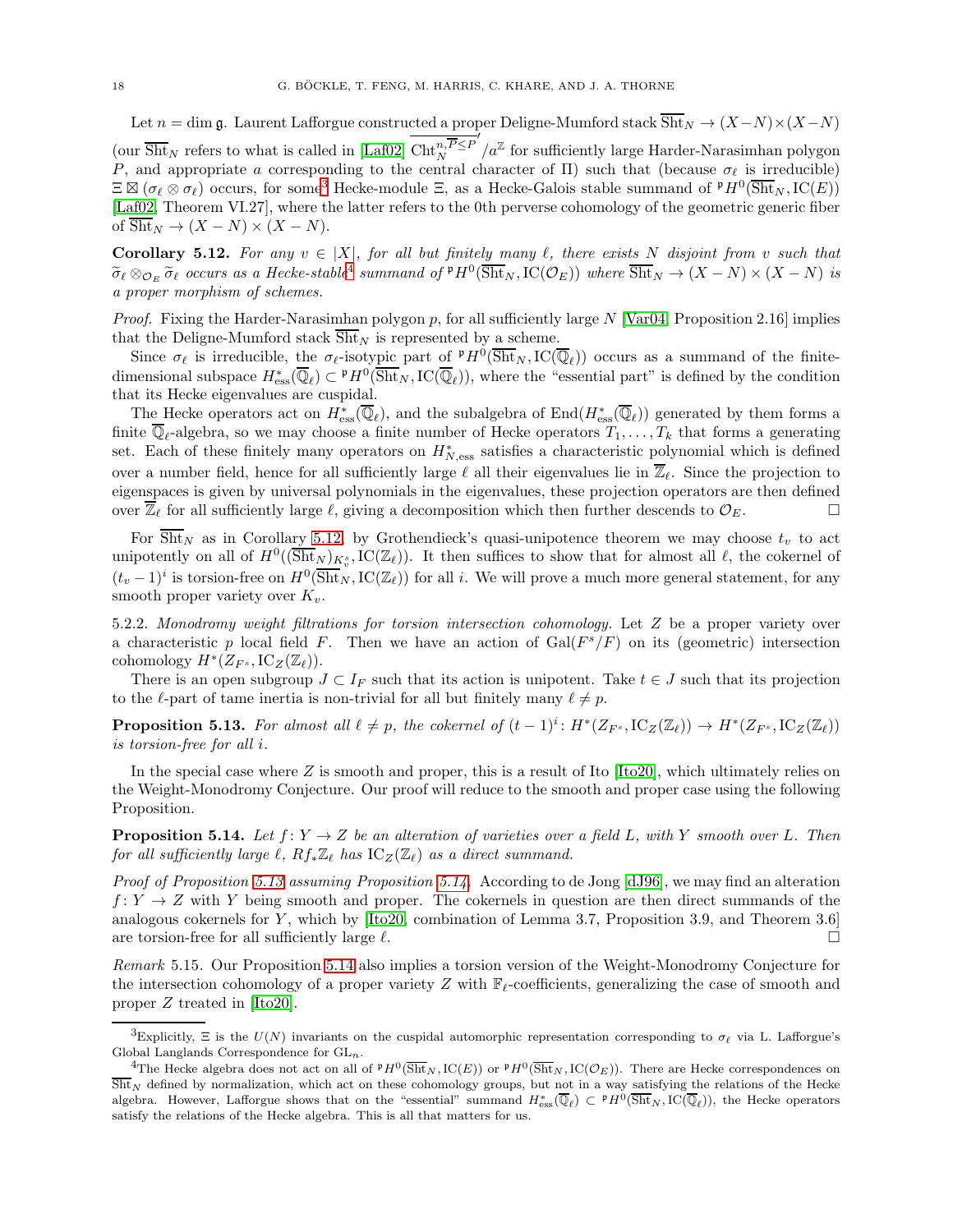The proof of Proposition [5.14](#page-17-4) will be given in the next subsection. If we were considering  $\mathbb{Q}_\ell$ -coefficients instead, we would be able to deduce the analogous statement from the Decomposition Theorem (although it is not an entirely trivial deduction when  $F$  is not separably closed, since the splitting of the Decomposition Theorem over  $F^s$  is not canonical, and does not descend to F in general). For varieties over  $C$ , the statement with  $\mathbb{Z}_{\ell}$ -coefficients would follow for all sufficiently large  $\ell$  from the  $\mathbb{Q}_{\ell}$ -coefficient version plus the existence of a Z-structure on  $Rf_*\mathbb{Z}_\ell$  and IC( $\mathbb{Z}_\ell$ ). However, Proposition [5.14](#page-17-4) in the stated generality seemed out of reach until we learned of the recent theorem of Cadoret-Zheng, which gives a version of the Decomposition Theorem with  $\mathbb{Z}_{\ell}$ -coefficients for all sufficiently large  $\ell$ .

<span id="page-18-0"></span>**Theorem 5.16** (Cadoret-Zheng [\[CZ\]](#page-33-26)). Let  $f: Y \to Z$  be a proper surjection of finite type schemes over a field L, with Y is smooth over L. Then for all sufficiently large  $\ell$ , we have

$$
Rf_*\mathbb{Z}_{\ell} \cong \bigoplus_i \mathbb{P}\mathcal{H}^i(Rf_*\mathbb{Z}_{\ell})[-i],
$$

with furthermore each  $\mathbb{P}\mathcal{H}^i(Rf_*\mathbb{Z}_\ell)$  being torsion-free as a perverse sheaf.

If furthermore L is separably closed, then for all sufficiently large  $\ell$ , each  $\mathbb{P}\mathcal{H}^i(Rf_*\mathbb{Z}_\ell)$  is isomorphic to a direct sum of intersection complexes of semi-simple local systems.

5.2.3. Perverse sheaves. We would like to apply Theorem [5.16](#page-18-0) to the situation of Proposition [5.14.](#page-17-4) A subtlety is that because the splitting provided by the Decomposition Theorem over  $L^s$  is not canonical, it does not in general descend to L. We must therefore pay careful attention to rationality issues. We will use a trick that we learned from Hansen's blog<sup>[5](#page-18-1)</sup> (and which is credited there to Bhargav Bhatt, although we were later informed by Cadoret-Zheng that the argument essentially appears already around [\[BBD,](#page-32-5) §5.3.11]) in order to deduce the necessary results.

<span id="page-18-2"></span>Definition 5.17. Let F be a perverse sheaf on a variety Z. Let  $j: U \hookrightarrow Z$  be the inclusion of the maximal (dense) open variety on which F is a (shifted) local system. We define the *generic part of* F to be the perverse sheaf  $\mathcal{F}^{\text{gen}} := j_{!*} j^* \mathcal{F}.$ 

We make no claim that there is a non-trivial map between  $\mathcal F$  and  $\mathcal F^{\text{gen}}$  in general. However, we shall prove that in certain situations of interest,  $\mathcal{F}^{\text{gen}}$  can be realized as a direct summand of  $\mathcal{F}$ .

<span id="page-18-3"></span>**Proposition 5.18.** Let F be a perverse sheaf on a variety Z over L. Suppose that  $\mathcal{F}|_{Z_{L^s}}$  is isomorphic to a direct sum of IC sheaves. Then  $\mathcal{F}^{\text{gen}}$  is a direct summand of  $\mathcal{F}$ .

*Proof.* Let  $j: U \to Z$  be as in Definition [5.17](#page-18-2) and B be the closed complement of U. The hypothesis implies that  $\mathcal{F}|_{Z_{L^s}}$  is isomorphic to  $\mathcal{F}_{Z_{L^s}}^{\text{gen}} \oplus \mathcal{E}$  where  $\mathcal{E}$  is a direct sum of IC sheaves supported on  $B_{L^s}$ .

Consider the maps  $\alpha: (\n\mathfrak{p}_{j})j^*\mathcal{F} \to \mathcal{F}$  and  $\beta: \mathcal{F} \to (\n\mathfrak{p}_{j*})j^*\mathcal{F}$ .

Let  $\mathcal{G} := \text{Im}(\alpha) \subseteq \mathcal{F}$ . Then we have a tautological map  $\mathcal{G} \to \mathcal{F}^{\text{gen}}$ . Since  $({}^{\mathfrak{p}}j_!j^*\mathcal{F})_{L^s}$  has no proper quotients supported on  $B_{L^s}$  [\[Ach,](#page-32-6) Exercise 3.1.6], the composition  $\mathcal{G}_{L^s} \to \mathcal{F}|_{Z_{L^s}} \to \mathcal{E}$  vanishes, so that  $\mathcal{G}_{L^s} \hookrightarrow \mathcal{F}^{\text{gen}}|_{L^s}$ . This implies that the given map  $\mathcal{G} \to \mathcal{F}^{\text{gen}}$  is an isomorphism, which gives an injection  $\mathcal{F}^{\text{gen}} \cong \mathcal{G} \hookrightarrow \mathcal{F}$ . A dual argument shows that for  $\mathcal{G}' := \text{Im}(\beta)$ , we have a surjection  $\mathcal{F} \to \mathcal{G}' \cong \mathcal{F}^{\text{gen}}$ . We then check after base change to  $L^s$  that the composition  $\mathcal{F}^{\text{gen}} \hookrightarrow \mathcal{F} \twoheadrightarrow \mathcal{F}^{\text{gen}}$  is the identity map.

 $\Box$ 

<span id="page-18-4"></span>Corollary 5.19. Let  $f: Y \to Z$  be a proper map of L-varieties, with Y smooth over L. Then for all sufficiently large  $\ell$ ,  $^{\mathfrak{p}}\mathcal{H}^0(Rf_*\mathrm{IC}_Y(\mathbb{Z}_\ell))^{\mathrm{gen}}$  is a direct summand of  $Rf_*\mathrm{IC}_Y(\mathbb{Z}_\ell)$ .

*Proof.* By Theorem [5.16,](#page-18-0) the hypothesis of Proposition [5.18](#page-18-3) holds, so that  $^p\mathcal{H}^0(Rf_*\mathrm{IC}_Y(\mathbb{Z}_\ell))^\mathrm{gen}$  is a direct summand of  ${}^{\mathfrak{p}}\mathcal{H}^0(Rf_*\mathrm{IC}_Y(\mathbb{Z}_\ell))$ . Applying Theorem [5.16](#page-18-0) again,  ${}^{\mathfrak{p}}\mathcal{H}^0(Rf_*\mathrm{IC}_Y(\mathbb{Z}_\ell))$  is a direct summand of  $Rf_* \operatorname{IC}_Y(\mathbb{Z}_\ell).$ 

*Proof of Proposition [5.14.](#page-17-4)* By the definition of alteration, there is an open dense subset  $U \subset Z$  over which the map  $f|_U$  is finite flat. By shrinking U further if necessary, we may assume that U is contained in the smooth locus of Z, so that  $IC_Z(\mathbb{Z}_\ell)$  is the intermediate extension of  $IC_Z(\mathbb{Z}_\ell)|_U \cong \mathbb{Z}_\ell[\dim U]$ . Over U, the composition  $\mathbb{Z}_{\ell} \to f_*\mathbb{Z}_{\ell} \to \mathbb{Z}_{\ell}$  is multiplication by deg  $f|_U$ , hence as long as  $\ell > \deg f|_U$  it realizes the constant sheaf  $(\mathbb{Z}_\ell)_U$  as a direct summand of  $f_*( (\mathbb{Z}_\ell)_{f^{-1}(U)}) \cong (Rf_*\mathbb{Z}_\ell)|_U$ . Since restriction to open

<span id="page-18-1"></span><sup>5</sup>Available at <https://totallydisconnected.wordpress.com/2020/08/26/a-trick-and-the-decomposition-theorem/>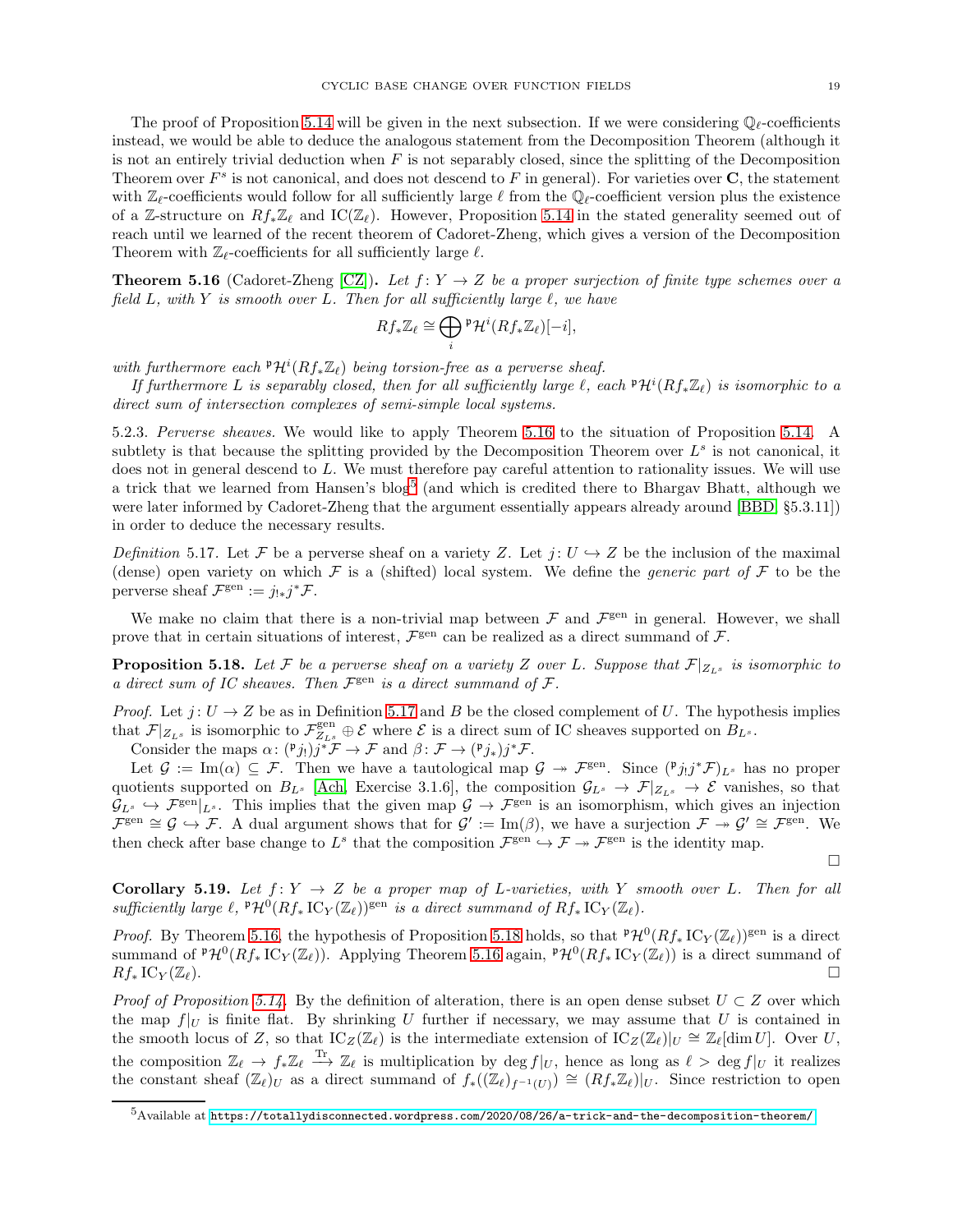subsets is perverse t-exact, this says that  $\mathrm{IC}_U(\mathbb{Z}_\ell)$  is a summand of  $^{\mathfrak{p}}\mathcal{H}^0(Rf_*\mathrm{IC}_Y(\mathbb{Z}_\ell))|_U$ , and then applying intermediate extension shows that  $\mathrm{IC}_{Z}(\mathbb{Z}_{\ell})$  is a direct summand of  ${}^{\mathfrak{p}}\mathcal{H}^0(Rf_*\mathrm{IC}_{Y}(\mathbb{Z}_{\ell}))^{\mathrm{gen}}$ . We then conclude using Corollary [5.19.](#page-18-4)

# 6. Global cyclic base change

<span id="page-19-0"></span>6.1. Automorphic Galois representations. Let  $R = \overline{\mathbb{F}}_{\ell}$  or  $\overline{E}_{\lambda}$ . In [\[F20,](#page-33-0) §2], the abstract excursion algebra  $\text{Exc}(\Gamma_K, \widehat{G}_R)$  is defined. This is an algebra over R such that the set of characters  $\chi: \text{Exc}(\Gamma_K, \widehat{G}_R) \to R$  is in bijection with semi-simple (not necessarily continuous) representations  $\sigma \in H^1(\Gamma_K, \widehat{G}(R))$ . In [\[X20,](#page-34-9) [Xa\]](#page-34-10), Cong Xue extends Lafforgue's methods to define an action of  $\text{Exc}(\Gamma_K, \hat{G}_R)$  on  $C_c^{\infty}(G(K) \setminus G(\mathbb{A}_K), R)$ , preserving the cuspidal subspace. The same statement holds replacing  $\Gamma_K$  by  $\Gamma_{K,N}$  and  $G(K) \setminus G(\mathbb{A}_K)$  by  $G(K) \setminus G(\mathbb{A}_K)/U(N)$ . The algebra  $\mathcal{B}(U(N), R)$  considered earlier in §[4.2](#page-8-1) is the image of  $\text{Exc}(\Gamma_{K,N}, \hat{G}_R)$  in  $\text{End}_R(C_{\text{cusp}}(U(N), R)).$ 

Following [\[F20,](#page-33-0) Definition 5.5], we say that a Galois representation  $\sigma \colon \Gamma_K \to \widehat{G}(R)$  is *automorphic* if the corresponding maximal ideal  $\mathfrak{m}_{\sigma}$  appears in the support of the  $\text{Exc}(\Gamma_K,\widehat{G}_R)$ -action on  $C_c(U(N),R)$  for some N. A priori this does not imply that  $\sigma$  is related to a *cusp* form, but the following Lemma shows that this is necessarily the case if  $\sigma$  is absolutely irreducible.

<span id="page-19-4"></span>**Lemma 6.1.** Let  $\sigma: \Gamma_{K,S} \to \widehat{G}(R)$  be an absolutely irreducible Galois representation which is moreover automorphic. Let  $\mathfrak{m}_{\sigma}$  the corresponding maximal ideal of  $\text{Exc}(\Gamma_K, \widehat{G}_R)$ . If  $\sigma$  is irreducible, then  $\mathfrak{m}_{\sigma}$  appears in the support of the  $\text{Exc}(\Gamma_K, \widehat{G}_R)$ -action on  $C_{\text{cusp}}(U(N), R)$  for some N, and for this N there is an eigenvector  $f \in C_{\text{cusp}}(U(N), R)$  on which  $\beta$  acts through the character  $\beta/\mathfrak{m}_{\sigma}$ .

*Proof.* By [\[Xa,](#page-34-10) Proposition 7.6.2] and [\[X20,](#page-34-9) §6.2], for a parabolic subgroup  $P \subset G$  with Levi M, the constant term map

$$
CT_G^P: C_c(G(K) \setminus G(\mathbb{A}_K), R) \to C_c(M(K) \setminus M(\mathbb{A}_K), R)
$$

intertwines the action of  $\text{Exc}(\Gamma_K, \hat{G}_R)$  on the source with the action of  $\text{Exc}(\Gamma_K, \widehat{M}_R)$  on the target, with respect to  $\widehat{M}(R) \hookrightarrow \widehat{G}(R)$ . Therefore, all Galois representations attached by Lafforgue's construction to the image of  $CT_G^P$  factor through  $\widehat{M}(R)$ . Hence if  $\sigma$  does not factor through such a parabolic, and  $C_c(G, R)_{\mathfrak{m}_{\sigma}} \neq$ 0, then we must have  $C_{\text{cusp}}(G, R)_{\mathfrak{m}_{\sigma}} \neq 0$ .

For the last statement, we note that since  $C_{\text{cusp}}(G, R) = \varinjlim_{N} C_{\text{cusp}}(U, R)$ , we have  $(C_{\text{cusp}}(U, R))_{\mathfrak{m}_{\sigma}} \neq 0$  for some U. Since  $C_{\text{cusp}}(U, R)$  is a finite-dimensional vector space over R, it is the direct sum of its generalized eigenspaces for the  $\text{Exc}(\Gamma_K, \widehat{G}_R)$ -action, and the assumption implies that the character  $\text{Exc}(\Gamma_K, \widehat{G}_R) \to \text{Exc}(\Gamma_K, \widehat{G}_R)/\mathfrak{m}_{\sigma}$  appears as among the systems of eigenvalues.  $\text{Exc}(\Gamma_K, G_R)/\mathfrak{m}_{\sigma}$  appears as among the systems of eigenvalues.

6.2. Mod  $\ell$  base change. We suppose  $\ell$  is odd and is a *good prime* for the reductive group G. Explicitly, this means that we require  $p > 2$  if G has simple factors of type A, B, C or D;  $p > 3$  if G has simple factors of type  $G_2, F_4, E_6, E_7$ ; and  $p > 5$  if  $\widehat{G}$  has simple factors of type  $E_8$ . Let  $K'/K$  be a cyclic extension of function fields of degree  $\ell$ .

<span id="page-19-3"></span>**Theorem 6.2.** [\[F20,](#page-33-0) Theorem 1.7] With notation as above, let  $\overline{\sigma} : \Gamma_K \to \widehat{G}(\overline{\mathbb{F}}_{\ell})$  be an automorphic Galois representation. Then the restriction  $\overline{\sigma}|_{\Gamma_{K'}}$  is automorphic for  $G_{K'}$ .

## 6.3. Existence of almost all cyclic base changes in characteristic 0.

<span id="page-19-1"></span>**Theorem [6](#page-19-2).3.** Let  $\Pi$  be a cuspidal automorphic representation of  $G(\mathbb{A}_K)$  defined over a number field  $E^6$ . Suppose the Mumford-Tate group of  $\Pi$  is  $\widehat{G}$ , as in Definition [4.3.](#page-9-3) For a place  $\lambda$  of E, let  $\sigma_{\Pi,\lambda}$  be Lafforgue's parameter attached to  $\Pi$  (as noted in Remark [4.2,](#page-9-1) the hypothesis implies that  $\underline{\rho}_{\Pi,\lambda}$  is a singleton, so that σΠ,λ exists).

Then there is an integer c(Π), depending only on  $\Pi$ , such that for any prime  $\ell$  satisfying  $\ell > c(\Pi)$ , and any cyclic extension K'/K of degree  $\ell$ , there is an automorphic representation  $\Pi'$  of  $G(\mathbb{A}_{K'})$  attached to the L-parameter  $\sigma_{\Pi,\lambda}|_{Gal((K')^s/K')}$ .

<span id="page-19-2"></span><sup>&</sup>lt;sup>6</sup>We emphasize again that every cuspidal automorphic representation of  $G(\mathbb{A}_K)$  admits a model over the number field, so this is no restriction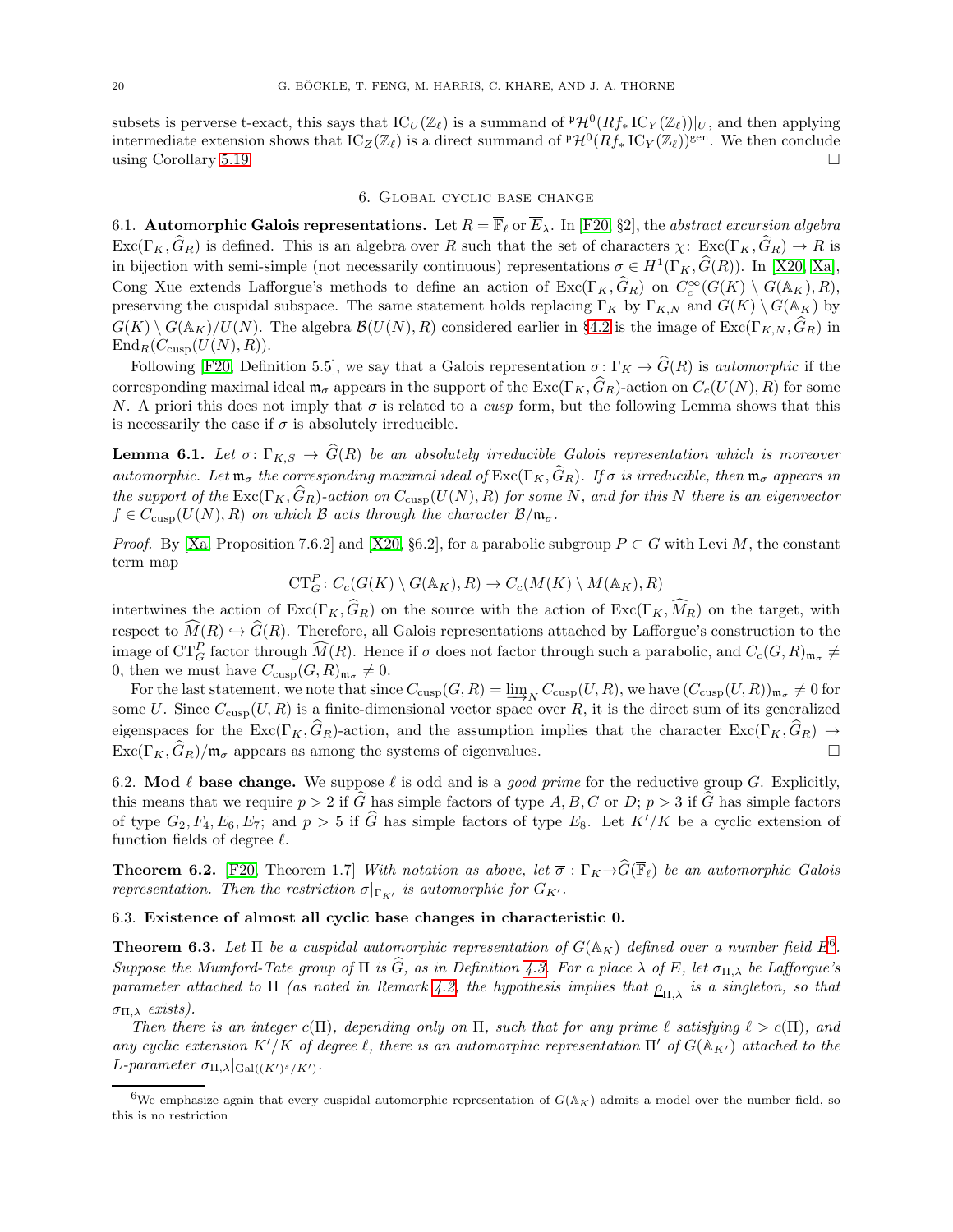*Proof.* Let  $\overline{\sigma}_{\Pi,\lambda}$  denote the reduction of  $\sigma_{\Pi,\lambda}$  modulo  $\lambda$ ; let  $k_{\lambda}$  denote the residue field of  $\lambda$ . Our hypothesis on the Mumford-Tate group of Π, together with the main theorem of [\[BGP\]](#page-32-3), implies that the image of  $\overline{\sigma}_{\Pi,\lambda}(\Gamma_{K(\zeta_{\ell})})$  contains  $\widehat{G}(k_{\lambda})^+$  for all  $\lambda$  of sufficiently large characteristic. It then follows from Lemma [3.8](#page-5-1) that there is a constant  $b_1(\Pi)$  such that, for  $\ell > b_1(\Pi)$  the image of  $\overline{\sigma}_{\Pi,\lambda}(\Gamma_{K'(\zeta_{\ell})})$  is abundant, and that  $\overline{\sigma}_{\Pi,\lambda}$ is also absolutely irreducible.

Now, it follows from Theorem [5.1](#page-12-1) that there is a constant  $b_2(\Pi)$  such that for all  $\ell > b_2(\Pi)$ , the restriction of  $\overline{\sigma}_{\Pi,\lambda}$  to  $\Gamma_{K'}$  satisfies condition (v) of Theorem [4.6.](#page-10-0) Taking  $c(\Pi) := \max(b_1(\Pi), b_2(\Pi))$ , we may then invoke Theorem [6.2](#page-19-3) and Lemma [6.1](#page-19-4) to apply Theorem [4.6.](#page-10-0) The freeneess guarantees the existence of an eigenform supported over a single point on the generic fiber of  $R_{\overline{\sigma}_{m}}$ ,  $|N|, \mathcal{D}$ , and we may take  $\Pi'$  to be an irreducible cuspidal subquotient of the automorphic representation generated by it.  $\square$ 

# 7. Local cyclic base change

<span id="page-20-0"></span>Now let F be a local function field. In this section we will prove a *local* analogue of Theorem [6.3,](#page-19-1) establishing existence of cyclic base change for irreducible smooth representations of  $G(F)$ , along any  $\mathbb{Z}/\ell\mathbb{Z}$ extension of  $F$  for almost all  $\ell$ .

7.1. The Genestier-Lafforgue correspondence. Let F be a local function field with ring of integers  $\mathcal{O}_F$ and residue characteristic  $\ell \neq p$ . Let  $W_F$  be the Weil group of F. Let G be a reductive group over F. In [\[GLb,](#page-33-6) Théorèm 0.1], Genestier-Lafforgue construct a map

$$
\left\{\begin{matrix} \text{irreducible admissible representations} \\ \pi \text{ of } G(F) \text{ over } \overline{\mathbb{Q}}_{\ell} \end{matrix}\right\}/\sim \longrightarrow \left\{\begin{matrix} \text{semi-simple $L$-parameters} \\ \sigma_{\pi} \colon W_F \to \widehat{G}(\overline{\mathbb{Q}}_{\ell}) \end{matrix}\right\}/\sim.
$$

We shall use the two properties of the correspondence  $\pi \mapsto \sigma_{\pi}$  recalled below.

<span id="page-20-4"></span>7.1.1. Local-global compatibility. For any automorphic representation  $\Pi \cong \bigotimes_{x \in [X]} \Pi_x$  of  $G(\mathbb{A}_K)$  that is associated to the L-parameter  $\sigma_\Pi$  by V. Lafforgue's global Langlands parametrization (§[4.2\)](#page-8-1),  $\sigma_{\Pi_x}$  is conjugate to the semi-simplification of  $\sigma|_{W_{K_x}}$  for any  $\sigma \in \underline{\rho}_{\Pi}$  (notation as in Remark [4.2\)](#page-9-1).

<span id="page-20-3"></span>7.1.2. Compatibility with parabolic induction. If  $P$  is a parabolic subgroup of  $G$  with Levi quotient  $M$ , and  $\tau$  is an irreducible admissible representation of  $M(F)$ , and  $\pi$  is an irreducible subquotient of  $\text{Ind}_{P(F)}^{G(F)} \tau$ (with parabolic induction formed using the unitary normalization), then  $\sigma_{\pi}$  is conjugate to the composition  $W_F \xrightarrow{\sigma_{\tau}} \widehat{M}(\overline{\mathbb{Q}}_{\ell}) \hookrightarrow \widehat{G}(\overline{\mathbb{Q}}_{\ell}).$ 

### 7.2. Existence of almost all cyclic base changes in characteristic 0.

<span id="page-20-5"></span>Definition 7.1. Let  $\pi$  be an irreducible admissible representation of  $G(F)$  over  $\mathbb{Q}_{\ell}$ . For a separable field extension  $F'/F$ , we say that an irreducible admissible representation  $\pi'$  of  $G(F')$  over  $\overline{\mathbb{Q}}_{\ell}$  is a base change lifting of  $\pi$  to  $G(F')$  if  $\sigma_{\pi'} \cong \sigma_{\pi}|_{W_{F'}}$ .

This definition is an approximation to the notion of base change for L-packets. An L-packet for  $G(F')$ should be said to be a base change lifting of an L-packet for  $G(F)$  if the corresponding L-parameters are related by restriction on Weil groups. Since we lack a definition of L-packets for general groups and representations, we use the fibers of the Genestier-Lafforgue correspondence as a substitute for L-packets.

<span id="page-20-1"></span>**Theorem 7.2.** Assume that p is good for G if G is not simply laced. Let  $\pi$  be an irreducible admissible representation of  $G(F)$  over  $\overline{Q}$ . There exists a constant  $c(\pi)$  such that for all primes  $\ell > c(\pi)$ , for any  $\mathbb{Z}/\ell\mathbb{Z}$ -extension  $F'/F$  there exists a base change lifting of  $\pi$  to  $G(F')$ .

Remark 7.3. In [\[F20,](#page-33-0) Theorem 1.1], a version of this result was established for mod  $\ell$  representations, when the extension is cyclic of degree equal to the same prime  $\ell$ , by completely different methods.

<span id="page-20-2"></span>**Proposition 7.4.** Assume that p is good for G if G is not simply laced. Let  $\pi$  be an irreducible admissible supercuspidal representation of  $G(F)$  over  $\overline{Q}$ . Then there exists a global field K and a place  $v \in |K|$  with  $K_v \cong F$ , and a cuspidal automorphic representation  $\Pi$  of  $G(\mathbb{A}_K)$  with Mumford-Tate group  $\widehat{G}$  such that  $\Pi_v \cong \pi$ .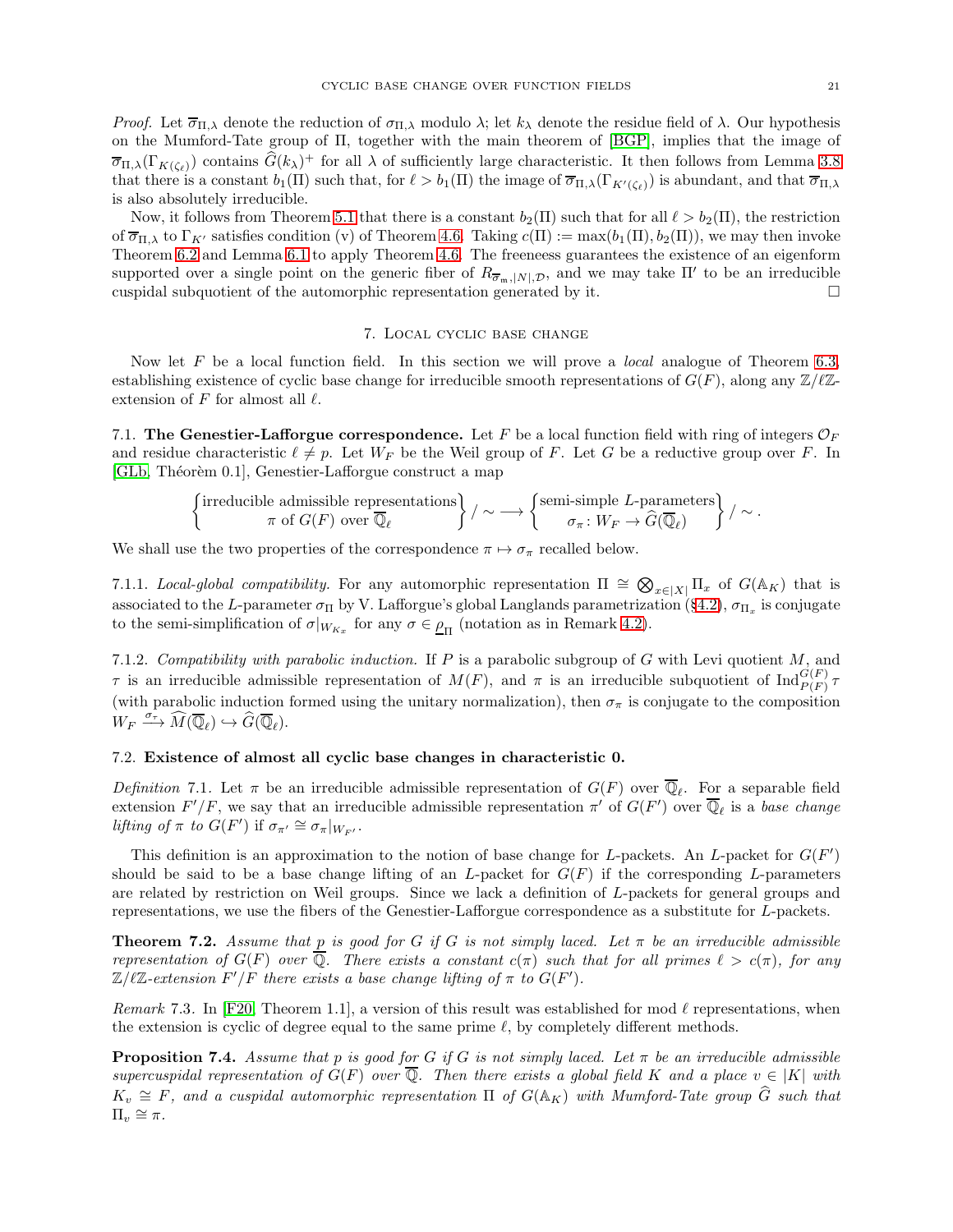*Proof of Theorem [7.2](#page-20-1) assuming Proposition [7.4.](#page-20-2)* First we reduce to the case where  $\pi$  is supercuspidal. Indeed, any  $\pi$  can be realized as an irreducible subquotient of a parabolic induction of supercuspidal representations, of the form  $\text{Ind}_{P(F)}^{G(F)}\tau$ . By §[7.1.2,](#page-20-3) the parabolic induction from  $M(F')$  to  $G(F')$  of a base change of  $\tau$  to  $M(F')$  will have an L-parameter of the desired form. So it suffices to treat the supercuspidal case.

Hence we may and do assume for the rest of the argument that  $\pi$  is supercuspidal. Then we may apply Proposition [7.4](#page-20-2) to embed  $\pi$  as the local component at v of cuspidal automorphic representation  $\Pi$  over a global field K with  $K_v \cong F$ . Using Remark [4.2,](#page-9-1) we can replace  $\Pi$  by an isomorphic  $G(\mathbb{A}_K)$ -representation (realized differently in the space of cuspidal functions on  $G(K)\G(\mathbb{A}_K)$ ) to assume that  $\Pi$  is attached to an Lparameter  $\sigma_{\Pi}$ . Then Theorem [6.3](#page-19-1) applies, so let  $c(\pi) := c(\Pi)$  be as in Theorem [6.3.](#page-19-1) For any  $\mathbb{Z}/\ell\mathbb{Z}$ -extension  $F'/F$ , we can find a  $\mathbb{Z}/\ell\mathbb{Z}$ -extension  $K'/K$  with a place v' lying over v such that  $K_{v'} \cong F'$ . By Theorem [6.3,](#page-19-1) there exists a cuspidal automorphic representation  $\Pi'$  of  $G(\mathbb{A}_{K'})$  with L-parameter  $\sigma_{\Pi'} \cong \sigma_{\Pi}|_{\Gamma_{K'}}$ . If  $\Pi'_{v'}$  is the local component of  $\Pi'$  at  $v'$ , then the local-global compatibility of §[7.1.1](#page-20-4) ensures that  $\sigma_{\Pi'_{v'}} \stackrel{\sim}{=} \sigma_{\Pi'}|_{W_{K'_{v'}}}$ , hence

$$
\sigma_{\Pi'_{v'}} \cong \sigma_{\Pi'}|_{W_{K'_{v'}}} \cong \sigma_{\Pi}|_{W_{F'}} \cong \sigma_{\pi}|_{W_{F'}},
$$

so  $\Pi'_{v'}$  is the desired local base change.

Remark 7.5. Since all supercuspidal representations of  $G(F)$  admits a model over  $\overline{Q}$ , at least after twisting by a central character (which is unnecessary for us because our  $G$  is semi-simple), Theorem [7.2](#page-20-1) applies to all supercuspidal representations. In fact, we may present any irreducible admissible representation in terms of parabolic inductions and twists of representations defined over Q, and then the compatibility of the Genestier-Lafforgue correspondence with parabolic induction and twisting would allow to formulate a meaningful extension of Theorem [7.2](#page-20-1) to all irreducible admissible representations.

7.3. Globalization of supercuspidal representations. This subsection is devoted to the proof of Proposition [7.4.](#page-20-2) We will use an argument due to Beuzart-Plessis, based on the Deligne-Kazhdan simple trace formula, to construct a globalization  $\Pi$  of  $\pi$  with specified local components at several auxiliary places that automatically force the image of Lafforgue's corresponding parameter to be Zariski dense.

7.3.1. Genestier-Lafforgue parameters of simple supercuspidals. The notion of "simple supercuspidal representations" was singled out by Gross-Reeder [\[GR10\]](#page-33-27). Let us recall the definition.

Definition 7.6. Let G be a split semisimple group over a non-archimedean local field  $F$  of residue characteristic  $p \neq \ell$ . A simple supercuspidal representation is a representation of  $G(F)$  that arises in the following way. Let  $B \subset G$  be a Borel subgroup, with unipotent radical U. Let  $I \subset G(\mathcal{O}_F)$  be the corresponding Iwahori subgroup, and  $I(1) \subset I$  its pro-unipotent radical. For an affine generic character  $\phi: I(1) \to \mathbb{Q}_{\ell}(\mu_p)$ , we define  $V_{\phi} := \mathrm{c}\text{-}\mathrm{Ind}_{I(1)\times Z(G)}^{G(F)}(\phi\otimes 1).$ 

Gross-Reeder showed that simple supercuspidal representations are irreducible and supercuspidal. They anticipated the shape of the associated L-parameters. To explain this, let  $\mathcal{J} \subset W_F$  be the inertia subgroup. Let us call *simple supercuspidal parameter* a discrete<sup>[7](#page-21-0)</sup> Langlands parameter  $\sigma: W_F \to \widehat{G}(\overline{\mathbb{Q}}_{\ell})$  such that the adjoint representation Ad  $\circ \sigma$  has  $\hat{\mathfrak{g}}^{\mathcal{J}} = 0$  and Swan conductor equal to the rank of  $\hat{G}$ . We emphasize that a discrete Langlands parameter, a fortiori a simple supercuspidal parameter, is already semi-simple; this will be used when invoking the local-global compatibility of §[7.1.1.](#page-20-4)

<span id="page-21-1"></span>**Proposition 7.7.** Assume that p is good for  $G$  if  $G$  is not simply laced. Then the Genestier-Lafforgue parameter of  $V_{\phi}$  is a simple supercuspidal parameter.

*Proof.* The idea is to find a globalization of  $V_{\phi}$  to a cuspidal automorphic representation on  $\mathbf{P}^1$ , whose associated global L-parameter can be computed explicitly. A particularly convenient such globalization was studied by Heinloth-Ngô-Yun [\[HNY\]](#page-33-7) and we only need to collect the relevant consequences of their work.

Let  $K = \mathbb{F}_q(\mathbf{P}^1) = \mathbb{F}_q(t)$ . Let  $I_0$  be the Iwahori subgroup of  $G(\mathbb{F}_q((t)))$ , and  $I(1)_{\infty}$  be the pro-unipotent radical of the Iwahori subgroup of  $G(\mathbb{F}_q((1/t)))$ . As a special case of [\[Yun16,](#page-34-11) Proposition 2.7], there is a unique automorphic representation  $\Pi \cong \otimes'_{x \in [\mathbf{P}^1]} \Pi_x$  of  $G(\mathbb{A}_K)$  such that:

•  $\Pi_x$  is unramified if  $x \neq 0, \infty$ .

<span id="page-21-0"></span><sup>&</sup>lt;sup>7</sup>Recall that a parameter  $\sigma: W \times \widehat{G}(\overline{\mathbb{Q}}_{\ell})$  is called *discrete* if its image is not contained in a proper parabolic subgroup of  $\widehat{G}$ .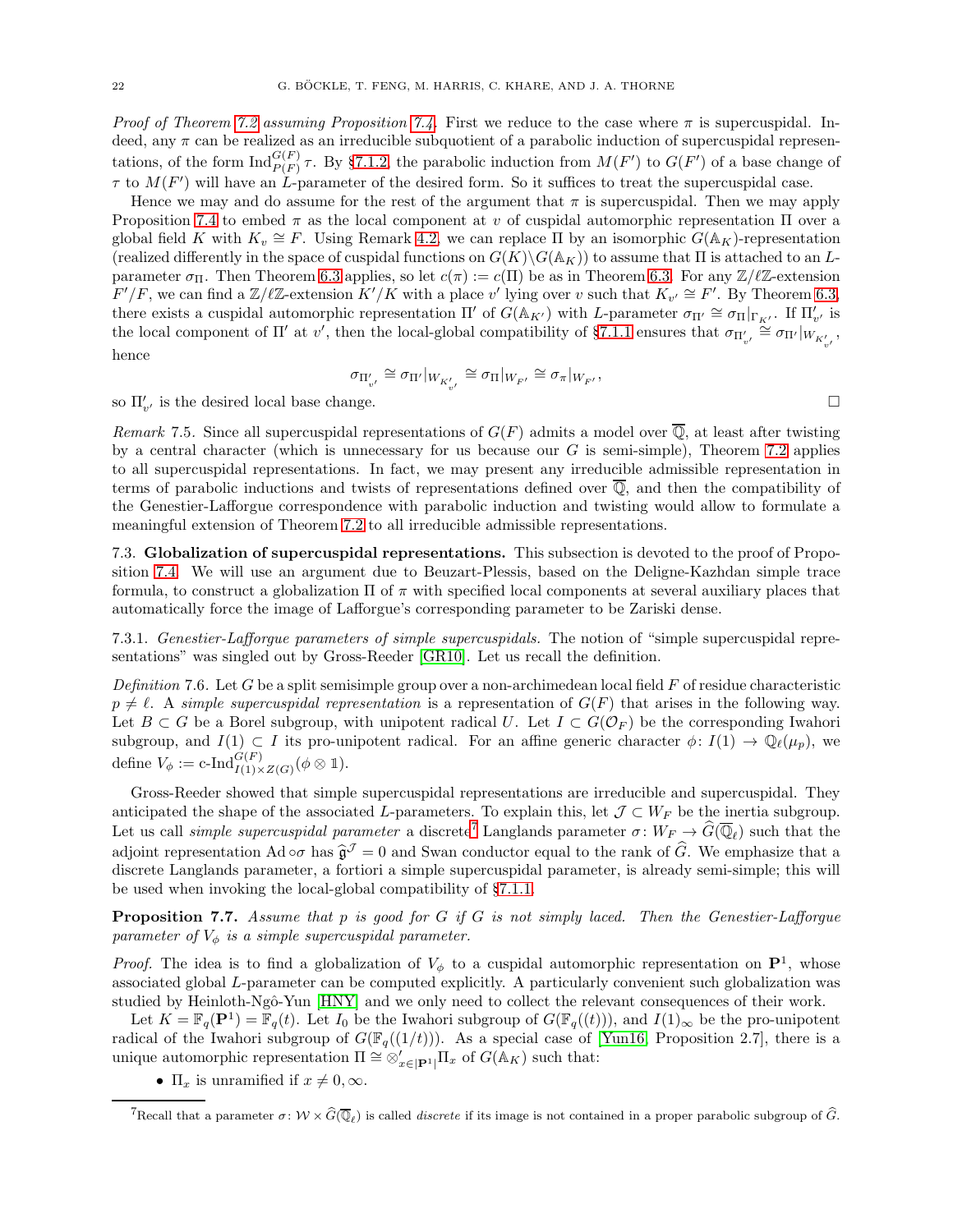- $\Pi_0$  has a vector invariant under  $I_0$ .
- $\Pi_{\infty}$  has an eigenvector under  $I(1)_{\infty}$ , on which the action is given by  $\phi$ .

Moreover, this Π is cuspidal and appears with multiplicity one in the automorphic spectrum, and

$$
\dim C_c^{\infty} \left( G(K) \backslash G(\mathbb{A}_K) / \prod_{x \neq 0, \infty} G(\mathcal{O}_x), \overline{\mathbb{Q}} \right)^{I_0 \times (I(1)_{\infty}, \phi)} = 1.
$$

Since the excursion algebra acts on this 1-dimensional  $\mathbb{Q}_{\ell}$ -vector space, its action is automatically through a character, which determines the L-parameter  $\sigma_{\Pi}$  associated to  $\Pi$  by Lafforgue's correspondence.

In this case, Heinloth-Ngô-Yun construct a Hecke eigensheaf  $A_{\phi}$  a moduli stack Bun $_{G(0,2)}$  of G-bundles on  $\mathbf{P}^1$  with level structure at 0 and  $\infty$ , whose associated Frobenius trace function is a non-zero  $f_{\phi} \in$  $C_c^{\infty} \left( G(K) \backslash G(\mathbb{A}_K) / \prod_{x \neq 0,\infty} G(\mathcal{O}_x), \overline{\mathbb{Q}} \right)^{I_0 \times (I(1)_\infty, \phi)}$ . They further prove that  $A_\phi$  is a Hecke eigensheaf, with corresponding local system the (generalized) Kloosterman local system  $\text{Kl}_{\widehat{G}}(\phi)$ :  $\pi_1(\mathbb{P}^1 - \{0, \infty\}, \widehat{G}(\overline{\mathbb{Q}}_{\ell}))$ . By [\[HNY,](#page-33-7) Theorem 2, Corollary 2.15], letting  $\mathcal{J}_{\infty} \subset W_{K_{\infty}}$  be the inertia group at  $\infty$ , the local monodromy representation  $\text{Kl}_{\widehat{G}}(\phi)|_{\mathcal{J}_{\infty}} \colon \mathcal{J}_{\infty} \to G(\mathbb{Q}_{\ell})$  at  $\infty$  is irreducible and it is the restriction to  $\mathcal{J}_{\infty}$  of a simple supercuspidal parameter.

By [\[BHKT,](#page-32-2) Proposition 6.4], the parameter associated to  $f_{\phi}$  by Lafforgue's correspondence must coincide with Kl $_{\widehat{G}}(\phi)$ . By local-global compatibility, the Genestier-Lafforgue parameter of  $V_{\phi}$  therefore agrees upon restriction to  $\mathcal{J}_{\infty}$  with  $\text{Kl}_{\widehat{G}}(\phi)|_{\mathcal{J}_{\infty}}$ .

7.3.2. Globalization. The following Lemma is proved by Beuzart-Plessis in the appendix to [\[GHS\]](#page-33-28), using the Deligne-Kazhdan simple trace formula:

<span id="page-22-1"></span>**Lemma 7.8.** Let  $\pi$  be a supercuspidal representation of  $G(F)$  over  $\overline{\mathbb{Q}}$ . There exists a global curve X, with function field  $K = \mathbb{F}_q(X)$  and places  $v, w, w', w'' \in |X|$ , and a cuspidal representation  $\Pi \approx \bigotimes_{x \in |X|}' \Pi_x$  of  $G(\mathbb{A}_K)$  such that:

- (i)  $K_v \approx F$  and  $\Pi_v \cong \pi$  as  $G(F)$ -representations,
- (ii)  $\Pi_w$  is a simple supercuspidal representation of  $G(K_w)$ ,
- (iii)  $\Pi_{w'}$  has non-zero trace against the pseudo-coefficient for the Steinberg representation given by the Euler-Poincaré function [\[Lau96,](#page-33-29) Theorem 8.2.1], and
- (iv)  $\Pi_{w''}$  is an unramified representation parametrized by a regular element of  $\widehat{T}$  //W. Moreover, the parameter can be chosen to avoid any finite union of proper subtori of  $\hat{T}$ .

We will need a characterization of irreducible subgroups of  $\hat{G}$  containing a principal unipotent element. The following result is probably known but we were unable to find a reference.

<span id="page-22-0"></span>Lemma 7.9. Let g be a semisimple Lie algebra and  $\mathfrak h$  a proper semisimple subalgebra containing a regular nilpotent element of  $\mathfrak g$ . Then the rank of  $\mathfrak h$  is strictly less than that of  $\mathfrak g$ .

*Proof.* Let E be the regular nilpotent of  $\mathfrak g$  which lies in  $\mathfrak h$ . We first claim that E is also regular in  $\mathfrak h$ . We can complete E to an  $\mathfrak{sl}_2$ -triple  $(E, H, F)$  in h. The element H is regular semisimple in g, hence in h, which implies by [\[Bou05,](#page-33-30) VIII. 11.4, Proposition 7] that  $E$  is regular nilpotent in  $\mathfrak{h}$ .

Let  $r(\mathfrak{g})$  and  $\ell(\mathfrak{g})$  denote respectively the ranks of  $\mathfrak{g}$  and its length as a representation of the 3-dimensional subalgebra spanned by  $(E, H, F)$ ; define  $r(\mathfrak{h})$  and  $\ell(\mathfrak{h})$  analogously. The Proposition just cited from [\[Bou05\]](#page-33-30) implies that

$$
r(\mathfrak{g})=\ell(\mathfrak{g});\ r(\mathfrak{h})=\ell(\mathfrak{h}).
$$

Thus  $r(\mathfrak{g}) = r(\mathfrak{h})$  if and only if  $\mathfrak{g}$  and its subspace  $\mathfrak{h}$  have the same length as  $(E, H, F)$ -modules; but this is only possible if  $\mathfrak{g} = \mathfrak{h}$ .

<span id="page-22-2"></span>**Corollary 7.10.** Let H denote the set of conjugacy classes of proper reductive subgroups of  $\widehat{G}$  containing a given principal unipotent element, and for each  $H \in \mathcal{H}$ , let  $\widehat{T}_H \subset \widehat{T} / /W$  denote the conjugacy class of its maximal torus. Then the complement of the union of the  $\widehat{T}_H$  is Zariski dense in  $\widehat{T}$  //W.

*Proof.* A classification of  $H$  in all types appears in Saxl-Seitz [\[SS97,](#page-34-12) Theorem A, Theorem B] (in characteristic 0, the result has been credited to earlier work of Dynkin). It is finite, it follows from Lemma [7.9](#page-22-0) that each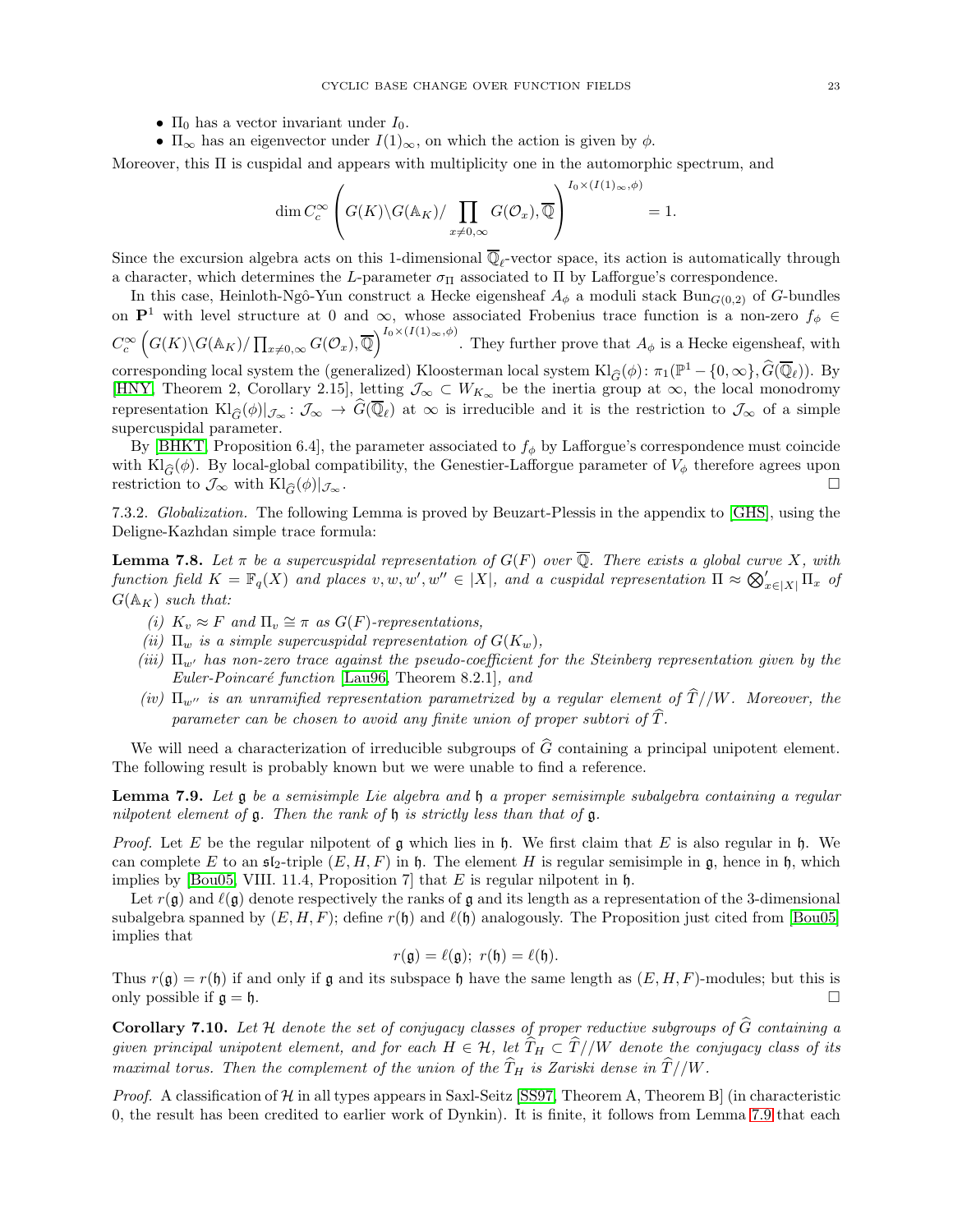$\widehat{T}_H$  is of codimension at least 1 in  $\widehat{T}$  //W (this is also clear from inspection of H). Therefore,  $\bigcup_{H \in \mathcal{H}}$  is a finite union of positive-codimension subvarieties in  $\widetilde{T}/W$ .

7.3.3. Determination of global monodromy. Let  $\Pi$  be as in Lemma [7.8.](#page-22-1) Let  $\rho_{\Pi}$  be the set of Remark [4.2](#page-9-1) and  $\sigma \in \underline{\rho}_{\Pi}$ . We claim that  $\sigma$  has Zariski-dense image. This will complete the proof of Proposition [7.4.](#page-20-2)

So it only remains to prove the claim. By local-global compatibility, the semi-simplification of  $\sigma|_{K_x}$ corresponds to  $\Pi_x$  under the Genestier-Lafforgue correspondence for all  $x \in |X|$ . By Proposition [7.7](#page-21-1) and local-global compatibility, the semi-simplification of  $\sigma_{\Pi}|_{K_w}$  is already absolutely irreducible, so  $\sigma_{\Pi}$  is abso-lutely irreducible. By [\[ST21,](#page-34-0) Lemma 11.4], for any representation V of  $\hat{G}$  the corresponding local system is  $V \circ \sigma_{\Pi}$  is pure of weight zero. By condition (iii) and compatibility of the Genestier-Lafforgue correspondence with parabolic induction,  $\sigma|_{W_{K_{w'}}}$  has the same semi-simplification as the Steinberg representation. It follows as in [\[HNY,](#page-33-7) §4.3] from purity of the weight-monodromy filtration [\[Del80,](#page-33-23) Theorem I.8.4] that the image of  $\sigma|_{K_{w'}}$  contains a principal unipotent element.

By [\[Del80,](#page-33-23) Corollaire I.3.9] plus the property that  $V \circ \sigma_{\Pi}$  is pure of weight zero for every V, the neutral component of the Zariski closure of the image of  $\sigma$  in  $\tilde{G}$  is semi-simple. Furthermore, we have just seen that it does not lie any proper parabolic subgroup, and also that it contains a principal unipotent element. By Lemma [7.9,](#page-22-0) proper subgroups of  $\widehat{G}$  have smaller rank. But this is ruled out by (iv), where the proper subtori<br>are those in the statement of Corollary 7.10. are those in the statement of Corollary [7.10.](#page-22-2)

# 8. Cyclic base change for toral supercuspidal representations

<span id="page-23-0"></span>In this section we will investigate cyclic base change more explicitly for a certain class of representations singled out in [\[Kal19,](#page-33-8) §6], called "toral supercuspidal representations". The strategy is to first explicate cyclic base change for the mod  $\ell$  reductions of these representations, using a Conjecture of Treumann-Venkatesh (established in [\[F20\]](#page-33-0) for the Genestier-Lafforgue correspondence) that "base change functoriality is realized by Tate cohomology". Then, using the deformation theory of Galois representations, we will lift the result to characteristic zero.

The main new work is in calculating the Tate cohomology of toral supercuspidal representations, and what facilitates this calculation is a geometric model for these representations established by Chan-Oi [\[CO21\]](#page-33-10), as compact inductions from parahoric subgroups of "generalized Deligne-Lusztig inductions" studied by Chan-Ivanov. The generalized Deligne-Lusztig representations are produced from the cohomology of "Deligne-Lusztig type varieties" built out of group schemes coming from the Moy-Prasad filtration, analogously to the way in which Deligne-Lusztig varieties are built from reductive groups over finite fields. Hence our computation naturally breaks into two steps: (1) studying of Tate cohomology of Deligne-Lusztig type varieties, which we do in §[8.2](#page-25-0) and (2) studying Tate cohomology of compact inductions, which we do in §[8.3.](#page-29-0)

Kaletha constructs an explicit Local Langlands parametrization of the toral supercuspidal representations in [\[Kal19\]](#page-33-8). On the other hand, we identify base change relations among the Genestier-Lafforgue parameters of toral supercuspidal representations. This gives some evidence for consistency between the Genestier-Lafforgue correspondence [\[GLb\]](#page-33-6) and Kaletha's construction of L-packets of regular supercuspidal representations.

We emphasize that in this section,  $F$  is a non-archimedean local field having residue characteristic  $p$ , but we allow  $F$  to have characteristic zero in all results up through Theorem [8.19.](#page-31-0)

8.1. Work of Chan-Ivanov. We briefly recall the generalized Deligne-Lusztig representations appearing in [\[CI21\]](#page-33-9).

Let G be a reductive group over a non-archimedean local field F. Let  $T \hookrightarrow G$  be an unramified maximal torus and  $x \in \mathcal{B}(G/F)$  be a point of the Bruhat-Tits building of G that lies in the apartment of T. If  $F'/F$ is a tamely ramified extension, then we may also regard x as a point of  $\mathcal{B}(G_{F'}/F')$  using the identification  $\mathcal{B}(G/F) = \mathcal{B}(G_{F'}/F')^{\text{Gal}(F'/F)}$ . Corresponding to x we have by Bruhat-Tits theory a parahoric group scheme  $\mathcal{G}/\mathcal{O}_F$ , whose generic fiber is  $G/F$ .

Let  $\mathbb{F}_q$  be the residue field of F. By assumption, T splits over  $\check{F} := W(\overline{\mathbb{F}}_q)$ . Let U be the unipotent radical of an  $\check{F}$ -rational Borel subgroup of  $G_{\check{F}}$  containing  $T_{\check{F}}$ .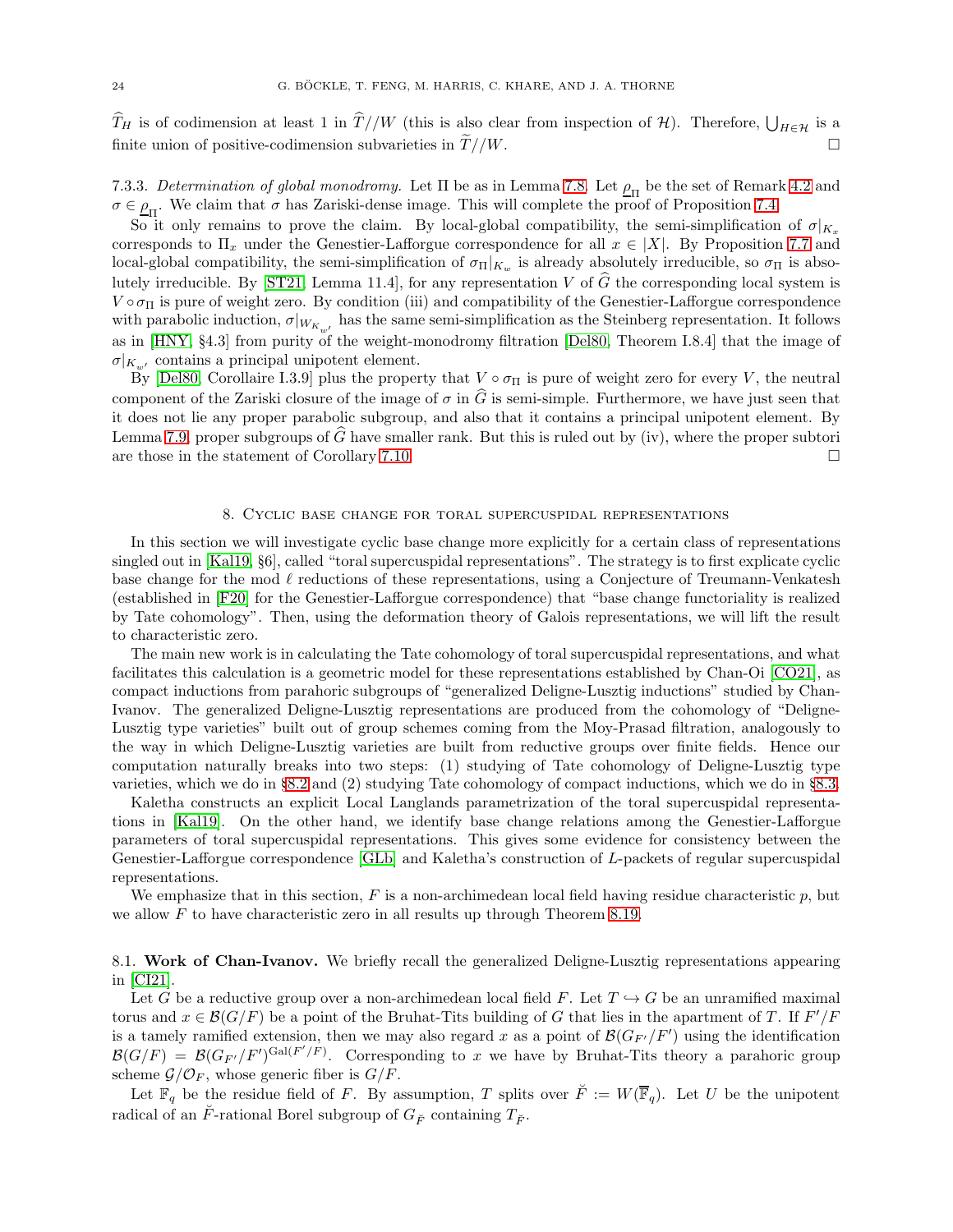For  $r \in \mathbb{Z}_{\geq 0}$ , we have group schemes  $\mathbb{G}_r$ ,  $\mathbb{T}_r$ ,  $\mathbb{U}_r$  over  $\mathbb{F}_q$  as in [\[CI21,](#page-33-9) §2.5, 2.6] corresponding to subquotients of the Moy-Prasad filtration at  $x$ , such that

$$
\mathbb{G}_r(\mathbb{F}_q) = G_{x,0:r+} := G_{x,0}/G_{x,r+}, \quad \mathbb{T}_r(\mathbb{F}_q) = T_{0:r+} := T_{x,0}/T_{x,r+}
$$

and  $\mathbb{U}_r \subset (\mathbb{G}_r)_{\overline{\mathbb{F}}_q}$ .

8.1.1. Deep level Deligne-Lusztig varieties. We recall certain schemes constructed in [\[CI21,](#page-33-9) §4], generalizing Deligne-Lusztig varieties. Let

$$
S_{\mathbb{T}_r,\mathbb{U}_r} := \{ x \in \mathbb{G}_r \colon x^{-1} \operatorname{Fr}_q(x) \in \mathbb{U}_r \}.
$$

(The variety  $S_{\mathbb{T}_r,\mathbb{U}_r}$  is called  $X_r$  in [\[CO21\]](#page-33-10).) It is a separated, smooth, finite type scheme over  $\mathbb{F}_q$ , with an action of  $G_{x,0:r+} \times T_{x,0:r+}$  by multiplication on the left and right, and also a free action of  $\mathbb{U}_r \cap \mathrm{Fr}_q^{-1}(\mathbb{U}_r)$  by right translation.

It is actually more convenient for us to work with

$$
Y_{\mathbb{T}_r,\mathbb{U}_r} := S_{\mathbb{T}_r,\mathbb{U}_r}/\mathbb{U}_r \cap \mathrm{Fr}_q^{-1}(\mathbb{U}_r).
$$

Since the natural map  $S_{\mathbb{T}_r,\mathbb{U}_r} \to Y_{\mathbb{T}_r,\mathbb{U}_r}$  is a bundle in affine spaces, the compactly supported (geometric) cohomology groups of source and target are identified, equivariantly for the  $G_{x,0:r+} \times T_{x,0:r+}$ -action, up to Tate twist and an (even) shift of cohomological degrees, so they will lead to the same (virtual) representations. The  $Y_{\mathbb{T}_r,\mathbb{U}_r}$  are called "deep level Deligne-Lusztig varieties".

*Example.* When  $r = 0$ , the definition of  $Y_{\mathbb{T}_r, \mathbb{U}_r}$  specializes to that of a classical Deligne-Lusztig variety.

Definition 8.1 (Generalized Deligne-Lusztig induction). Let  $\Lambda \in \{\mathbb{F}_{\ell}, \mathbb{Q}_{\ell}, k, \mathcal{O}\}\$ be an  $\ell$ -adic coefficient ring and  $\theta \colon \mathbb{T}_r(\mathbb{F}_q) \to \Lambda^\times$  be a character. We denote

$$
H^*_c(Y_{\mathbb{T}_r,\mathbb{U}_r};\Lambda)_\theta:=H^*_c(Y_{\mathbb{T}_r,\mathbb{U}_r};\Lambda)_\theta\otimes_{\Lambda[T_{x,0:r}+]} \theta,
$$

which is a graded representation of  $G_{x,0:r}$ . We define the virtual representation of  $G_{x,0:r}$ +,

$$
R_{\mathbb{T}_r,\mathbb{U}_r}^{\mathbb{G}_r}(\theta) := \sum_i (-1)^i [H_c^i(Y_{\mathbb{T}_r,\mathbb{U}_r};\Lambda)_{\theta}] \in K_0(G_{x,0:r+};\Lambda).
$$

The version of this definition with  $\Lambda = \mathbb{Q}_\ell$  is considered in [\[CI21,](#page-33-9) Definition 4.4], while we will also be interested in  $\Lambda = \overline{\mathbb{F}}_{\ell}$ .

Remark 8.2. By inflation, we may view  $\theta$  as a character of  $T_{x,0}$  that is trivial on  $T_{x,r+}$ , and  $R_{\mathbb{T}_r,\mathbb{U}_r}^{\mathbb{G}_r}(\theta) \in$  $K_0(G_{x,0}; \Lambda)$ . In practice,  $\theta$  will come by restriction from a character of  $T(F)$ .

Definition 8.3. Following [\[CI21,](#page-33-9) §2.10] in the case of  $\overline{\mathbb{Q}}_{\ell}$ -coefficients, we say that  $\theta \colon \mathbb{T}_{r}(\mathbb{F}_{q}) \to k^{\times}$  is regular if for any absolute root  $\alpha$  and any  $d \geq 1$  such that  $\text{Fr}_q^d(\alpha) = \alpha$ , the restriction of

$$
\mathbb{T}_r(\mathbb{F}_{q^d}) \xrightarrow{\mathrm{Nm}} \mathbb{T}_r(\mathbb{F}_q) \xrightarrow{\theta} \overline{\mathbb{F}}_{\ell}^{\times}
$$

to the subgroup (defined in [\[CI21,](#page-33-9) §2.6])  $\mathbb{T}_r^{\alpha,r} \subset \mathbb{T}_r(\mathbb{F}_{q^d})$  is non-trivial.

For a finite group  $\Gamma$  and a virtual representation  $V \in K_0(\Gamma;\Lambda)$  which is a representation up to sign, we define |V| to be the underlying representation and  $(-1)^V$  to be the sign of V, so that  $V = (-1)^V |V|$ .

Lemma 8.4. Let  $\Lambda \in \{ \mathbb{Q}_\ell, \mathbb{F}_\ell \}.$ 

(i) If  $\theta$  is regular, then  $R_{\mathbb{T}_r,\mathbb{U}_r}^{\mathbb{G}_r}(\theta) \in K_0(\mathbb{G}_r(\mathbb{F}_q); \Lambda)$  is independent of  $\mathbb{U}_r$ .

(ii) If  $\theta$  is regular and the stabilizer of  $\theta$  in the Weyl group of the special fiber of  $\mathcal G$  is trivial, then  $\pm R_{\mathbb T_r,\mathbb U_r}^{\theta}$ is a (non-virtual) representation of  $G_{x,0:r+}$ . If furthermore  $\ell \nmid \#\mathbb{G}_r(\mathbb{F}_q)$ , then  $|R_{\mathbb{T}_r,\mathbb{U}_r}^{\theta}|$  is 0 or irreducible.

*Proof.* Both (i) and (ii) are established in [\[CI21\]](#page-33-9) when  $\Lambda = \mathbb{Q}_{\ell}$ , so we shall simply explain the reduction from this case to  $\Lambda = \overline{\mathbb{F}}_{\ell}$ .

(i) Any  $\theta\colon T_{x,0:r+}\to \overline{\mathbb{F}}_{\ell}^{\times}$  $\ell$  lifts canonically to  $\widetilde{\theta}$ :  $T_{x,0:r+} \to \overline{\mathbb{Z}}_{\ell}^{\times} \subset \overline{\mathbb{Q}}_{\ell}^{\times}$  via the Teichmüller map. Moreover,  $R_{\mathbb{T}_r,\mathbb{U}_r}^{\mathbb{G}_r}(\theta)$  is the image of  $R_{\mathbb{T}_r,\mathbb{U}_r}^{\mathbb{G}_r}(\widetilde{\theta})$ , the characteristic 0 Deligne-Lusztig induction studied in [\[CI21,](#page-33-9) §4.1], under the reduction map  $K_0(G_{x,0:r+};\mathbb{Q}_\ell) \to K_0(G_{x,0:r+};\mathbb{F}_\ell)$ . If  $\theta$  is regular then  $\theta$  is regular in the sense of [\[CI21,](#page-33-9) §2.10], so by [\[CI21,](#page-33-9) Corollary 4.7]  $R_{\mathbb{T}_r,\mathbb{U}_r}^{\mathbb{G}_r}(\widetilde{\theta})$  is independent of U.

(ii) This follows from lifting to characteristic zero and a similar argument as in (i), using [\[CI21,](#page-33-9) Corollary 4.7] for the analogous statement in characteristic zero.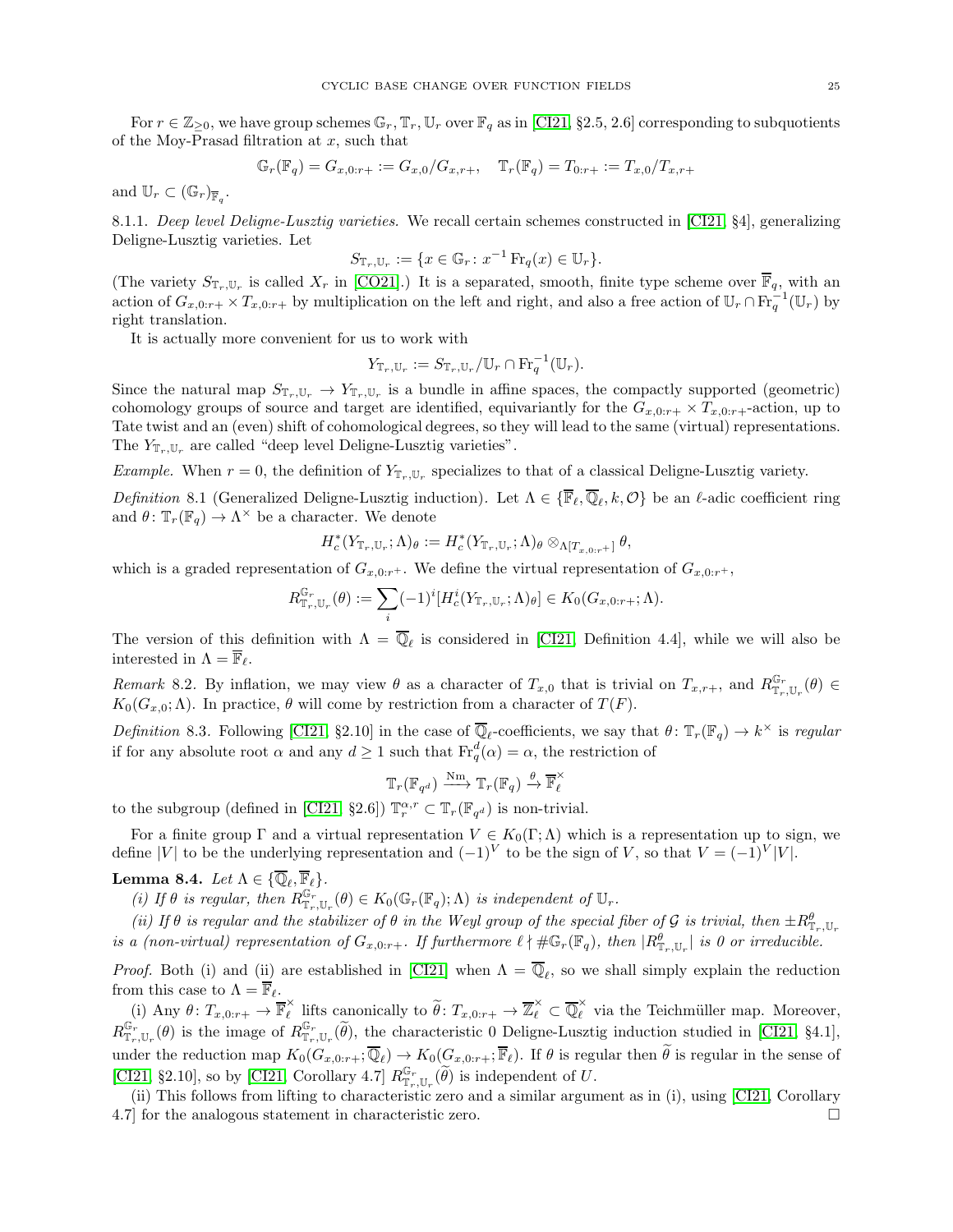<span id="page-25-3"></span>Remark 8.5. For any large enough q, and any sufficiently generic  $\theta$ , the representation  $|R_{\mathbb{T}_r,\mathbb{U}_r}^{\mathbb{G}_r}(\theta)|$  is non-zero by the proof of [\[CO21,](#page-33-10) Lemma 9.5].

# <span id="page-25-0"></span>8.2. Tate cohomology of some generalized Deligne-Lusztig inductions.

8.2.1. Recollections on Tate cohomology. Let  $\sigma$  be an order  $\ell$  endomorphism of an abelian group V. Write  $N := 1 + \sigma + \ldots + \sigma^{\ell-1} \in \mathbb{Z}[\langle \sigma \rangle].$  The Tate cohomology groups of V (with respect to the  $\sigma$ -action) are defined as:

$$
\mathcal{T}^0(V) := \frac{\ker(1 - \sigma \colon V \to V)}{N \cdot V}, \quad \mathcal{T}^1(V) := \frac{\ker(N \colon V \to V)}{(1 - \sigma) \cdot V}
$$

It is sometimes convenient to extend the definition of  $T^i(V)$  to all  $i \in \mathbb{Z}$ , so that  $T^i(-) = T^{i+2}(-)$ .

Given a short exact sequence

$$
0 \to V' \to V \to V'' \to 0,
$$

there is a (periodic) long exact sequence on Tate cohomology

$$
\dots \to \mathcal{T}^0(V') \to \mathcal{T}^0(V) \to \mathcal{T}^0(V'') \to \mathcal{T}^1(V') \to \mathcal{T}^1(V) \to \mathcal{T}^1(V'') \to \mathcal{T}^2(V') \to \dots
$$
 (8.1)

.

In  $[F20, §3.4]$ , we defined the notion of Tate cohomology for a scheme Y with an admissible action of  $\mathbb{Z}/\ell\mathbb{Z} \approx \langle \sigma \rangle$ . Admissibility automatically holds if Y is a quasiprojective variety over a field, and we will always be in this situation when invoking this theory, so let us assume  $Y$  is such. Then the (compactly supported) Tate cohomology group  $T^i(\sigma, Y; \Lambda)$  with coefficients in  $\Lambda$  is the ith cohomology of the totalization of

<span id="page-25-1"></span>
$$
\deg -1 \qquad \deg 0 \qquad \deg 1 \qquad \dots
$$
  

$$
\dots \xrightarrow{1-\sigma} R\Gamma_c(Y;\Lambda) \xrightarrow{N} R\Gamma_c(Y;\Lambda) \xrightarrow{1-\sigma} R\Gamma_c(Y;\Lambda) \xrightarrow{N} \dots
$$
  
(8.2)

It is immediate from this definition that  $T^{i}(-) \cong T^{i+2}(-)$ . When  $\sigma$  is clear from context, we may abbreviate this to  $T^{i}(Y; \Lambda)$ . We shall be interested in coefficients such as  $\Lambda \in {\{\overline{\mathbb{F}}_{\ell}, \overline{\mathbb{Z}}_{\ell}, k, \mathcal{O}, \mathcal{O}/\ell^{n}\}}$ .

The double complex [\(8.2\)](#page-25-1) leads to two spectral sequences abutting to  $T^*(Y;\overline{\mathbb{F}}_{\ell})$ .

• The "vertical then horizontal" spectral sequence has first page

$$
E_1^{ij} = H_c^j(Y; \Lambda).
$$

Its *j*th row is the complex computing  $T^{i}(H_c^j(Y; \Lambda))$ , namely

$$
\ldots \xrightarrow{N} H_c^j(Y;\Lambda) \xrightarrow{1-\sigma} H_c^j(Y;\Lambda) \xrightarrow{N} H_c^j(Y;\Lambda) \xrightarrow{1-\sigma} \ldots
$$

Therefore, the second page is

 $E_2^{ij} = \mathrm{T}^i(\sigma, H_c^j(Y; \Lambda)).$ 

• The "horizontal then vertical" spectral sequence has

$$
E_2^{ij} = H_c^j(Y^\sigma; \Lambda)
$$

and is moreover degenerate starting from  $E_2$  [\[TV16,](#page-34-1) Theorem 4.4].

<span id="page-25-2"></span>8.2.2. Tate cohomology of representations. Let V be a representation over k of a finite group Γ. Suppose  $\mathbb{Z}/\ell\mathbb{Z} \approx \langle \sigma \rangle$  acts on Γ. Then  $V \mapsto V \circ \sigma$  defines an action of  $\sigma$  on isomorphism classes of representations of Γ over  $\overline{\mathbb{F}}_{\ell}$ .

**Lemma 8.6.** If V is irreducible and  $V \cong V \circ \sigma$  as Γ-representations, then there is a unique extension of the Γ-action on V to an action of Γ  $\rtimes \langle \sigma \rangle$ .

Proof. If  $A: V \xrightarrow{\sim} V \circ \sigma$  as  $\Gamma$ -representations, then Schur's Lemma implies that the composition  $A^{\ell}: V \xrightarrow{\sim} V$  $V \circ \sigma^{\ell} = V$  is multiplication by a scalar, say  $\lambda$ . Then defining  $\sigma$  to act as  $\lambda^{-1/\ell}A$  gives an extension of the desired form. Schur's Lemma also implies that  $A$  is unique up to scalar, and scaling  $A$  evidently results in the same extension.  $\square$ 

For a  $\mathbb{Z}/\ell\mathbb{Z} \approx \langle \sigma \rangle$ -module V, we have defined Tate cohomology groups  $T^0(V)$  and  $T^1(V)$ . If the  $\sigma$ -action on V extends to an action of  $\Gamma \rtimes \langle \sigma \rangle$ , then  $T^0(V)$  and  $T^1(V)$  inherit an action of the subgroup of  $\Gamma$  fixed by σ, which we denote  $Z_{\Gamma}(\sigma)$ .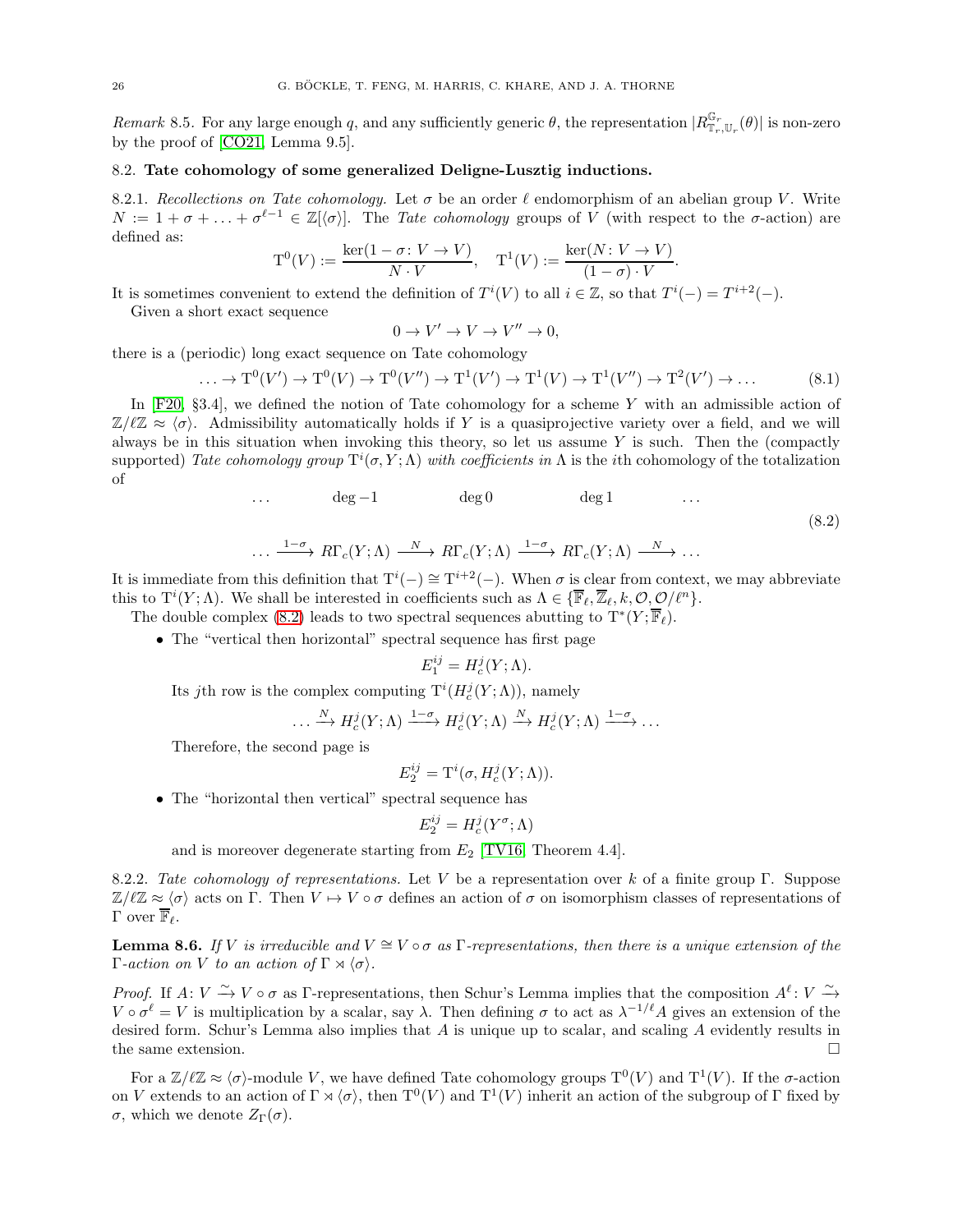8.2.3. Torsion in integral cohomology. We write

$$
H_c^i(Y_{\mathbb{T}_r,\mathbb{U}_r};\overline{\mathbb{Z}}_{\ell})\cong H_c^i(Y_{\mathbb{T}_r,\mathbb{U}_r};\overline{\mathbb{Z}}_{\ell})_{\rm tf}\oplus H_c^i(Y_{\mathbb{T}_r,\mathbb{U}_r};\overline{\mathbb{Z}}_{\ell})_{\rm tors}
$$

for the decomposition into the torsion-free and torsion summands, respectively. For a character  $\tilde{\theta}$ :  $\mathbb{T}_r(\mathbb{F}_q) \to$  $\overline{\mathbb{Z}}_\ell^\times$  $\hat{\ell}$ , we write

 $H^i_c(Y_{\mathbb T_r,\mathbb U_r};\overline {\mathbb Z}_\ell)_{\rm tf,\widetilde \theta}:=H^i_c(Y_{\mathbb T_r,\mathbb U_r};\overline {\mathbb Z}_\ell)_{\rm tf}\otimes_{\overline {\mathbb Z}_\ell[\mathbb T_r(\mathbb F_q)]}\widetilde \theta.$ 

Thus  $H_c^i(Y_{\mathbb{T}_r,\mathbb{U}_r};\overline{\mathbb{Z}}_{\ell})_{\mathrm{tf},\widetilde{\theta}}$  is a lattice in  $H_c^i(Y_{\mathbb{T}_r,\mathbb{U}_r};\overline{\mathbb{Q}}_{\ell})_{\widetilde{\theta}}$ .

Write  $\theta := \widetilde{\theta} \otimes_{\overline{\mathbb{Z}}_{\ell}} \overline{\mathbb{F}}_{\ell} \colon \mathbb{T}_{r}(\mathbb{F}_{q}) \to \overline{\mathbb{F}}_{\ell}^{\times}$  $\hat{\ell}$ . We consider the hypothesis,

<span id="page-26-0"></span>
$$
H_c^*(Y_{\mathbb{T}_r,\mathbb{U}_r};\overline{\mathbb{F}}_{\ell})_{\theta} \text{ is non-zero in only one degree. } (8.3)
$$

We will then be interested in studying  $T^i(\sigma, H_c^*(Y_{\mathbb{T}_r,U_r}; \overline{\mathbb{F}}_{\ell})_{\theta})$  as a representation of  $G_{x,0:r+}$ . For regular  $\theta$ , it is expected that  $H_c^*(Y_{\mathbb{T}_r,\mathbb{U}_r};\overline{\mathbb{Q}}_\ell)_\theta$  is non-zero in only one degree. Therefore, if  $\theta$  is regular and q is sufficiently large, then one would expect  $(8.3)$  to hold for all large enough  $\ell$ , as a case of the more general expectation that for any (finite type) variety over a separably closed field, the étale cohomology with coefficients in  $\mathbb{Z}_\ell$ should be torsion-free for all sufficiently large  $\ell$ ; however, this does not appear to be known in general. When  $r = 0$ , in which case the  $Y_{\mathbb{T}_r,\mathbb{U}_r}$  are usual Deligne-Lusztig varieties, this concentration of degree and torsionfreeness for  $\theta$  in general position is proved in [\[Br90,](#page-32-7) Lemma 3.5], which already furnishes many interesting examples where [\(8.3\)](#page-26-0) is known. Based on this, it seems natural to guess:

<span id="page-26-1"></span>Conjecture 8.7. If  $\theta$  is a 0-toral character [\[CO21,](#page-33-10) Definition 3.7], then [\(8.3\)](#page-26-0) holds.

Later we will prove theorems concerning 0-toral  $\theta$  under the assumption that [\(8.3\)](#page-26-0) holds. It would be interesting to make these unconditional by proving Conjecture [8.7.](#page-26-1) As discussed, we already have many unconditional depth zero examples.

<span id="page-26-3"></span>Lemma 8.8.  $Suppose \ \theta \colon \mathbb{T}_r(\mathbb{F}_q) \to \overline{\mathbb{F}}_{\ell}^{\times}$  $\widetilde{\ell}$  satisfies [\(8.3\)](#page-26-0) and let  $\widetilde{\theta}$ :  $\mathbb{T}_r(\mathbb{F}_q) \to \overline{\mathbb{Z}}_{\ell}^{\times}$  $\hat{\ell}$  be the composition of  $\theta$  with the Teichmüller lift. Let  $\underline{i}$  be the unique degree in which  $H_c^i(Y_{\mathbb{T}_r,\mathbb{U}_r};\overline{\mathbb{F}}_\ell)_{\theta}$  is non-zero. Then  $H_c^i(Y_{\mathbb{T}_r,\mathbb{U}_r};\overline{\mathbb{Z}}_\ell)_{\widetilde{\theta}}$ is a lattice in  $H_c^i(Y_{\mathbb{T}_r,\mathbb{U}_r};\overline{\mathbb{Q}}_{\ell})_{\widetilde{\theta}}$ .

*Proof.* We must show that  $H_c^i(Y_{\mathbb{T}_r,\mathbb{U}_r};\overline{\mathbb{Z}}_{\ell})_{\tilde{\theta}}$  is torsion-free. The universal coefficient theorem implies that  $(H_c^i(Y_{\mathbb{T}_r,\mathbb{U}_r};\overline{\mathbb{Z}}_{\ell})_{\tilde{\theta}})_{\text{tors}} \otimes_{\mathbb{Z}_{\ell}} \overline{\mathbb{F}}_{\ell}$  injects int Lemma.  $\square$ 

<span id="page-26-4"></span>8.2.4. Base change. Recall that  $F_{\ell}$  is the degree  $\ell$  unramified extension of F. Let  $T' = \text{Res}_{F_{\ell}/F}(T_{F_{\ell}})$ ,  $G' = \text{Res}_{F_{\ell}/F}(G_{F_{\ell}})$ . We may view x as a point in the apartment of T', in the building of  $G'/F$ .

Given  $U \subset G_{\breve{F}}$ , we have several possible choices for  $U' \subset G'_{\breve{F}}$ . We will make a particular choice that is advantageous for the upcoming computation. A choice of generator  $\sigma \in \text{Gal}(F_{\ell}/F)$  induces an isomorphism

$$
F_{\ell} \otimes_{F} \breve{F} \approx \underbrace{\breve{F} \times \ldots \times \breve{F}}_{\ell \text{ times}} =: \breve{F}^{\ell}
$$

sending  $x \otimes y \mapsto (xy, \sigma(x)y, \ldots, \sigma^{\ell-1}(x)y)$ . This in turn induces

<span id="page-26-2"></span>
$$
G'_{\breve{F}} \cong G_{\breve{F}} \times \ldots \times G_{\breve{F}}.\tag{8.4}
$$

The action of  $\sigma$  on the LHS transports to the cyclic permutation on the RHS. We define  $U' \subset G'_{\breve{F}}$  to be the image of  $U \times \ldots \times U \subset G_F^{\ell}$  under the isomorphism [\(8.4\)](#page-26-2). Then U' is stable under the  $\sigma$ -action on  $G'_{\breve{F}}$ . The resulting deep level Deligne-Lusztig variety  $Y_{\mathbb{T}'_r,\mathbb{U}'_r}$  therefore carries an action of  $\sigma$ , such that for  $g \in G'_{x,0:r+} = \mathbb{G}'_r(\mathbb{F}_q)$  and  $y \in Y_{\mathbb{F}'_r, \mathbb{U}'_r}(R)$ ,

$$
\sigma \cdot (g \cdot y) = \sigma(g) \cdot \sigma(y)
$$

and similarly for  $t \in T'_{x,0:r+} = \mathbb{T}'_r(\mathbb{F}_q)$ . This induces a  $\sigma$ -action on  $H_c^i(Y_{\mathbb{T}'_r}, \mathbb{F}_r)$  that is compatible in the same manner with the  $\mathbb{G}'_r(\mathbb{F}_q)\times \mathbb{T}'_r(\mathbb{F}_q)$ -action. We will consider Tate cohomology with respect to this action.

Recall that for a representation  $V/\overline{\mathbb{F}}_\ell$  of a finite group Γ, the Frobenius twist of V is the representation

$$
V^{(\ell)}:=V\otimes_{\overline{\mathbb{F}}_{\ell}, \operatorname{Frob}_{\ell}} \overline{\mathbb{F}}_{\ell}.
$$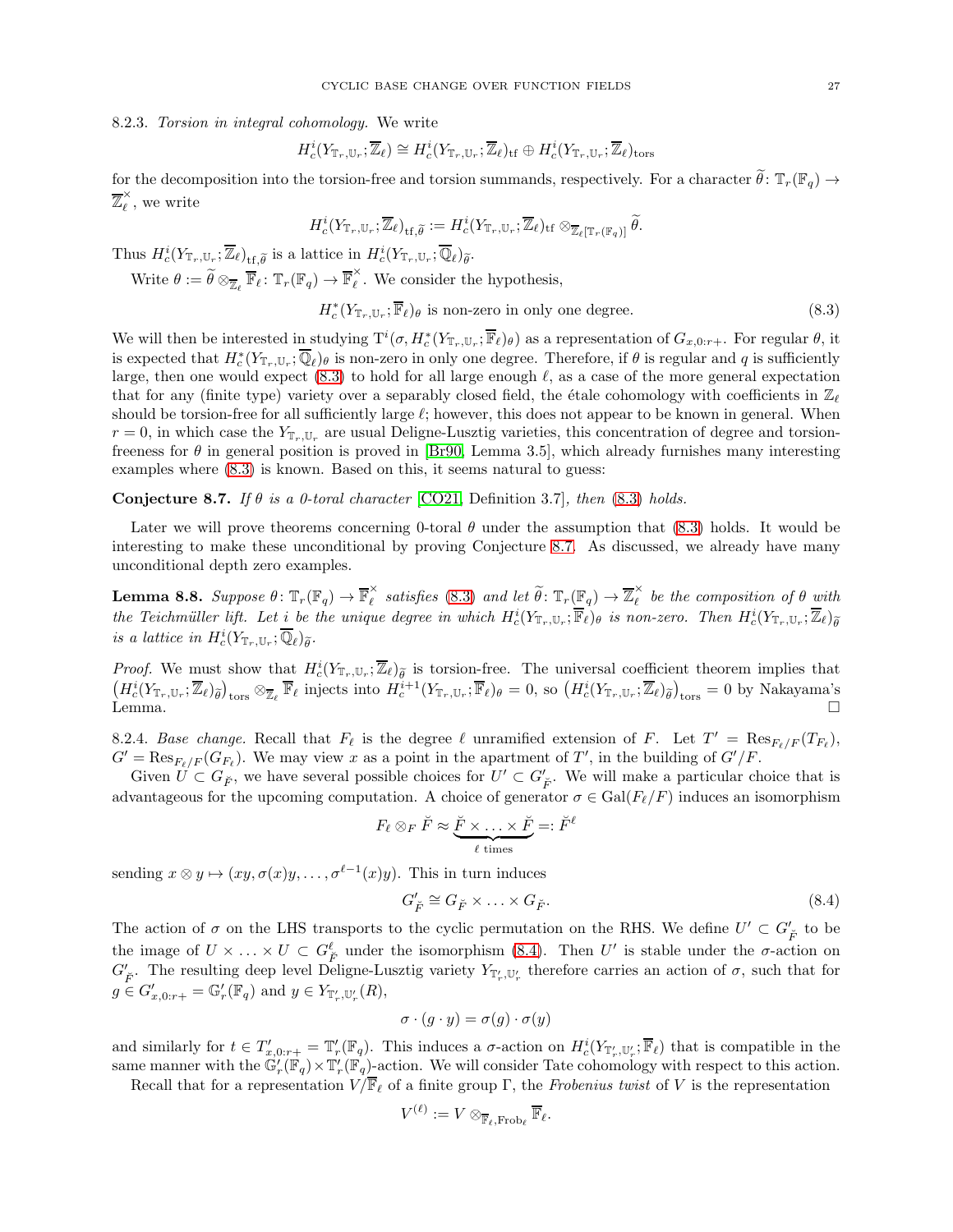Now note that  $H_c^i(Y_{\mathbb{T}_r,U_r}; \overline{\mathbb{F}}_{\ell})$  has an  $\mathbb{F}_{\ell}$ -structure induced by cohomology with coefficients in  $\mathbb{F}_{\ell}$ , and therefore has an action of  $Aut(\overline{\mathbb{F}}_{\ell})$ . Let  $\theta\colon T_{x,0:r+} = \mathbb{T}_r(\mathbb{F}_q) \to \overline{\mathbb{F}}_{\ell}^{\times}$  be a character and  $\theta'\colon \mathbb{T}'_r(\mathbb{F}_q) \to \overline{\mathbb{F}}_{\ell}^{\times}$  be the composition of  $\theta$  with Nm:  $\mathbb{T}'_r(\mathbb{F}_q) \to \mathbb{T}_r(\mathbb{F}_q)$ . Applying Frob<sub> $\ell \in \text{Aut}(\overline{\mathbb{F}}_{\ell})$  induces an isomorphism of  $\mathbb{G}_r(\mathbb{F}_q)$ -</sub> representations

<span id="page-27-3"></span>
$$
(H_c^i(Y_{\mathbb{T}_r,\mathbb{U}_r};\overline{\mathbb{F}}_\ell) \otimes_{\overline{\mathbb{F}}_\ell[\mathbb{T}_r(\mathbb{F}_q)]} \theta)^{(\ell)} \xrightarrow{\sim} H_c^i(Y_{\mathbb{T}_r,\mathbb{U}_r};\overline{\mathbb{F}}_\ell) \otimes_{\overline{\mathbb{F}}_\ell[\mathbb{T}_r(\mathbb{F}_q)]} \theta^{\otimes \ell}.
$$
\n(8.5)

<span id="page-27-4"></span>Theorem 8.9. Let  $\theta \colon \mathbb{T}_r(\mathbb{F}_q) \to \overline{\mathbb{F}}_{\ell}^{\times}$  $\hat{\ell}$ . Assume that  $\ell \nmid \#\mathbb{T}_0(\mathbb{F}_q)$ .

(i) If  $H_c^*(Y_{\mathbb{T}_r,\mathbb{U}_r}; \overline{\mathbb{F}}_{\ell})_\theta \neq 0$ , then  $\mathrm{T}^i(\sigma, H_c^{i'}(Y_{\mathbb{T}'_r,\mathbb{U}'_r}; \overline{\mathbb{F}}_{\ell})_{\theta'}) \neq 0$  for some  $i \in \{0,1\}$  and some i'.

(ii) Suppose that  $\theta$  and  $\theta'$  both satisfy [\(8.3\)](#page-26-0), and are non-zero in degrees j, j' respectively. Then for  $i \in \{0,1\}$  we have

$$
\mathrm{T}^i(\sigma,H^{j^\prime}_c(Y_{\mathbb{T}'_r,\mathbb{U}'_r};\overline{\mathbb{F}}_\ell)_{\theta^\prime}\otimes_{\overline{\mathbb{Z}}_\ell}\overline{\mathbb{F}}_\ell)\cong (H^j_c(Y_{\mathbb{T}_r,\mathbb{U}_r,F};\overline{\mathbb{F}}_\ell)_\theta)^{(\ell)}
$$

as representations of  $\mathbb{G}_r(\mathbb{F}_q)$ .

*Proof.* We begin with some analysis of the relevant varieties. For a scheme Y over  $\mathbb{F}_q$  we will write  $\overline{Y}$  for its base change to  $\mathbb{F}_q$ .

Parallel to [\(8.4\)](#page-26-2), the choice of generator  $\sigma \in \text{Gal}(\mathbb{F}_{q^{\ell}}/\mathbb{F}_q)$  identifies

<span id="page-27-0"></span>
$$
\overline{\mathbb{G}}_r' \xrightarrow{\sim} \overline{\mathbb{G}}_r \times \ldots \times \overline{\mathbb{G}}_r =: \overline{\mathbb{G}}_r^{\ell}. \tag{8.6}
$$

The isomorphism [\(8.6\)](#page-27-0) transports:

- The automorphism  $\sigma$  on the LHS to the cyclic rotation action on the RHS.
- The action of  $\text{Fr}_q$  on the LHS (coming from the  $\mathbb{F}_q$ -rational structure  $\mathbb{G}'_r$  for  $\overline{\mathbb{G}}'_r$  $r(r)$  to the composition of the cyclic rotation with  $(Fr_q, \ldots, Fr_q)$  on the RHS, where each factor of  $Fr_q$  comes from the

 $\mathbb{F}_q$ -rational structure  $\mathbb{G}_r$  on  $\overline{\mathbb{G}}_r$ . Let us denote this endomorphism of  $\overline{\mathbb{G}}_r^{\ell}$  by  $F := \sigma \circ (\text{Fr}_q, \ldots, \text{Fr}_q)$ . Similar remarks apply to  $\mathbb{T}'_r \cong \operatorname{Res}_{\mathbb{F}_{q^{\ell}}/\mathbb{F}_q}(\mathbb{T}_{r,\mathbb{F}_{q^{\ell}}}).$ 

Under [\(8.6\)](#page-27-0), the variety  $Y_{\mathbb{T}'_r,\mathbb{U}'_r}$  has the presentation

$$
Y_{\mathbb{T}'_r,\mathbb{U}'_r} \cong \{(g_1,\ldots,g_\ell) \in \overline{\mathbb{G}}_r^\ell \colon (g_1,\ldots,g_\ell)^{-1}F(g_1\ldots,g_\ell) \in \mathbb{U}_r^\ell\}/\mathbb{U}_r^\ell \cap F^{-1}\mathbb{U}_r^\ell.
$$

The action of  $\sigma$  on  $Y_{\mathbb{T}'_r,\mathbb{U}'_r}$  transports to the cyclic rotation on factors in the presentation on the RHS.

<span id="page-27-1"></span>**Lemma 8.10.** The diagonal map  $Y_{\mathbb{T}_r,\mathbb{U}_r} \to Y_{\mathbb{T}'_r,\mathbb{U}'_r}$  identifies with the inclusion of the  $\sigma$ -fixed points on  $Y_{\mathbb{T}'_r,\mathbb{U}'_r}$ , equivariantly for the action of  $\mathbb{G}_r(\mathbb{F}_q) \times \mathbb{T}_r(\mathbb{F}_q)$  by left and right translation.

*Proof.* Immediate upon writing down the definitions.  $\square$ 

<span id="page-27-2"></span>Corollary 8.11. For every i, restriction induces an isomorphism

$$
\mathrm{T}^i(Y_{\mathbb{T}'_r,\mathbb{U}'_r};\overline{\mathbb{F}}_{\ell})\cong \mathrm{T}^i(Y_{\mathbb{T}_r,\mathbb{U}_r};\overline{\mathbb{F}}_{\ell})
$$

which is equivariant with respect to the action of  $Z_{\mathbb{G}'_r(\mathbb{F}_q)\times\mathbb{T}'_r(\mathbb{F}_q)}(\sigma)=\mathbb{G}_r(\mathbb{F}_q)\times\mathbb{T}_r(\mathbb{F}_q)$ , induced by left and right translation on  $Y_{\mathbb{T}'_r,\mathbb{U}'_r}$  and  $Y_{\mathbb{T}_r,\mathbb{U}_r}$ .

*Proof.* This follows from Lemma [8.10](#page-27-1) and the equivariant localization theorem of [\[F20,](#page-33-0) §3.4.6].

With these preparations, we are now ready for the proofs of parts (i) and (ii) of the Theorem. Proof of (i). Restricting  $\theta'$  along  $\mathbb{T}_r(\mathbb{F}_q) \hookrightarrow \mathbb{T}'_r(\mathbb{F}_q)$  yields  $\theta'|_{\mathbb{T}_r(\mathbb{F}_q)} = \theta^{\otimes \ell}$ , so Corollary [8.11](#page-27-2) induces an

isomrophism of  $\mathbb{G}_r(\mathbb{F}_q)$ -representations

$$
\mathcal{T}^*(Y_{\mathbb{T}'_r,\mathbb{U}'_r};\overline{\mathbb{F}}_{\ell})\otimes_{\overline{\mathbb{F}}_{\ell}[\mathbb{T}_r(\mathbb{F}_q)]}(\theta'|_{\mathbb{T}_r(\mathbb{F}_q)})\cong \mathcal{T}^*(Y_{\mathbb{T}_r,\mathbb{U}_r};\overline{\mathbb{F}}_{\ell})\otimes_{\overline{\mathbb{F}}_{\ell}[\mathbb{T}_r(\mathbb{F}_q)]}\theta^{\otimes \ell}.
$$
\n(8.7)

Similarly to [\(8.5\)](#page-27-3), we have

$$
(\mathrm{T}^*(Y_{\mathbb{T}_r,\mathbb{U}_r};\overline{\mathbb{F}}_\ell)\otimes_{\overline{\mathbb{F}}_\ell[\mathbb{T}_r(\mathbb{F}_q)]}\theta)^{(\ell)}\xrightarrow{\sim} \mathrm{T}^*(Y_{\mathbb{T}_r,\mathbb{U}_r};\overline{\mathbb{F}}_\ell)\otimes_{\overline{\mathbb{F}}_\ell[\mathbb{T}_r(\mathbb{F}_q)]}\theta^{\otimes \ell}.
$$

Note that Frobenius twisting shows that  $H_c^*(Y_{\mathbb{T}_r,\mathbb{U}_r}; \overline{\mathbb{F}}_\ell)_\theta \neq 0 \iff H_c^*(Y_{\mathbb{T}_r,\mathbb{U}_r}; \overline{\mathbb{F}}_\ell)_{\theta^\otimes_\ell} \neq 0.$ 

As explained in §[8.2.2,](#page-25-2) there are two spectral sequences abutting to  $T^i(Y_{T'_r,U'_r};\overline{\mathbb{F}}_{\ell})$ . One degenerates at  $E_2$  and has  $E_2^{ij} = H_c^j((Y_{\mathbb{T}'_r}, \mathbb{U}'_r)^{\sigma}; \overline{\mathbb{F}}_{\ell})$ , which by Lemma [8.10](#page-27-1) is  $\mathbb{G}_r(\mathbb{F}_q) \times \mathbb{T}_r(\mathbb{F}_q)$ -equivariantly isomorphic to  $H_c^j(Y_{\mathbb{T}_r,\mathbb{U}_r}; \overline{\mathbb{F}}_{\ell}),$  and the other has  $E_2^{ij} = \mathrm{T}^i(\sigma, H_c^j(Y_{\mathbb{T}'_r,\mathbb{U}'_r}; \overline{\mathbb{F}}_{\ell})).$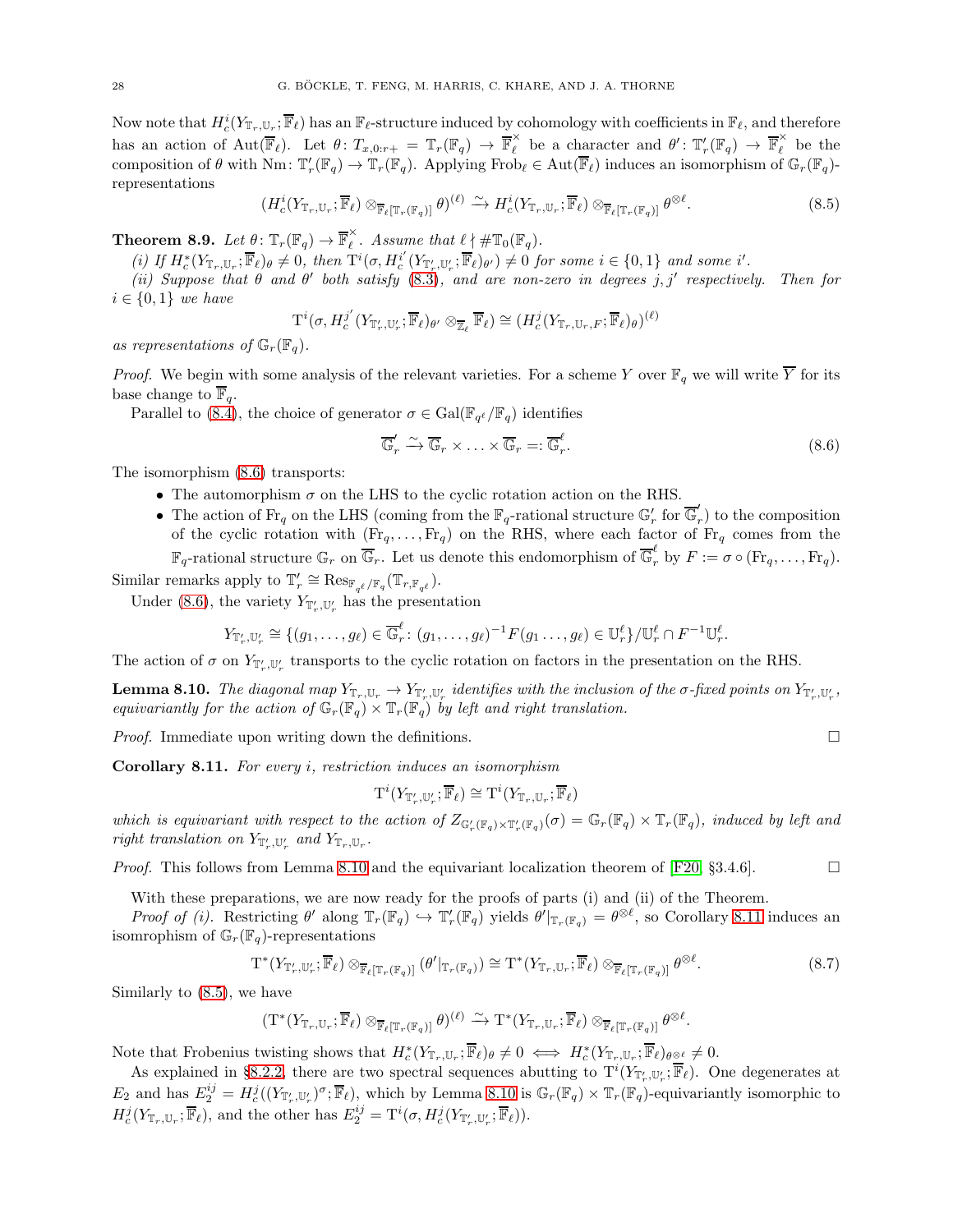Since ker( $\mathbb{T}_r(\mathbb{F}_q) \to \mathbb{T}_0(\mathbb{F}_q)$ ) is pro-p, the assumption that  $\ell \nmid \mathbb{T}_0(\mathbb{F}_q)$  implies that  $\ell \nmid \mathbb{T}_r(\mathbb{F}_q)$ . Therefore,  $-\otimes_{\overline{\mathbb{F}}_{\ell}[\mathbb{T}_{r}(\mathbb{F}_{q})]} \theta$  implements projection to a summand. By the preceding paragraph, the Jordan-Hölder factors  $(\text{as } \mathbb{G}_r(\mathbb{F}_q)\text{-representations}) \text{ of } H_c^j(Y_{\mathbb{T}_r},\mathbb{U}_r;\overline{\mathbb{F}}_{\ell})_{\theta\otimes\ell} \text{ are also subquotients of some } T^i(H_c^{j'}(Y_{\mathbb{T}'_r},\mathbb{U}'_r;\overline{\mathbb{F}}_{\ell}))\otimes_{\overline{\mathbb{F}}_{\ell}[\mathbb{T}_r(\mathbb{F}_q)]}$  $\theta^{\otimes \ell}$ . Therefore the proof of (i) will be concluded by the following Lemma, which allows us to "commute" the formation of Tate cohomology with the projection to an isotypic component.

<span id="page-28-1"></span>Lemma 8.12. We have that

$$
\mathrm{T}^i(H_c^{j'}(Y_{\mathbb{T}'_r,\mathbb{U}'_r};\overline{\mathbb{F}}_{\ell}))\otimes_{\overline{\mathbb{F}}_{\ell}[\mathbb{T}_r(\mathbb{F}_q)]}\theta^{\otimes \ell} \cong \mathrm{T}^i(H_c^{j'}(Y_{\mathbb{T}'_r,\mathbb{U}'_r};\overline{\mathbb{F}}_{\ell})_{\theta'})
$$

as  $\mathbb{G}_r(\mathbb{F}_q)$ -representations.

*Proof.* Since  $\#\mathbb{T}_r(\mathbb{F}_q)$  is coprime to  $\ell$ , we have that

$$
\mathrm{T}^i(H_c^{j'}(Y_{\mathbb{T}'_r,\mathbb{U}'_r};\overline{\mathbb{F}}_\ell))\otimes_{\overline{\mathbb{F}}_\ell[\mathbb{T}_r(\mathbb{F}_q)]}\theta^{\otimes \ell}\cong \mathrm{T}^i(H_c^{j'}(Y_{\mathbb{T}'_r,\mathbb{U}'_r};\overline{\mathbb{F}}_\ell)\otimes_{\overline{\mathbb{F}}_\ell[\mathbb{T}_r(\mathbb{F}_q)]}\theta^{\otimes \ell}).
$$

as  $\mathbb{G}_r(\mathbb{F}_q)$ -representations. Here on the RHS we have projected to a  $\mathbb{T}_r(\mathbb{F}_q)$ -isotypic component before forming Tate cohomology, and we need to show that the same answer is computed if we instead project to a particular  $\mathbb{T}'_r(\mathbb{F}_q)$ -isotypic component.

Let  $\{\vartheta_l\}$  be the set of characters of  $\mathbb{T}'_r(\mathbb{F}_q)$  that extend  $\theta^{\otimes \ell}$  on  $\mathbb{T}_r(\mathbb{F}_q) \subset \mathbb{T}'_r(\mathbb{F}_q)$ , indexed so that  $\vartheta_1 = \theta'$ . Then

<span id="page-28-0"></span>
$$
\mathrm{T}^i(H_c^{j'}(Y_{\mathbb{T}'_r,\mathbb{U}'_r};\overline{\mathbb{F}}_\ell)\otimes_{\overline{\mathbb{F}}_\ell[\mathbb{T}_r(\mathbb{F}_q)]}\theta^{\otimes\ell})\cong\mathrm{T}^i\left(\bigoplus_lH_c^{j'}(Y_{\mathbb{T}'_r,\mathbb{U}'_r};\overline{\mathbb{F}}_\ell)\otimes_{\overline{\mathbb{F}}_\ell[\mathbb{T}'_r(\mathbb{F}_q)]}\theta_l\right).
$$
\n(8.8)

We claim that  $\theta'$  is the only  $\sigma$ -equivariant extension of  $\theta^{\otimes \ell}$  to  $\mathbb{T}'_r(\mathbb{F}_q)$ . Indeed, any  $\sigma$ -equivariant character on  $\mathbb{T}'_r(\mathbb{F}_q)$  factors through the norm map  $\mathbb{T}'_r(\mathbb{F}_q) \longrightarrow \mathbb{T}_r(\mathbb{F}_q)$ , and the composition  $\mathbb{T}_r(\mathbb{F}_q) \hookrightarrow \mathbb{T}'_r(\mathbb{F}_q) \longrightarrow$  $\mathbb{T}_r(\mathbb{F}_q)$  is multiplication by  $\ell$ . Since  $\overline{\mathbb{F}}_{\ell}^{\times}$  $\ell_{\ell}$  is  $\ell$ -torsion-free, there is only one character  $\mathbb{T}_r(\mathbb{F}_q) \to \overline{\mathbb{F}}_{\ell}^{\times}$  $\hat{\ell}$  that inflates to  $\theta^{\otimes \ell}$  under multiplication by  $\ell$ , namely  $\theta$ .

Therefore,  $\sigma$  permutes the set  $\{\vartheta_l: l > 1\}$  without any fixed points, necessarily grouping them into free orbits, and it therefore freely permutes the summands of

$$
\bigoplus_{l>1} H_c^{j'}(Y_{\mathbb{T}'_r,\mathbb{U}'_r};\overline{\mathbb{F}}_{\ell}) \otimes_{\overline{\mathbb{F}}_{\ell}[\mathbb{T}'_r(\mathbb{F}_q)]} \vartheta_l.
$$
\n(8.9)

Since Tate cohomology of a free  $\sigma$ -module vanishes,

$$
\mathrm{T}^i(\bigoplus_{l>1}H^{j'}_{c}(Y_{\mathbb{T}'_r,\mathbb{U}'_r};\overline{\mathbb{F}}_{\ell})\otimes_{\overline{\mathbb{F}}_{\ell}[\mathbb{T}'_r(\mathbb{F}_q)]}\vartheta_l)=0.
$$

Therefore, [\(8.8\)](#page-28-0) is  $\mathbb{G}_r(\mathbb{F}_q)$ -equivariantly isomorphic to  $\mathrm{T}^i(H_c^{j'}(Y_{\mathbb{F}'_r},\mathbb{F}_r,\mathbb{F}_\ell)_{\theta}$  $\lambda$ ).

*Proof of (ii).* We consider the Tate spectral sequence, as in part (i). The additional assumptions imply that

•  $R\Gamma_c(Y_{\mathbb{T}'_r,\mathbb{U}'_r};\overline{\mathbb{F}}_\ell)_{\theta'}$  is concentrated in a single degree j', and so is quasi-isomorphic to  $H_c^{j'}(Y_{\mathbb{T}'_r,\mathbb{U}'_r};\overline{\mathbb{F}}_\ell)_{\theta'}$ .

•  $R\Gamma_c(Y_{\mathbb{T}_r,\mathbb{U}_r};\overline{\mathbb{F}}_\ell)_\theta$  is concentrated in a single degree j, and so is quasi-isomorphic to  $H_c^j(Y_{\mathbb{T}_r,\mathbb{U}_r};\overline{\mathbb{F}}_\ell)_\theta$ . Corollary [8.11](#page-27-2) then implies that

<span id="page-28-2"></span>
$$
\mathbf{T}^i(\sigma, H_c^{j'}(Y_{\mathbb{T}'_r, \mathbb{U}'_r}; \overline{\mathbb{F}}_{\ell})) \cong H_c^j(Y_{\mathbb{T}_r, \mathbb{U}_r}; \overline{\mathbb{F}}_{\ell})
$$
\n(8.10)

as  $\mathbb{G}_r(\mathbb{F}_q) \times \mathbb{T}_r(\mathbb{F}_q)$ -representations. Using Lemma [8.12](#page-28-1) we find that

$$
\mathbf{T}^i(\sigma, H_c^{j'}(Y_{\mathbb{T}'_r, \mathbb{U}'_r}; \overline{\mathbb{F}}_{\ell})_{\theta'}) \cong \mathbf{T}^{i+j'}(Y_{\mathbb{T}'_r, \mathbb{U}'_r}; \overline{\mathbb{F}}_{\ell}) \otimes_{\overline{\mathbb{F}}_{\ell}[\mathbb{T}_r(\mathbb{F}_q)]} \theta^{\otimes \ell} \tag{8.11}
$$

as  $\mathbb{G}_r(\mathbb{F}_q)$ -representations. Projecting [\(8.10\)](#page-28-2) to the  $\theta^{\otimes \ell}$ -isotypic component and then using [\(8.5\)](#page-27-3) to relate the Frobenius twist of the  $\theta$ -isotypic component with the  $\theta^{\otimes \ell}$ -isotypic component, the proof is concluded.  $\Box$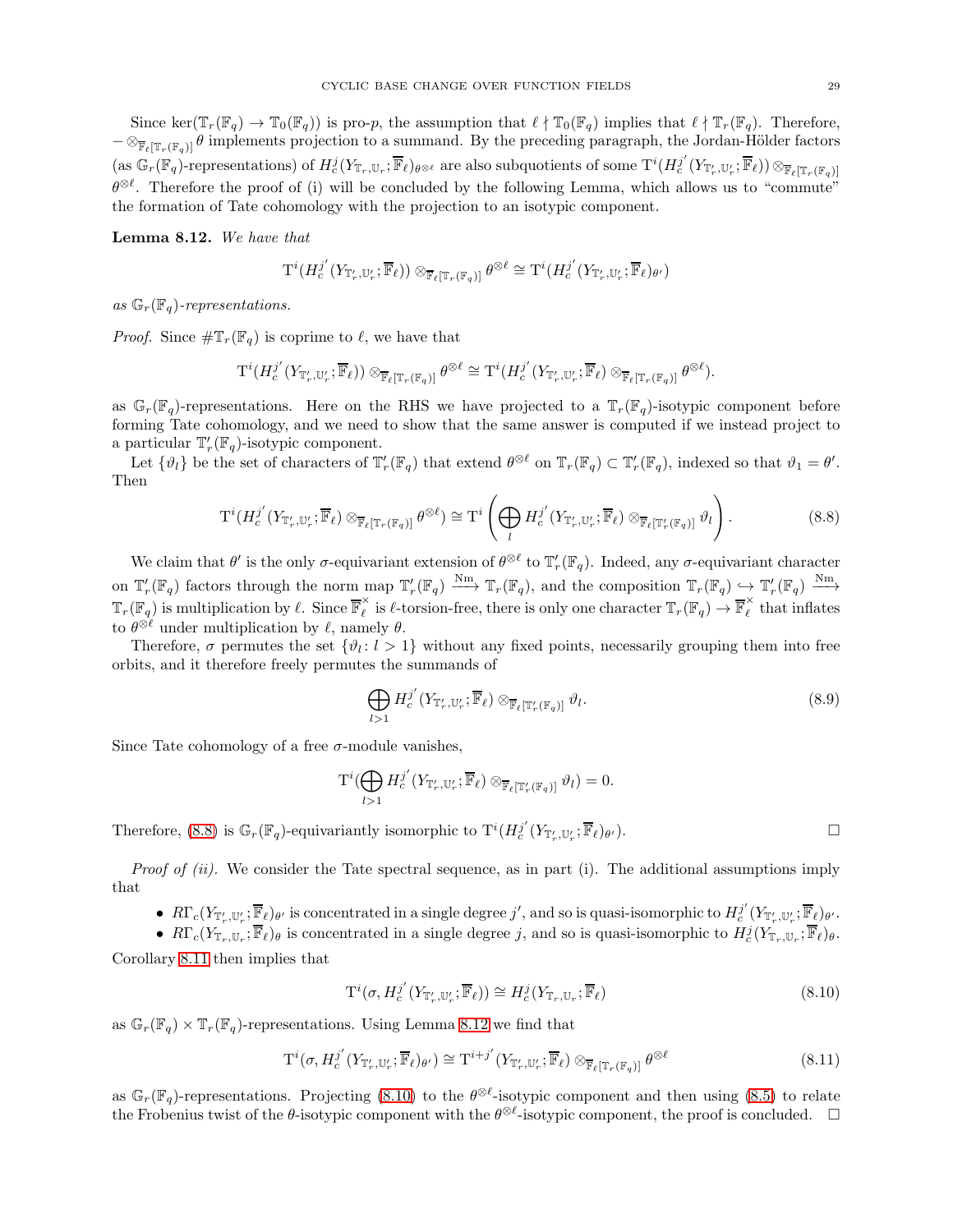<span id="page-29-0"></span>8.3. Tate cohomology of compact inductions. We study the relationship between compact induction and Tate cohomology. In this section, we let G' be any p-adic group with an action of  $\mathbb{Z}/\ell\mathbb{Z} \cong \langle \sigma \rangle$ ,  $H' \subset G'$ a  $\sigma$ -invariant closed subgroup,  $G = (G')^{\sigma}$  and  $H = (H')^{\sigma}$ .

<span id="page-29-1"></span>**Proposition 8.13.** Let  $\pi$  be a finite-dimensional representation of H. If  $G/H \xrightarrow{\sim} (G'/H')^{\sigma}$ , then

$$
T^i(c\text{-Ind}_{H'}^{G'}\pi)\cong c\text{-Ind}_H^G(T^i\pi)
$$

# as G ′ -representations.

*Proof of Proposition [8.13.](#page-29-1)* A special case appears in [\[R16,](#page-34-13) Proposition 14], which already contains the main ideas of the proof. We use Bernstein-Zelevinsky's perspective of l-sheaves on l-spaces. There is an equivalence of categories between  $G'$ -equivariant sheaves on  $G'/H'$  and representations of  $H'$ , which we denote  $\mathcal{F}_{\pi} \leftrightarrow \pi$ . Furthermore, the Tate cohomology of  $\mathcal{F}_{\pi}$  as a sheaf transports to the Tate cohomology of  $\pi$  as a representation.

Under this equivalence and the analogous equivalence between G'-equivariant sheaves on a point and G'representations, the G'-representation c- $\text{Ind}_{H'}^{G'}(\pi)$  corresponds to the G'-equivariant sheaf pr<sub>!</sub>  $\mathcal{F}_{\pi}$  on pt, where pr:  $G'/H' \rightarrow pt$ , under the functor of taking global sections for  $G'$ -equivariant sheaves on pt. By [\[TV16,](#page-34-1) §3.3], the restriction map on sections induces

$$
T^i(c\text{-Ind}_{H'}^{G'}\pi) \xrightarrow{\sim} c\text{-Ind}_H^G(T^i\pi),
$$

which completes the proof.  $\Box$ 

Next we work out some situations where the hypothesis is satisfied. We have the long exact sequence

$$
0 \to H \to G \to G/H \to H^1(\langle \sigma \rangle, H') \to \dots
$$

so  $G/H \xrightarrow{\sim} (G'/H')^{\sigma}$  if  $H^1(\langle \sigma \rangle, H') = 0$ .

<span id="page-29-2"></span>**Lemma 8.14.** Let  $F_{\ell}/F$  be the unramified  $\mathbb{Z}/\ell\mathbb{Z}$ -extension of local fields of characteristic  $\ell \neq p$ . Let H be a connected algebraic group over  $\mathcal{O}_F$  and  $H' = H(\mathcal{O}_{F_\ell})$ , with the action of  $Gal(F_\ell/F) \approx \langle \sigma \rangle$  by Galois conjugation on points. Then  $H^1(\sigma, H') = 0$ .

*Proof.* Let  $H^+$  be the kernel of the reduction map  $H' = H(\mathcal{O}_{F_{\ell}}) \to H(\mathbb{F}_{q^{\ell}})$ . From the LES of cohomology, we have the exact sequence

$$
\ldots \to H^1(\sigma, \mathsf{H}'_+) \to H^1(\sigma, \mathsf{H}') \to H^1(\sigma, H(\mathbb{F}_{q^{\ell}})) \to \ldots.
$$

Since  $H'_{+}$  is pro-p, we have  $H^{1}(\sigma, H'_{+}) = 0$ . By Lang's Theorem,  $H^{1}(\sigma, H(\mathbb{F}_{q^{\ell}})) = 0$ . Therefore,  $H^{1}(\sigma, H') =$  $0.$ 

We shall be particularly interested in the case where  $G' = G(F_{\ell})$  and  $H' = Z(G')G(F_{\ell})_{x,0}$  for  $x \in \mathcal{B}(G/F_{\ell})$ fixed by  $Gal(F_{\ell}/F)$ , which guarantees that H' is stable under  $Gal(F_{\ell}/F)$ . By unramified descent in Bruhat-Tits theory,  $G(F_\ell)_{x,0}^{\mathrm{Gal}(F_\ell/F)} = G(F)_{x,0}$ , so we have  $G := (G')^{\mathrm{Gal}(F_\ell/F)} = G(F)$  and  $H := (H')^{\mathrm{Gal}(F_\ell/F)} =$  $Z(\mathsf{G})G(F)_{x,0}.$ 

Let  $Z \subset G$  be the maximal central torus. Then  $Z_{F_{\ell}}$  is the maximal central torus of  $G_{F_{\ell}}$ .

<span id="page-29-3"></span>Lemma 8.15. Assume that

- (i) The action of  $Gal(F_{\ell}/F)$  on the cocharacter group  $X^*(Z_{F_{\ell}})$  is trivial.
- (ii) The component group  $Z(G')/Z$  has order coprime to  $\ell$ .

Let  $H' = Z(\mathsf{G}')G(F_{\ell})_{x,0}$ . Then  $H^1(\sigma, \mathsf{H}') = 0$ .

Example. The assumptions (i) is satisfied, for example, if  $G$  is split reductive, or whenever  $G$  is (not necessarily split and) semi-simple. For any given G, assumption (ii) is satisfied for all large enough  $\ell$ .

*Proof.* Since G is assumed to be split over an unramified extension of  $F$ , Z is an unramified torus, hence has a canonical integral model  $Z/\mathcal{O}_F$  (the "connected Néron model"), which has the property that  $Z(\mathcal{O}_F)$ is the maximal bounded subgroup of  $Z(F)$ . We have a split short exact sequence

$$
0 \to \mathcal{Z}(\mathcal{O}_{F_{\ell}}) \to Z(F_{\ell}) \to Z(F_{\ell})/\mathcal{Z}(\mathcal{O}_{F_{\ell}}) \to 0
$$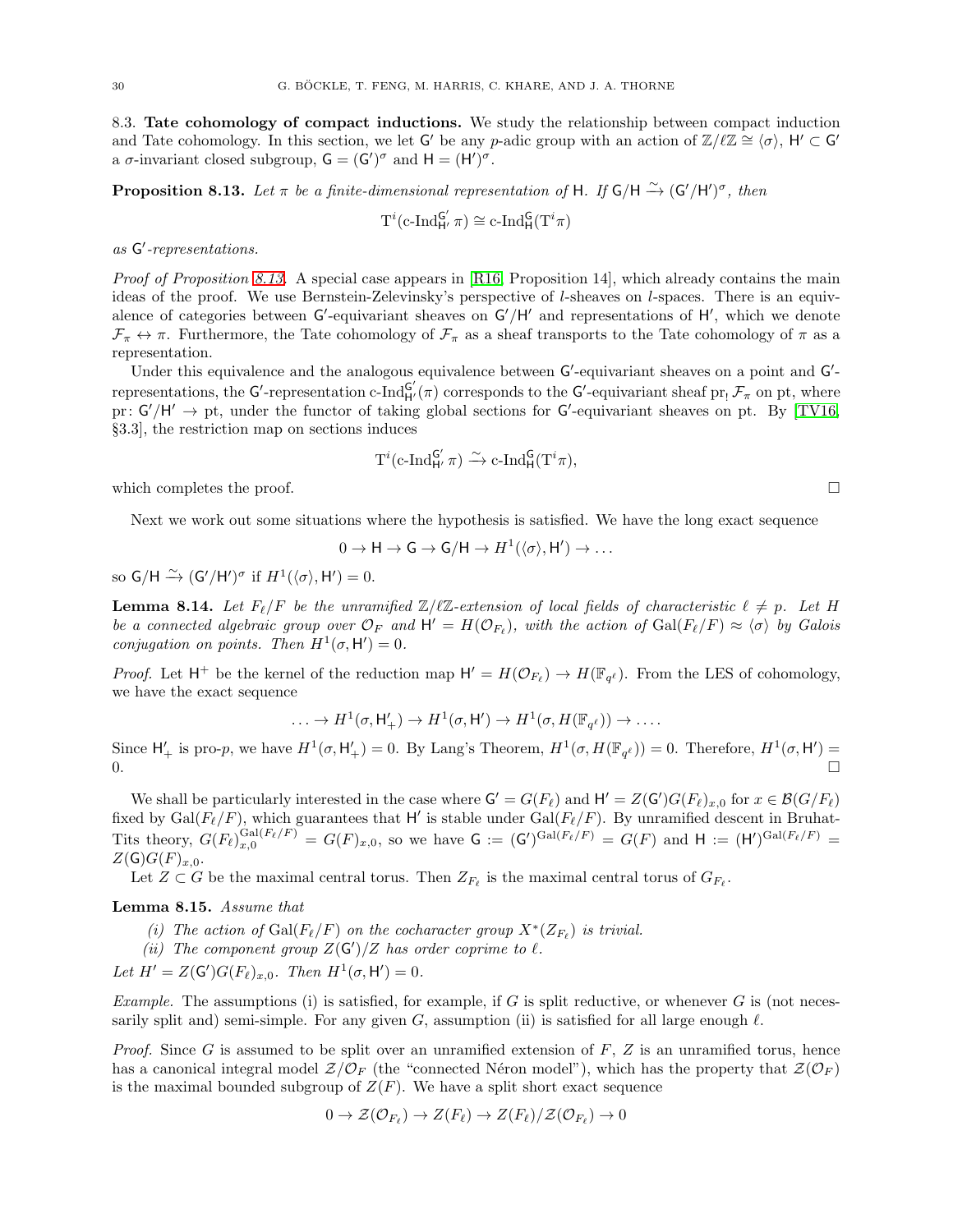where  $Z(F_{\ell})/Z(\mathcal{O}_{F_{\ell}}) \cong X_*(Z_{F_{\ell}})$  is torsion-free, and  $\mathcal{Z}(\mathcal{O}_{F_{\ell}}) = Z(F_{\ell}) \cap G(F_{\ell})_{x,0} \subset G(F_{\ell})_{x,0}$ . Therefore,  $Z(F_{\ell})G(F_{\ell})_{x,0} \approx X_*(Z_{F_{\ell}}) \times G(F_{\ell})_{x,0}$  so

$$
H^1(\sigma, Z(F_{\ell})G(F_{\ell})_{x,0}) \approx H^1(\sigma, X_*(Z_{F_{\ell}})) \times H^1(\sigma, G(F_{\ell})_{x,0}).
$$

Now,  $H^1(\sigma, X_*(Z_{F_\ell})) = 0$  because the assumed condition (i) implies  $H^1(\sigma, X_*(Z_{F_\ell})) \cong \text{Hom}(\langle \sigma \rangle, X_*(Z_{F_\ell})) =$ 0. Since  $G(F_{\ell})_{x,0}$  is the group of  $\mathcal{O}_{F_{\ell}}$ -points of a connected Bruhat-Tits group scheme, the group  $H^1(\sigma, G(F_{\ell})_{x,0})$ vanishes by Lemma [8.14.](#page-29-2) Therefore,  $H^1(\sigma, Z(F_\ell)G(F_\ell)_{x,0}) = 0$ .

Finally, assumption (ii) implies that the index of  $Z(F_{\ell})G(F_{\ell})_{x,0}$  is normal subgroup of  $Z(G')G(F_{\ell})_{x,0}$  with finite index coprime to  $\ell$ , so the long exact sequence implies that  $H^1(\sigma, Z(\mathsf{G}')G(F_{\ell})_{x,0}) = 0.$ 

<span id="page-30-0"></span>8.4. Toral supercuspidal representations. We will prove base change results for a class of representations studied by Chan-Oi in [\[CO21\]](#page-33-10), which they call toral supercuspidal representations.

<span id="page-30-2"></span>8.4.1. Assumptions. We impose the same assumptions as in  $[CO21, \S7]$ . In particular, G is a reductive group over F, p is odd and not bad for G,  $p \nmid \pi_1(G_{\text{der}})$  and  $p \nmid \pi_1(G_{\text{der}})$ . The maximal torus  $T \subset G$  is unramified elliptic, and  $\widetilde{\theta}$ :  $T(F) \to \overline{\mathbb{Z}}_{\ell}^{\times}$  $\hat{\ell}$  is "0-toral" (what was also previously called "regular") and of depth  $r > 0$ , i.e. trivial on  $T_{x,r+}$  for some  $x \in \mathcal{B}(G/F)$ . We write  $\theta \colon T \to k^{\times}$  for the reduction of  $\theta$  modulo  $\ell$ . We assume that  $R_{\mathbb{T}_r,\mathbb{U}_r}^{\mathbb{G}_r}(\tilde{\theta})$  is non-zero, which holds for all large enough q as discussed in Remark [8.5.](#page-25-3)

8.4.2. Work of Chan-Oi. The assumptions imply that  $R_{\mathbb{T}_r,\mathbb{U}_r}^{\mathbb{G}_r}(\widetilde{\theta}) \otimes_{\mathbb{Z}_{\ell}} \overline{\mathbb{Q}}_{\ell}$  is irreducible and independent of the choice of  $\mathbb{U}_r$ , hence we simply abbreviate it as  $R_{\mathbb{T}_r}^{\mathbb{G}_r}(\tilde{\theta})_{\overline{\mathbb{Q}}_\ell}$ . Furthermore, by [\[CO21,](#page-33-10) Theorem 7.2] the  $\overline{\mathbb{Q}}_{\ell}$ -representation c-Ind ${}_{T(F)G(F)_{x,0}}^G(|R^{\mathbb{G}_r}_{\mathbb{T}_r}(\widetilde{\theta})_{\overline{\mathbb{Q}}_{\ell}}|)$  is irreducible supercuspidal.

Given  $\tilde{\theta}$ , there is defined in [\[CO21,](#page-33-10) Definition 4.6] a certain sign character  $\epsilon^{\text{ram}}[\tilde{\theta}]$ :  $T(F) \to \overline{\mathbb{Q}}_{\ell}^{\times}$  $\hat{\ell}$ . We define

$$
\pi_{T,\widetilde{\theta}\cdot\epsilon^{\mathrm{ram}}[\widetilde{\theta}]}:=\mathrm{c}\text{-}\mathrm{Ind}_{T(F)G(F)_{x,0}}^{G(F)}\,|R_{\mathbb T_r,\mathbb U_r}(\widetilde{\theta})_{\overline{\mathbb Q}_\ell}|.
$$

The twisting by  $\epsilon^{\text{ram}}[\theta]$  is for consistency with Kaletha's indexing of regular supercuspidal representations [\[Kal19\]](#page-33-8);  $\pi_{T,\widetilde{\theta} \cdot \epsilon^{\text{ram}}[\widetilde{\theta}]}$  is a regular supercuspidal representation by [\[CO21,](#page-33-10) Theorem 7.2]. In particular, it is irreducible.

Since  $\epsilon^{\text{ram}}[\tilde{\theta}]$  takes values in  $\{\pm 1\}$ , we may regard it also a character valued in  $\overline{\mathbb{F}}_{\ell}^{\times}$  by reduction modulo  $\ell$ . We may define

$$
\pi_{T,\theta\cdot\epsilon^{\mathrm{ram}}[\theta]} := \mathrm{c}\text{-}\mathrm{Ind}_{T(F)G(F)_{x,0}}^{G(F)} R_{\mathbb{T}_r,\mathbb{U}_r}(\theta) \in K_0(G(F); \overline{\mathbb{F}}_{\ell}).
$$

A priori this is only a class in  $K_0(G(F); \overline{\mathbb{F}}_\ell)$ , but there are two circumstances in which we can lift it to an honest representation, which will be denoted  $|\pi_{T,\theta \cdot \epsilon^{\text{ram}}[\theta]}|$ .

- If  $\ell$  is banal, in which case we may lift  $\pm R_{\mathbb{T}_r,\mathbb{U}_r}(\theta)$  to a representation  $|R_{\mathbb{T}_r,\mathbb{U}_r}(\theta)|$ .
- $\bullet$  If  $H_c^*(Y_{\mathbb T_r,\mathbb U_r};E)_{\widetilde\theta}$  concentrates in a single degree, in which case we define

$$
|\pi_{T,\theta\cdot\epsilon^{\mathrm{ram}}[\theta]}|:=\mathrm{c}\text{-}\mathrm{Ind}_{T(F)G(F)_{x,0}}^{G(F)}(H_c^*(Y_{\mathbb{T}_r,\mathbb{U}_r};\mathcal{O})_{\mathrm{tf},\widetilde{\theta}}\otimes_{\mathcal{O}}k).
$$

In this case  $|\pi_{T,\theta\cdot\epsilon^{\mathrm{ram}}[\theta]}|$  is the mod  $\ell$  reduction of a  $\mathbb{Z}_{\ell}$ -lattice in  $\pi_{T,\widetilde{\theta}\cdot\epsilon^{\mathrm{ram}}[\widetilde{\theta}]}$ , namely the one induced by the lattice  $H_c^*(Y_{\mathbb{T}_r,U_r};\mathcal{O})_{\mathsf{tf},\widetilde{\theta}} \subset |R_{\mathbb{T}_r,U_r}(\theta)|$ . Hence, if  $\ell$  is banal, then this definition coincides with the in the previous bullet point, so that  $|\pi_{T,\theta\text{-}\epsilon^{\text{ram}}[\theta]}|$  is unambiguously defined. Furthermore, if [\(8.3\)](#page-26-0) is satisfied, then by Lemma [8.8](#page-26-3) we have

$$
|\pi_{T,\theta\cdot\epsilon^{\mathrm{ram}}[\theta]}| \cong \mathrm{c}\text{-}\mathrm{Ind}_{T(F)G(F)_{x,0}}^{G(F)}(H_c^*(Y_{\mathbb{T}_r,\mathbb{U}_r};k)_{\theta}).
$$

<span id="page-30-1"></span>**Proposition 8.16.** If  $\ell$  is banal for G, then (under our running hypotheses) the representation  $\pi_{T,\theta\text{-}\mathrm{e}^{\mathrm{ram}}[\theta]}$ is irreducible and cuspidal.

*Proof.* Indeed, [\[CO21,](#page-33-10) Theorem 7.2] identifies  $\pi_{T,\tilde{\theta}\text{-}\epsilon^{\text{ram}}[\tilde{\theta}]}$  with the compact induction of Yu's representation, denoted  $\partial \tau_d$  in loc. cit.. Since  $\ell$  is banal the mod  $\ell$  reduction of  $\partial \tau_d$  is again irreducible and obtained from Yu's construction. Its compact induction is identified with  $\pi_{T,\theta\cdot\epsilon^{\text{ram}}[\theta]}$ . The result then follows from [\[Fi,](#page-33-31) Theorem 6.1].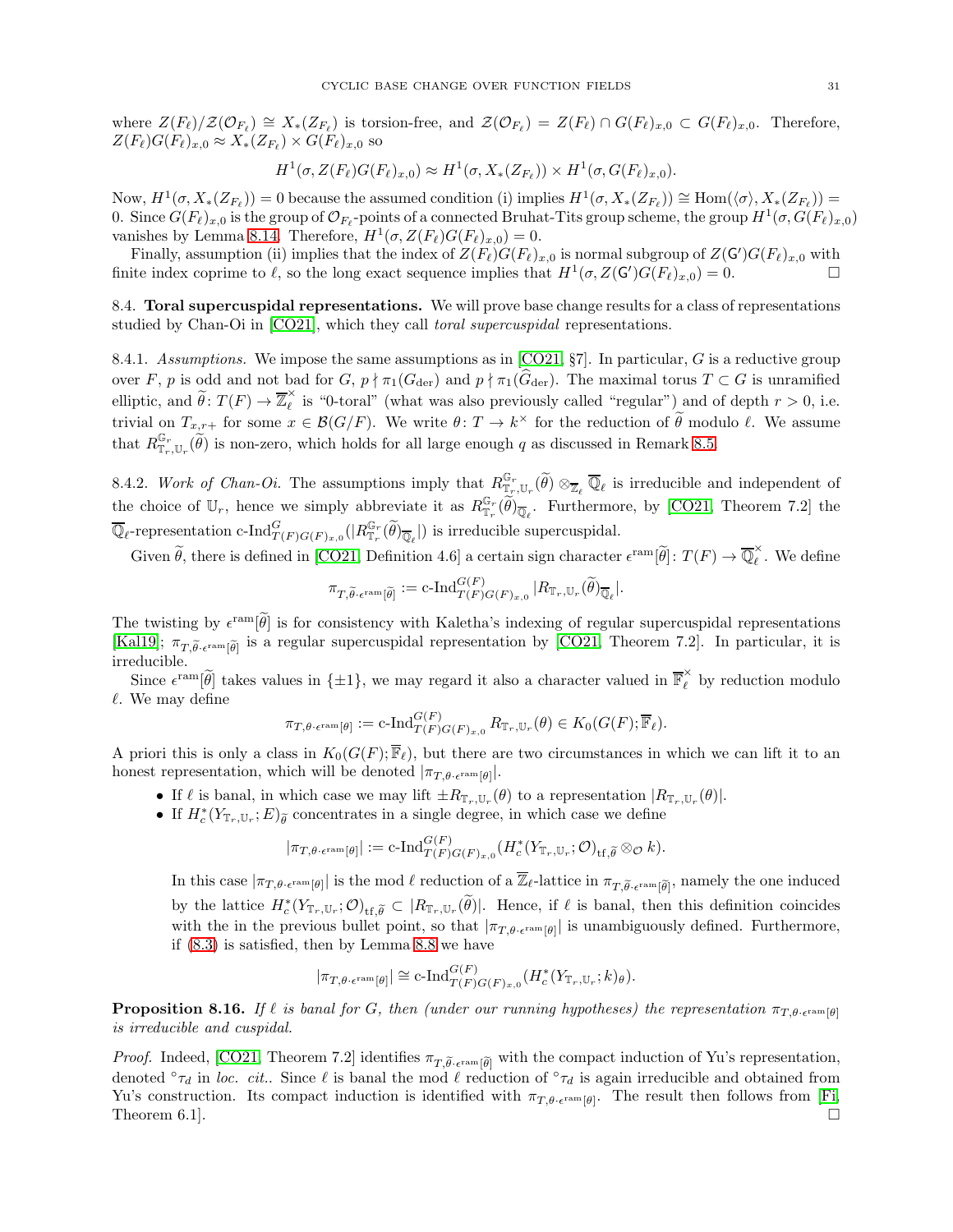Remark 8.17. Marie-France Vignéras has indicated another proof of Proposition [8.16.](#page-30-1) Let

$$
\tau = |R_{{\mathbb T}_r}^{{\mathbb G}_r}(\widetilde{\theta})_{\overline{\mathbb Q}_\ell}|
$$

and let  $[\tau]$  denote the reduction mod  $\ell$  of any  $\overline{\mathbb{Z}}_{\ell}$ -lattice in  $\tau$ ; this is independent of the choice because  $\ell$  is banal. Write  $U = T(F)G(F)_{x,0}$ . Lemma 3.2 of her article [\[Vig01\]](#page-34-14) proves a simple criterion for irreducibility of the compact induction of  $[\tau]$ , which we adapt to our present notation:

- (a)  $\text{End}_{\overline{\mathbb{F}}_{\ell}[G]}(\text{c-}\text{Ind}_{U}^{G}[\tau]) = \overline{\mathbb{F}}_{\ell};$
- (b) Let  $\pi$  be any irreducible  $\mathbb{F}_{\ell}$ -representation of G. If  $[\tau]$  is contained in the restriction of  $\pi$  to U then  $[\tau]$  is also a quotient of  $\pi|_U$ .

Now (b) is automatic because  $\ell$  is banal and therefore prime to the pro-order of  $U$ . On the other hand, it follows from the supercuspidality of c-Ind $_G^G \tau$  that for any  $g \in G \setminus U$  the restriction of  $\tau$  and  $g(\tau)$  to the intersection  $U \cap gUg^{-1}$  are disjoint. Again, since  $\ell$  is banal, the same holds for the restriction of  $[\tau]$  and  $g([\tau])$ . Point (a) then follows, and this implies irreducibility. Cuspidality is then a consequence of [\[Vig96,](#page-34-15) Theorem II.2.7], because the matrix coefficients of the compactly induced representation are compact modulo center.

8.4.3. Base change for toral supercuspidal representations. Let G be a reductive group over F and  $F'/F$  a  $\mathbb{Z}/\ell\mathbb{Z}$ -extension. Let  $\pi'$  be an irreducible (admissible) representation of  $G(F')$  over  $\overline{\mathbb{F}}_{\ell}$ . Choose a generator σ of Gal(F'/F)  $\approx \mathbb{Z}/\ell\mathbb{Z}$ . Then σ acts on  $G(F')$  through its Galois action on E. We say that π' is σ-fixed if  $\pi' \approx \pi' \circ \sigma$  as  $G(F')$ -representations.

**Lemma 8.18** ([\[TV16,](#page-34-1) Proposition 6.1]). If  $\pi'$  is  $\sigma$ -fixed, then the action of  $G(F')$  extends uniquely to a  $G(F') \rtimes \langle \sigma \rangle$ -action.

The Tate cohomology groups of  $\pi'$ , with respect to the  $\sigma$ -action, are

$$
T^0(\pi') := \frac{\ker(1-\sigma: \pi' \to \pi')}{(1+\sigma+\ldots+\sigma^{\ell-1})\cdot \pi'}, \quad T^1(\pi') := \frac{\ker(1+\sigma+\ldots+\sigma^{\ell-1}: \pi' \to \pi')}{(1-\sigma)\cdot \pi'}
$$

.

The  $G(F')$ -action on  $\pi'$  induces an action of  $G(F)$  on  $T^i(\pi')$ .

Let  $\pi$  be an irreducible admissible representation of  $G(F)$  over  $\overline{\mathbb{F}}_{\ell}$ , and  $\pi'$  be an irreducible admissible representation of  $G(F')$  over  $\overline{\mathbb{F}}_{\ell}$ . Recall that in Definition [7.1](#page-20-5) we defined what it means for  $\pi'$  to be a base change of  $\pi$ . In this situation we say that  $\pi$  is a base change descent of  $\pi'$ . Addressing [\[TV16,](#page-34-1) Conjecture 6.5], it was proved in [\[F20,](#page-33-0) Theorem 1.3] that if F has characteristic  $p \neq \ell$ , and  $\ell$  is odd and good for  $\widehat{G}$ , then any irreducible  $G(F)$ -subquotient  $\pi$  of  $T^i(\pi')$  base changes to  $(\pi')^{(\ell)}$ , the Frobenius twist of  $\pi'$ . The Theorem below computes Tate cohomology of mod  $\ell$  toral supercuspidal representations for  $F' = F_{\ell}$  the unramified extension of order  $\ell$ .

<span id="page-31-0"></span>**Theorem 8.19.** Let  $G, T, \theta$  be as in §[8.4.1.](#page-30-2) Let  $G', T', \theta'$  be as in §[8.2.4.](#page-26-4) Assume that  $T(F_{\ell})$  is elliptic.

(i) Assume that  $\ell \nmid \# \mathbb{T}_0(\mathbb{F}_q)$  and G satisfies the assumptions of Lemma [8.15.](#page-29-3) If  $H_c^*(Y_{\mathbb{T}_r,U_r}, \overline{\mathbb{F}}_\ell)_{\theta} \neq 0$ , then there exists  $i \in \{0,1\}$ , i' such that

$$
\mathrm{T}^i \left( \mathrm{c}\text{-}\mathrm{Ind}_{T(F_\ell)G(F_\ell)_{x,0}}^{G(F_\ell)} H_c^{i'}(Y_{\mathbb{T}'_r,\mathbb{U}'_r};\overline{\mathbb{F}}_\ell)_{\theta'} \right) \neq 0.
$$

(ii) In addition to the assumptions from (i), suppose further that  $\theta$  and  $\theta'$  both satisfy [\(8.3\)](#page-26-0). Then we have an isomorphism of  $G(F)$ -representations for  $i \in \{0,1\}$ ,

$$
\mathrm{T}^i(\pi_{T',\theta'\cdot\epsilon^{\mathrm{ram}}[\theta']})\cong \pi_{T,\theta\cdot\epsilon^{\mathrm{ram}}[\theta]}^{(\ell)}.
$$

*Proof.* (i) Since  $T(F_{\ell})$  is elliptic, we have  $T(F_{\ell})G(F_{\ell})_{x,0} = Z(G(F_{\ell}))G(F_{\ell})_{x,0}$ . By Lemma [8.15,](#page-29-3) we may then apply Proposition [8.13](#page-29-1) to deduce that

$$
\mathrm{T}^i\left(\mathrm{c}\text{-}\mathrm{Ind}_{T(F_{\ell})G(F_{\ell})_{x,0}}^{G(F_{\ell})}H_c^{i'}(Y_{\mathbb{T}'_r,\mathbb{U}'_r};\overline{\mathbb{F}}_{\ell})_{\theta'}\right)=\mathrm{c}\text{-}\mathrm{Ind}_{T(F_{\ell})G(F_{\ell})_{x,0}}^{G(F_{\ell})}\mathrm{T}^i(H_c^{i'}(Y_{\mathbb{T}'_r,\mathbb{U}'_r};\overline{\mathbb{F}}_{\ell})_{\theta'}).
$$

By Theorem [8.9,](#page-27-4) there exist i and i' for which  $T^{i}(H_c^{i'}(Y_{\mathbb{T}'_r}, \mathbb{U}'_r; \overline{\mathbb{F}}_{\ell})_{\theta'} \neq 0$ .

(ii) Let j and j' be the non-vanishing degrees of  $H_c^*(Y_{\mathbb{T}_r}, \mathbb{U}_r; \overline{\mathbb{F}}_{\ell})_\theta$  and  $H_c^*(Y_{\mathbb{T}'_r}, \mathbb{U}'_r; \overline{\mathbb{F}}_{\ell})_{\theta'}$ , respectively. By Lemma [8.8,](#page-26-3) the assumptions imply that

•  $H_c^*(Y_{\mathbb{T}'_r},\mathbb{U}'_r;\overline{\mathbb{Z}}_\ell)_{\mathsf{tf},\widetilde{\theta}'}\otimes_{\overline{\mathbb{Z}}_\ell}\overline{\mathbb{F}}_\ell\cong H_c^*(Y_{\mathbb{T}'_r},\mathbb{U}'_r;\overline{\mathbb{F}}_\ell)_{\theta'}$  as representations of  $T(F_\ell)G(F_\ell)_{x,0}$  where  $T(F_\ell)$  acts through  $\theta'$  and  $G(F_{\ell})_{x,0}$  acts through inflation from  $G(F_{\ell})_{x,0:r+}$ .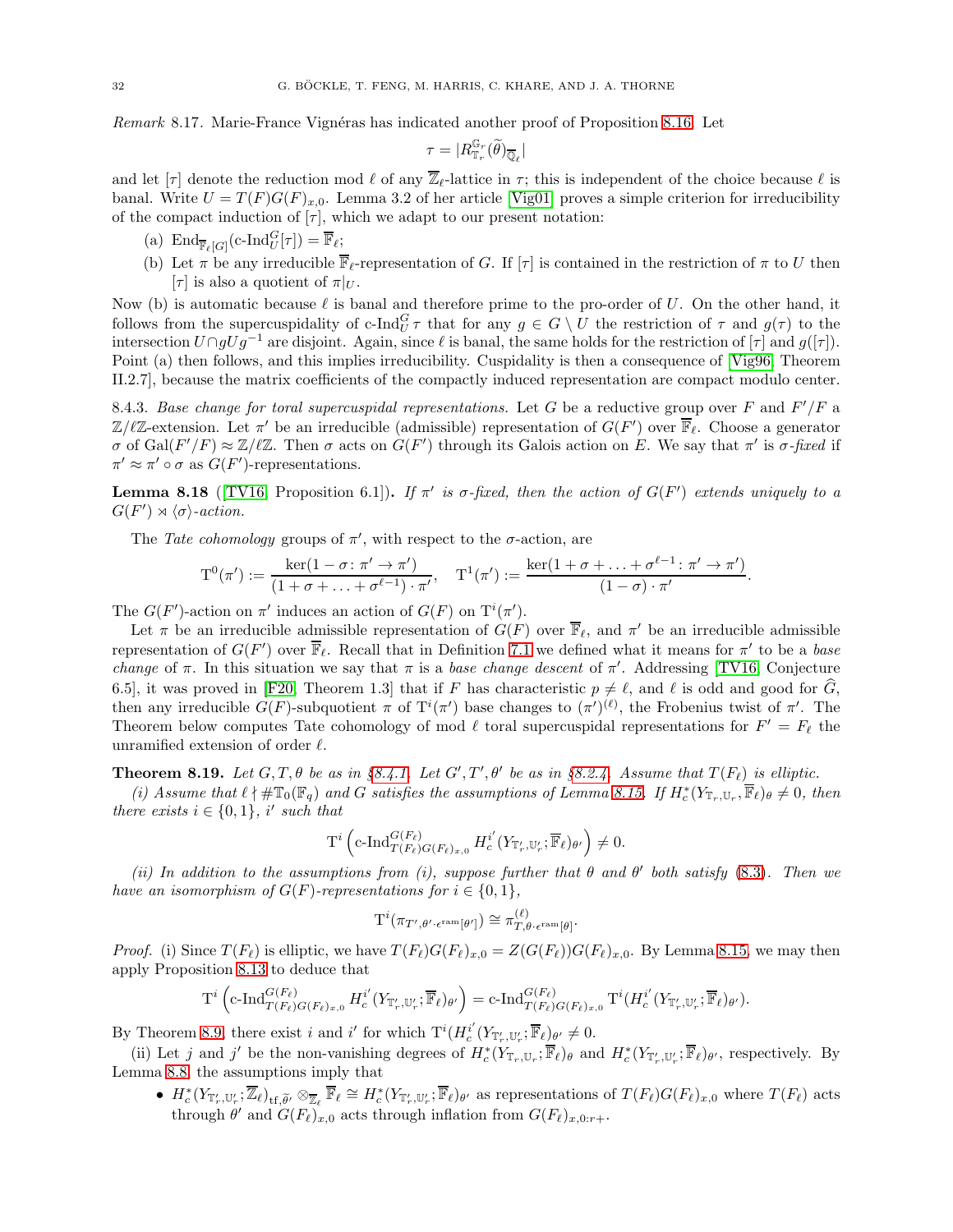•  $H_c^*(Y_{\mathbb{T}_r},\mathbb{U}_r;\overline{\mathbb{Z}}_\ell)_{\text{tf},\widetilde{\theta}} \otimes_{\overline{\mathbb{Z}}_\ell} \overline{\mathbb{F}}_\ell \cong H_c^*(Y_{\mathbb{T}_r},\mathbb{U}_r;\overline{\mathbb{F}}_\ell)_{\theta}$  as representations of  $T(F)G(F)_{x,0}$  where  $T(F)$  acts through  $\theta$  and  $G(F)_{x,0}$  acts through inflation from  $G(F)_{x,0:r+}$ .

By Lemma [8.15,](#page-29-3) we may apply Proposition [8.13](#page-29-1) to deduce that

$$
\mathrm{T}^i(\mathrm{c}\text{-}\mathrm{Ind}_{T(F_{\ell})G(F_{\ell})_{x,0}}^{G(F_{\ell})} H_c^{j'}(Y_{\mathbb{T}'_r,\mathbb{U}'_r};\overline{\mathbb{F}}_{\ell})_{\theta'}) \cong \mathrm{c}\text{-}\mathrm{Ind}_{T(F)G(F)_{x,0}}^{G(F)} \mathrm{T}^i(H_c^{j'}(Y_{\mathbb{T}'_r,\mathbb{U}'_r};\overline{\mathbb{F}}_{\ell})_{\theta'})\tag{8.12}
$$

as  $G(F)$ -representations. Next, the assumptions that  $\theta$  and  $\theta'$  satisfy [\(8.3\)](#page-26-0) allow us to apply Theorem [8.9\(](#page-27-4)ii) to deduce that

$$
\mathrm{T}^i(H^{j'}_c(Y_{\mathbb{T}'_r,\mathbb{U}'_r};\overline{\mathbb{F}}_{\ell})_{\theta'})\cong(H^j_c(Y_{\mathbb{T}_r,\mathbb{U}_r};\overline{\mathbb{F}}_{\ell})_{\theta})^{(\ell)}
$$

as  $T(F)G(F)_{x,0}$ -representations. We then conclude by noting that Frobenius twist commutes with compact induction.

Remark 8.20. For a  $\sigma$ -fixed irreducible representation  $\pi'$  of  $G(F_{\ell})$ , it is typically not obvious that  $T^{i}(\pi') \neq 0$ . (Thanks to [\[F20,](#page-33-0) Theorem 1.3], this would already imply that  $\pi$  has a base change descent to  $G(F)$ .) We emphasize that our traction on the toral supercuspidal representations  $\pi_{T,\theta\text{-}\varepsilon^{ram}[\theta]}$  comes from the *geometric* description of these representations developed in [\[CI21\]](#page-33-9). Another advantage of the geometric description, which was observed in [\[CO21\]](#page-33-10), is that it naturally incorporates the twisting character  $\epsilon^{\text{ram}}[\theta]$ .

<span id="page-32-8"></span>**Corollary 8.21.** Let assumptions be as in Theorem [8.19\(](#page-31-0)i),(ii) and suppose  $\ell$  is odd and banal for G. Then  $\pi_{T,\theta\cdot\epsilon^{\mathrm{ram}}[\theta]}$  base changes to  $\pi_{T',\theta'\cdot\epsilon^{\mathrm{ram}}[\theta']}.$ 

*Proof.* Under our assumptions, Proposition [8.16](#page-30-1) implies that  $\pi_{T',\theta'\cdot\epsilon^{ram}[\theta']}$  and  $\pi_{T,\theta\cdot\epsilon^{ram}[\theta]}$  are irreducible and cuspidal (noting that  $\ell \neq p$  is banal for  $G(F)$  if and only if  $\ell$  is banal for  $G(F_{\ell})$ , since the residue field cardinalities of  $F_{\ell}$  and of F are congruent modulo  $\ell$ ). The claim then follows from [\[F20,](#page-33-0) Theorem 1.3], using Theorem [8.19\(](#page-31-0)ii) to calculate the Tate cohomology of  $\pi_{T',\theta'\cdot\epsilon^{\text{ram}}[\theta']}$ .

Remark 8.22. One would expect compatibility between the Genestier-Lafforgue correspondence and Kaletha's correspondence for regular supercuspidal representations [\[Kal19\]](#page-33-8). No results towards such compatibility are known at present for general groups. In fact, Kaletha's work has not yet been extended to function fields or to mod  $\ell$  representations, but Corollary [8.21](#page-32-8) appears to be in accordance with what one would expect from such an extension. Namely, if we instead let  $F$  be a local field of characteristic zero and residue characteristic  $p \neq \ell$  sufficiently large relative to  $G$ , and let  $\theta$  be a character  $\widetilde{\theta}$ :  $T(F) \to \overline{\mathbb{Q}}_{\ell}^{\times}$  $\hat{\ell}$ , then it is computed in [\[CO21,](#page-33-10)  $\S8$ ] that the L-parameter of  $\pi_{T,\widetilde{\theta}\text{-}\epsilon^{\text{ram}}[\widetilde{\theta}]}$  (according to Kaletha's correspondence for regular supercuspidal representations) is

$$
W_F \xrightarrow{\varphi_{\tilde{\theta}}} {}^L T(\overline{\mathbb{Q}}_{\ell}) \xrightarrow{L_j} {}^L G(\overline{\mathbb{Q}}_{\ell})
$$
\n
$$
(8.13)
$$

where  $\varphi_{\widetilde{\theta}}$  corresponds to  $\widetilde{\theta}$  under local class field theory, and  $^Lj$  is determined by  $T \hookrightarrow G$ . In particular, this implies that  $\pi_{T,\widetilde{\theta} \cdot \epsilon^{\mathrm{ram}}[\widetilde{\theta}]}$  base changes to  $\pi_{T',\widetilde{\theta}' \cdot \epsilon^{\mathrm{ram}}[\widetilde{\theta}']}$  under Kaletha's correspondence for regular supercuspidal representations. One would then expect the same of the mod  $\ell$  reductions and local function fields F, which suggests the statement of Corollary [8.21.](#page-32-8)

#### <span id="page-32-0"></span>**REFERENCES**

- <span id="page-32-6"></span>[Ach] Pramod Achar. Perverse sheaves and applications to representation theory. Mathematical Surveys and Monographs, 258. American Mathematical Society, Providence, RI, 2021.
- <span id="page-32-1"></span>[AC89] James Arthur and Laurent Clozel. Simple algebras, base change, and the advanced theory of the trace formula. Annals of Mathematics Studies, 120. Princeton University Press, Princeton, NJ, 1989.
- <span id="page-32-5"></span>[BBD] A. A. Beilinson, J. Bernstein, and P. Deligne. Faisceaux pervers. (French) [[Perverse sheaves]] Analysis and topology on singular spaces, I (Luminy, 1981), 5-171, Astérisque, 100, Soc. Math. France, Paris, 1982.
- <span id="page-32-7"></span>[Br90] Michel Broué. Isométries de caractères et équivalences de Morita ou dérivées. (French) [[Isometries of characters and Morita or derived equivalences]] Inst. Hautes Études Sci. Publ. Math. No. 71 (1990), 45–63.
- <span id="page-32-4"></span>[AdRB] Gebhard Böckle and Sara Arias-de Reyna. *Deformation rings and images of Galois representations*. Prpint available at <https://arxiv.org/abs/2107.03114>.
- <span id="page-32-3"></span>[BGP] Gebhard Böckle, Wojciech Gajda and Sebastian Petersen On the semisimplicity of reductions and adelic openness for E-rational compatible systems over global function fields. Trans. Am. Math. Soc, 372(8):5621–5691, 2019.
- <span id="page-32-2"></span>[BHKT] Gebhard Böckle, Michael Harris, Chandrashekhar Khare and Jack Thorne.  $\hat{G}$ -local systems on smooth projective curves are potentially automorphic. Acta Math. 223: 1–111, 2019.
- [BK06] Gebhard Böckle and Chandrashekhar Khare. Mod l representations of arithmetic fundamental groups. II. A conjecture of A. J. de Jong. Compos. Math., 142(2):271–294, 2006.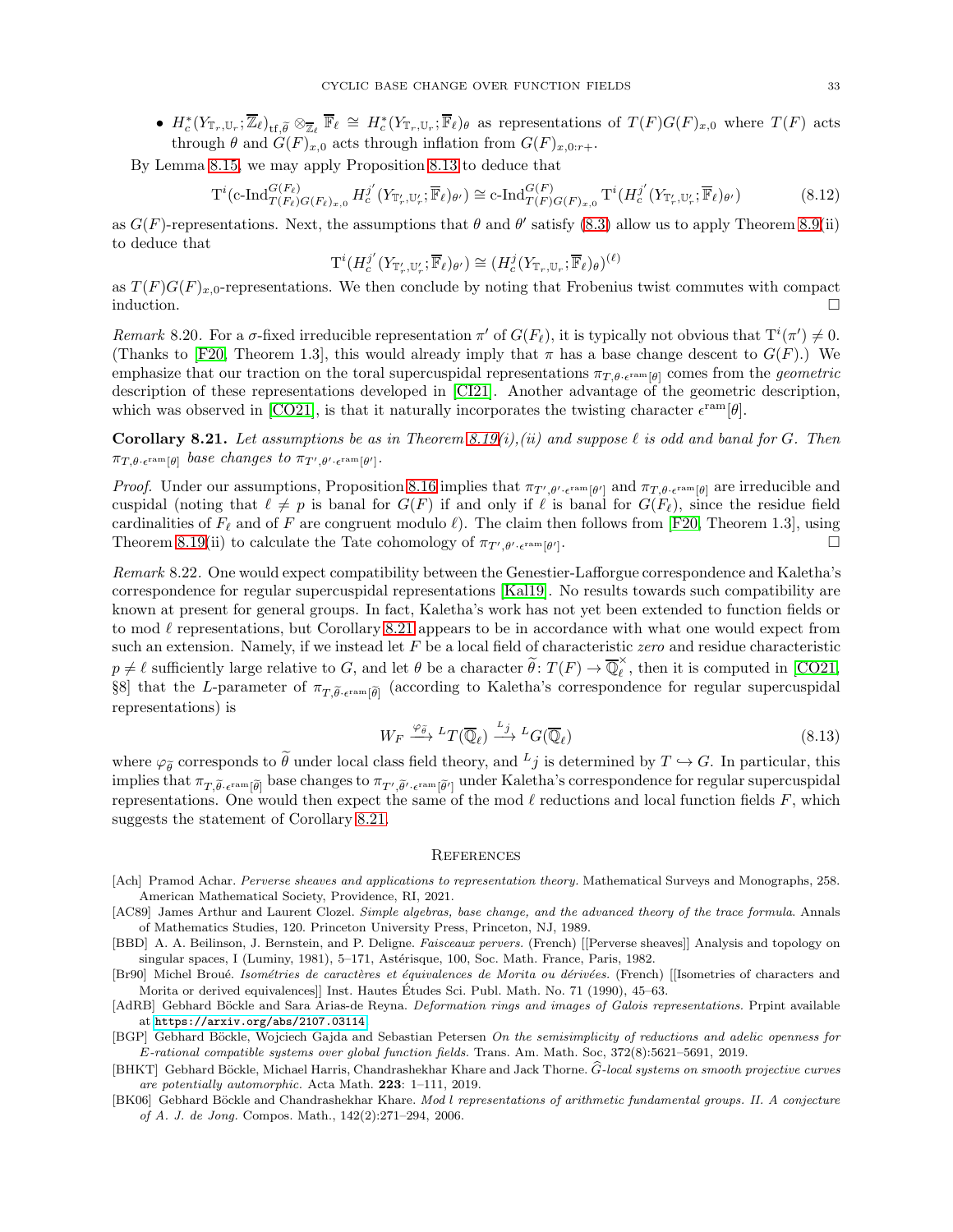- <span id="page-33-18"></span>[BLGGT14] Thomas Barnet-Lamb, Toby Gee, David Geraghty, and Richard Taylor. Potential automorphy and change of weight. Ann. of Math. (2), 179(2):501-609, 2014.
- <span id="page-33-30"></span>[Bou05] Nicolas Bourbaki. Lie groups and Lie algebras. Chapters 7–9. Elements of Mathematics (Berlin). Springer-Verlag, Berlin, 2005. Translated from the 1975 and 1982 French originals by Andrew Pressley.

<span id="page-33-16"></span> $[\text{Čes}]$  Kestutis Cesnavicius. *Poitou–Tate without restrictions on the order*. Math. Res. Lett., 22 (6), 1621–1666, 2015.

- <span id="page-33-9"></span>[CI21] Charlotte Chan and Alexander Ivanov Cohomological representations of parahoric subgroups. Represent. Theory, 25 (2021), 1-26.
- <span id="page-33-10"></span>[CO21] Charlotte Chan and Masao Oi, Geometric L-packets of Howe-unramified toral supercuspidal representations. To appear in J. Eur. Math. Soc. Available at <https://arxiv.org/pdf/2105.06341.pdf>.
- [Chi04] Chee Whye Chin. *Independence of l of monodromy groups.* J. Amer. Math. Soc., 17(3):723–747 (electronic), 2004.
- <span id="page-33-11"></span>[CHT08] Laurent Clozel, Michael Harris, and Richard Taylor. Automorphy for some l-adic lifts of automorphic mod l Galois representations. Publ. Math. Inst. Hautes Études Sci.,  $(108):1-181$ , 2008. With Appendix A, summarizing unpublished work of Russ Mann, and Appendix B by Marie-France Vignéras.
- [Con] Brian Conrad. Lifting global representations with local properties. Preprint, available at<http://math.stanford.edu/~conrad/papers/>.
- <span id="page-33-26"></span>[CZ] Anna Cadoret and Weizhe Zheng. Ultraproduct coefficients in étale cohomology and torsion-freeness in compatible families. In preparation. Announcement available at [https://www.youtube.com/watch?v=b1N0uwp\\_RXI](https://www.youtube.com/watch?v=b1N0uwp_RXI).
- <span id="page-33-23"></span>[Del80] Pierre Deligne. La conjecture de Weil. II. Inst. Hautes Etudes Sci. Publ. Math., (52):137–252, 1980. ´
- [dJ01] Aise Johan de Jong. A conjecture on arithmetic fundamental groups. Israel J. Math., 121:61–84, 2001.
- <span id="page-33-25"></span>[dJ96] Aise Johan de Jong. Smoothness, semi-stability and alterations. Inst. Hautes Études Sci. Publ. Math. No. 83 (1996), 51–93.
- <span id="page-33-5"></span>[Dri] Vladimir Drinfeld. On the pro-semisimple completion of the fundamental group of a smooth variety over a finite field. Adv. Math. 327, 708–788, 2018
- <span id="page-33-15"></span>[FS88] Walter Feit and Gary M. Seitz. On finite rational groups and related topics. Illinois J. Math. 33 (1989), no. 1, 103–131.
- <span id="page-33-0"></span>[F20] Tony Feng. Smith theory and cyclic base change functoriality. Preprint available at <https://arxiv.org/abs/2009.14236>.
- <span id="page-33-31"></span>[Fi] Jessica Fintzen. Tame cuspidal representations in non-defining characteristics. Preprint available at <https://arxiv.org/abs/1905.06374>.
- [FG] Edward Frenkel and Benedict Gross. A rigid irregular connection on the projective line. Ann. of Math. 170 (2009), no. 3, 1469–1512.
- [Gai07] Dennis Gaitsgory. On de Jong's conjecture. Israel J. Math., 157:155–191, 2007.
- <span id="page-33-17"></span>[GL19] Dennis Gaitsgory and Jacob Lurie. Weil's conjecture for function fields. Vol. 1. Annals of Mathematics Studies, 199. Princeton University Press, Princeton, NJ, 2019. viii+311 pp.
- <span id="page-33-28"></span>[GHS] Wee Teck Gan, Michael Harris, and Will Sawin. Local parameters of supercuspidal representations (with an appendix by Raphaël Beuzart-Plessis). Preprint available at <https://arxiv.org/abs/2109.07737>.
- <span id="page-33-6"></span>[GLb] Alain Genestier and Vincent Lafforgue. Chtoucas restreints pour les groupes réductifs et paramétrisation de Langlands locale. Preprint available at <https://arxiv.org/abs/1709.00978>.
- <span id="page-33-21"></span>[Gui20] David-Alexandre Guiraud. Unobstructedness of Galois deformation rings associated to regular algebraic conjugate self-dual cuspidal automorphic representations. Algebra Number Theory 14 (2020), no. 6, 1331–1380.
- <span id="page-33-27"></span>[GR10] Benedict H. Gross and Mark Reeder. Arithmetic invariants of discrete Langlands parameters. Duke Math. J., 154(3):431–508, 2010.
- <span id="page-33-24"></span>[Har74] Günter Harder. Chevalley groups over function fields and automorphic forms. Ann. of Math. (2), 100:249–306, 1974.
- <span id="page-33-7"></span>[HNY] Jochen Heinloth, Bao-Châu Ngô, Zhiwei Yun. Kloosterman sheaves for reductive groups. Ann. of Math. (2) 177 (2013), no. 1, 241–310.
- <span id="page-33-13"></span>[Hiss] Gerhard Hiss. Die adjungierten Darstellungen der Chevalley-Gruppen. Arch. Math. (Basel) 42:5, 408–416 (1984).
- <span id="page-33-14"></span>[Hog82] G. M. D. Hogeweij. Almost-classical Lie algebras. I, II. Nederl. Akad. Wetensch. Indag. Math., 44(4):441–452, 453–460, 1982.
- <span id="page-33-22"></span>[Ito20] Kazuhiro Ito. On a torsion analogue of the weight-monodromy conjecture. Preprint available at <https://arxiv.org/pdf/2008.11905.pdf>.
- <span id="page-33-8"></span>[Kal19] Tasho Kaletha. Regular supercuspidal representations. Journal of the Am. Math. Soc. 32 (2019), no. 4, 1071–1170.
- <span id="page-33-12"></span>[KT] Chandrashekhar Khare and Jack A. Thorne. Potential automorphy and the Leopoldt conjecture. Amer. J. Math. 139(5), 1205–1273, 2017.
- <span id="page-33-19"></span>[KW09] Chandrashekhar Khare and Jean-Pierre Wintenberger. Serre's modularity conjecture. II. Invent. Math., 178(3):505– 586, 2009.
- <span id="page-33-1"></span>[Lab] Jean-Pierre Labesse. Cohomologie, stabilisation et changement de base. Astérisque No. 257, 1999.
- <span id="page-33-2"></span>[LL21] Jean-Pierre Labesse and Bertrand Lemaire, La formule des traces tordue pour les corps de fonctions. Preprint available at <https://arxiv.org/abs/2102.02517>.
- <span id="page-33-3"></span>[Lafa] Vincent Lafforgue. Chtoucas pour les groupes réductifs et paramétrisation de Langlands globale. J. Amer. Math. Soc. 31(3), 719–891, 2018.
- [Lafb] Vincent Lafforgue. Introduction to chtoucas for reductive groups and to the global Langlands parameterization. Preprint available at http://arxiv.org/abs/1404.6416.
- <span id="page-33-20"></span>[Laf02] Laurent Lafforgue. Chtoucas de Drinfeld et correspondance de Langlands. Invent. Math., 147(1):1–241, 2002.
- <span id="page-33-4"></span>[Lar95] M. Larsen. Maximality of Galois actions for compatible systems. Duke Math. J., 80(3):601–630, 1995.
- <span id="page-33-29"></span>[Lau96] Gérard Laumon. Cohomology of Drinfeld modular varieties. Part I. Geometry, counting of points and local harmonic analysis. Cambridge University Press, Cambridge, 1996. xiv+344 pp